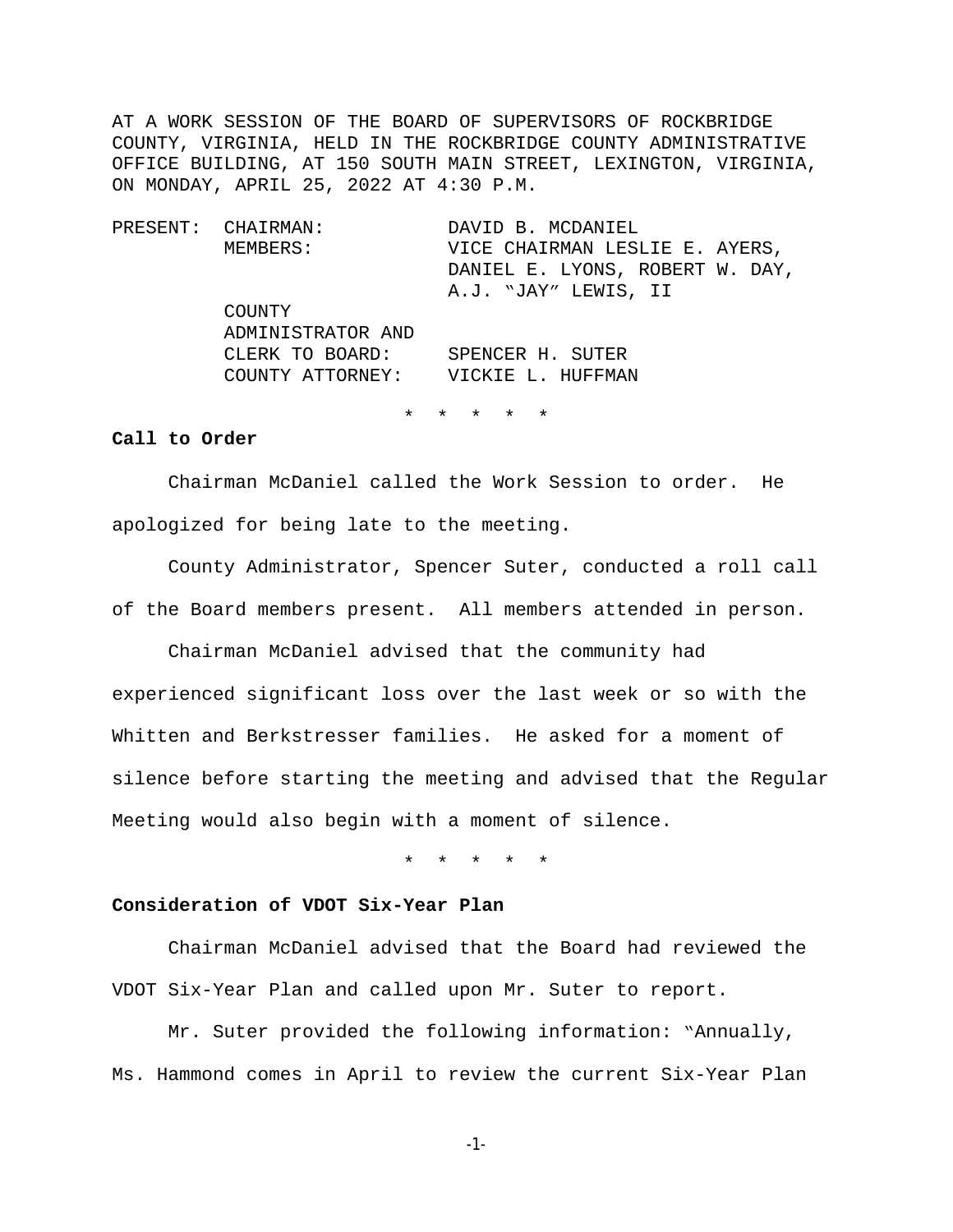and receive thoughts and ideas on the upcoming FY 2023 Plan. Annual adoption of the Six-Year Plan requires a joint Public Hearing of VDOT and the Board of Supervisors. Our typical process is to review the Plan in a Work Session and schedule the Public Hearing approximately 30 days later and, that way, should the Board wish to have additional follow-up discussion, it can be scheduled for the next Regular Meeting after the Work Session. The standard documents are included in your agenda package. At this point, I will turn the meeting over to Ms. Hammond to review with you. I will note that, after last year's adoption, I did create a log of road improvement requests that have come in either by the Board or by citizens in the order they were received. But, I think you are going to hear in a little bit due to the increase in costs of the current projects, there is not a lot of money to be had to add anything."

Mr. Suter next shared his screen so Ms. Hammond could review the Plan with the Board.

Ms. Hammond provided the following information: "As Spencer said, we have the same news to continue from last year which is that prices in materials have continued to escalate. Last year, we had an increase by average across the board, close to 30% in stone costs for any of the roadways that we are building and, this year, we have had an increase of about 300% in cross pipes. In some cases, it is more than 300% depending on the diameter of

-2-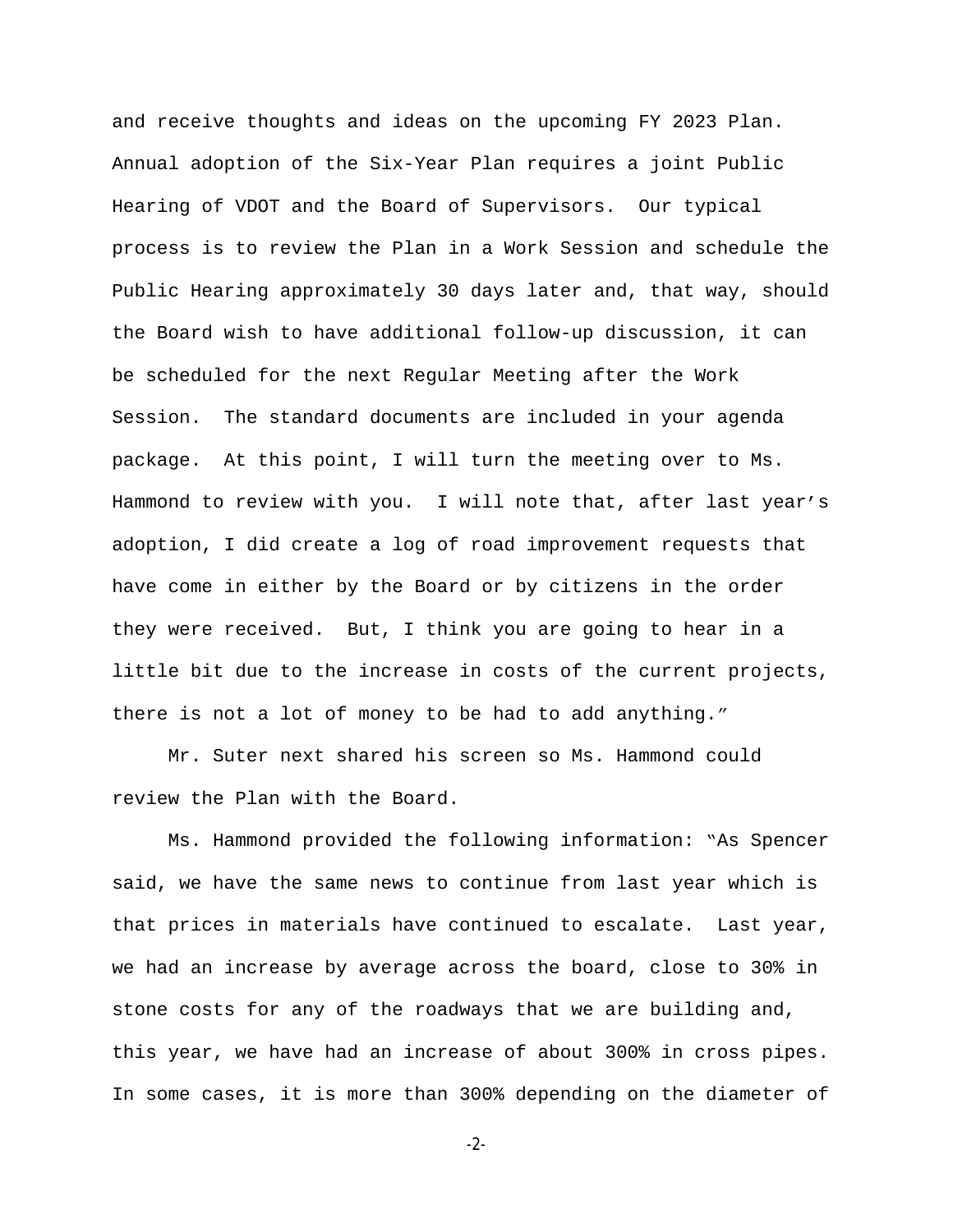the pipe, so we had to go back and evaluate each one of our projects to make sure that the budget is appropriate to cover the work that needs to be done. So, the first thing we did when our program was open was to look at this, along with the new allocation and go back and make sure that the estimates we have in here for each of the projects are accurate based on the dollar value that we know things are going to cost today.

After we did that, there was not a lot of extra money to spread around to actually have a meaningful start on another project. I do anticipate that, next year, we will be able to do that but, this year, we have been able to keep projects moving along at a reasonable pace and not have money sitting around. Hopefully, you will see that reflected in this same kind of decision-making to have an effective program and be able to get things accomplished. I did not want to add projects in there without having the existing projects in the priority they are listed already funded and ready to go."

Ms. Hammond next turned to a PowerPoint presentation and advised that there were two funding sources that each of the projects get funded under. One of those funding sources is the TeleFee, which is a dollar value that is collected within the County for utilities that are installed within the State rightof-way that is required to come back to the localities, so in

-3-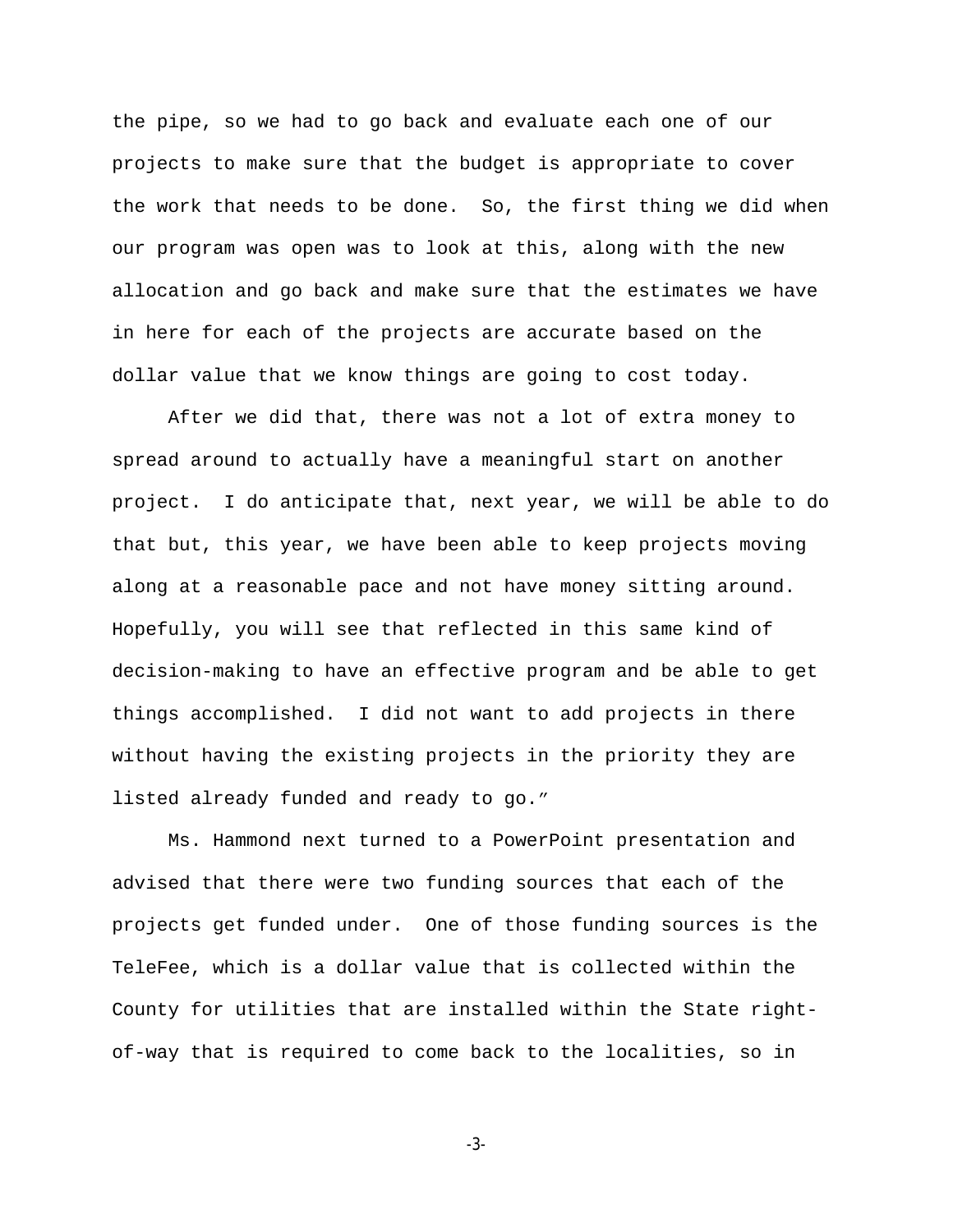general, that is pretty consistent revenue, however, she stated, it is only about \$65,000.00 a year.

The next funding source is the District Grant-Unpaved roads and this is where the largest chunk of the County's money is. On the average, it ranges anywhere from \$416,000.00 up to a high of \$447,000.00. She advised that it does taper off a little bit, leaving the total Six-Year program with both dollar values being at a little over \$3 million.

Ms. Hammond next began reviewing projects listed on the PowerPoint, the projected completion dates and the fiscal year funding dates.

The projects to be completed this year included:

- Route 606 Project
- Rocky Hollow Project
- Anderson Farm Road
- Bird Forest Road
- Snakefoot Lane

Ms. Hammond advised that they have a couple of program issues, in that it is not cooperating when they mark a project that has been completed to show that it has been finalized. She stated that she hopes to have the program issues resolved by the time the Plan goes to Public Hearing. She reported that the projects that have been completed included Gilmore Lane, Old Chapel Road and Alum Springs Road.

-4-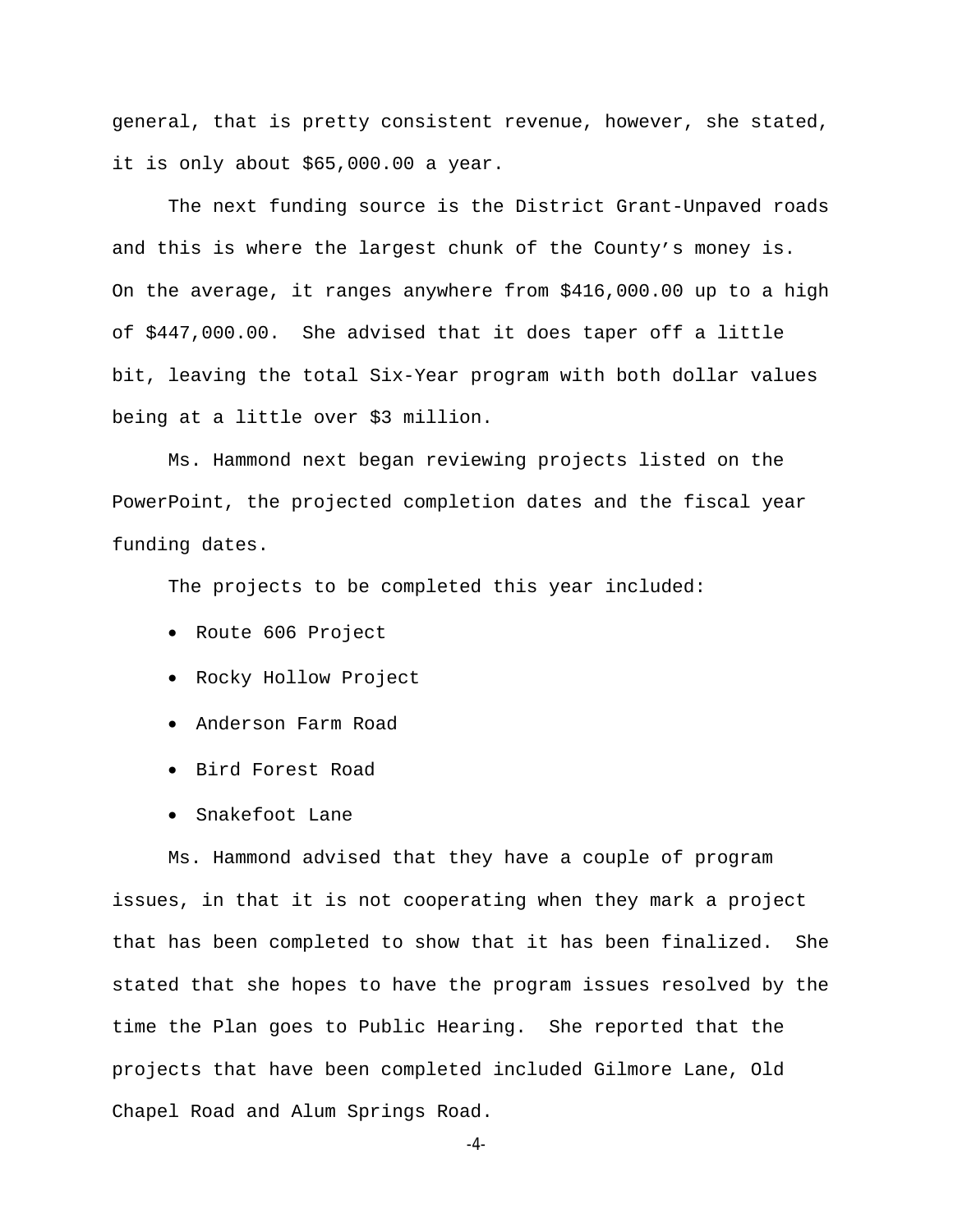Ms. Hammond continued with the current project list, advising that, except for the first one (Route 606), the upcoming projects are rural rustic projects and they allow them to do some improvements on the road without needing a full construction standard and allows them to improve the surface and the roadway. Most of these have 30-foot prescriptive rights-ofway and, by being able to work within those limits, it does help keep project costs down considerably, especially since the majority of the projects are projects that are within a relatively low travel volume and they are not anticipating any additional development. She continued with the list of upcoming projects:

- East Field Road
- Union Run, Route 674. She noted that the date on the PowerPoint says 8/12/2025, but it is actually fiscal year 2023.
- Jacob's Ladder, Route 701

Ms. Hammond noted that from about Jacob's Ladder on, the Board should see the impact regarding the increases that they saw both last year and this year, as far as the adjustment in these project schedules. She continued on with the list of upcoming projects:

Millard Burke Memorial Highway

Supervisor Ayers noted the different dates.

-5-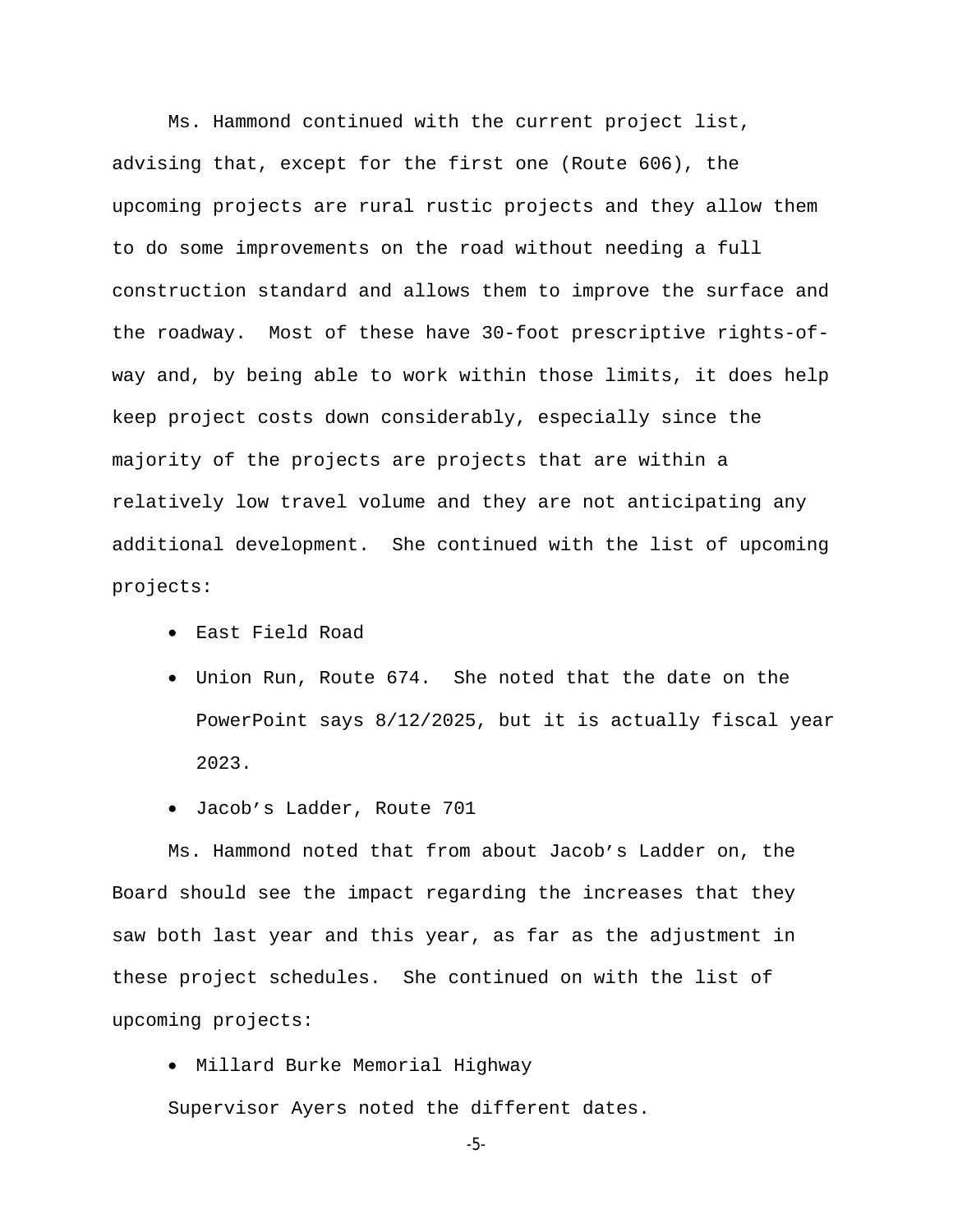Ms. Hammond concurred, advising that that is one of the adjustments she hopes to have corrected in advance of the Public Hearing. She continued on with the list of projects:

- Little Dry Hollow, Route
- Hollow Rock Road, Route 644
- Green Hill Road, Route 657
- Wee Darnock Way, Route 673
- **Sunnybrook Road, Route 715**
- Fredericksburg Road, Route 623

Ms. Hammond advised that the next set of projects are County-wide. They are not specific to an individual project. They try to keep a little bit of money in each one of those just so that if they have a project that they need to do some investigation on to see if it is worth moving forward, they can charge to this. There are also some that they have to do traffic services occasionally. If they have a speed study or something like that or some unusual signing, they can take care of it with this.

Ms. Hammond further advised that they also keep a small amount of money in the fertilization seeding and in the County right-of-way engineering. The legacy formula line is showing up in the Plan, but it does not have any allocation on it, so the "not applicable" is appropriate, but for some reason it is still

-6-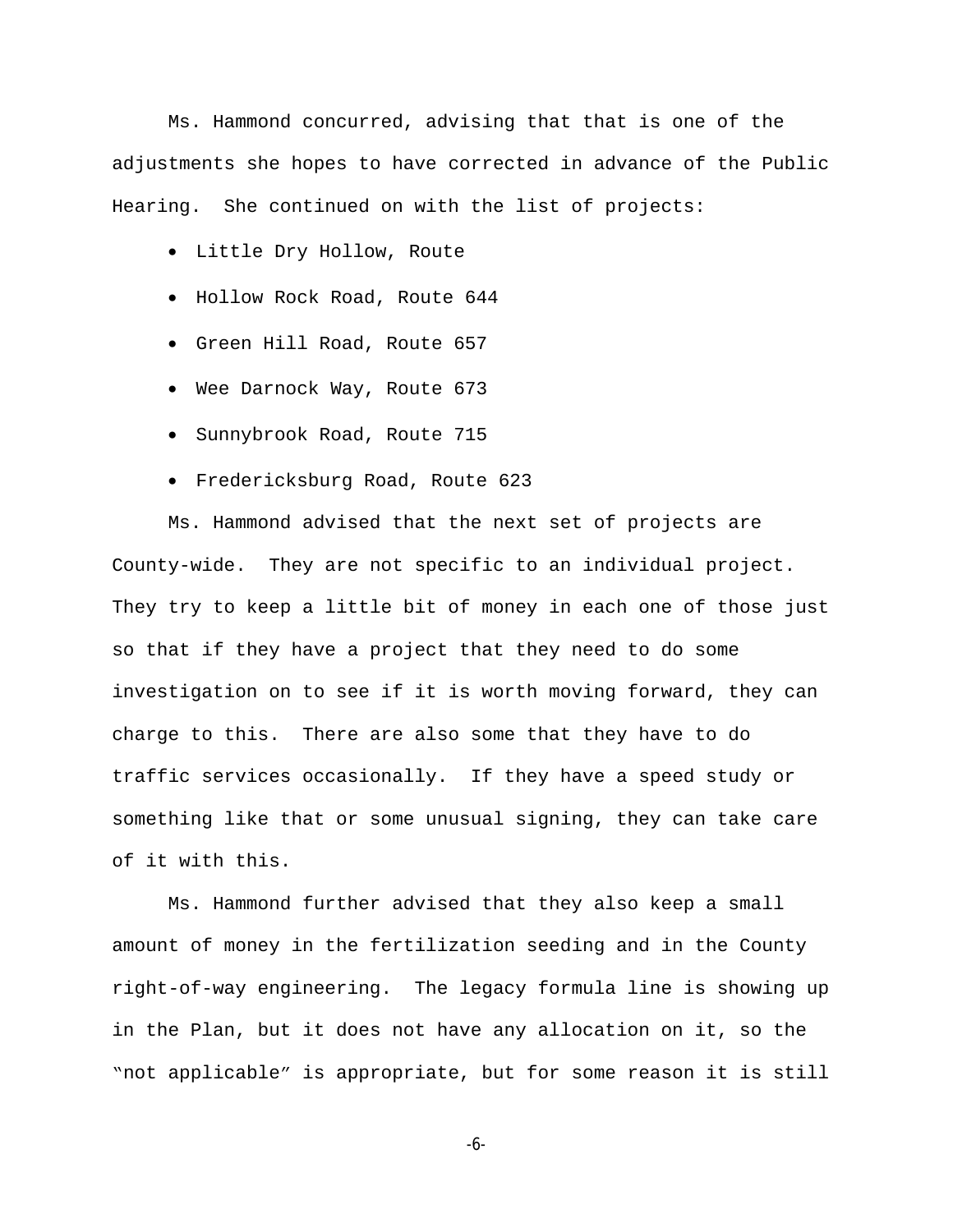showing up on the Plan, but there is no dollar value that is associated with that.

She advised that the second attachment, if they want to delve a little bit deeper into each one of the individual projects, they can see how the funding distribution occurs throughout the Six-Year Plan. She stated that, normally, she does not go over that, but would if the Board wanted her to.

Ms. Hammond asked if there were any more questions and, if so, she would do her best to answer them tonight and if she could not answer any question, she would follow up.

Chairman McDaniel asked if the Board had any questions.

Mr. Suter replied that it sounded like there is not the ability to add this year, but that he could review his list that he has been tracking for the ones that they had been hearing about.

Chairman McDaniel asked for the list.

Mr. Suter replied, "I have got Adair Hill Drive, Round Hill Road – there are just pieces of some of these - McElwee Road, and Stillhouse Drive are the ones that I have listed so far. As we are focused on this over the next month for Public Hearing, if there are any other thoughts or whatever to add in for consideration in the future years or at any time through the year, I am happy to add to the list.

-7-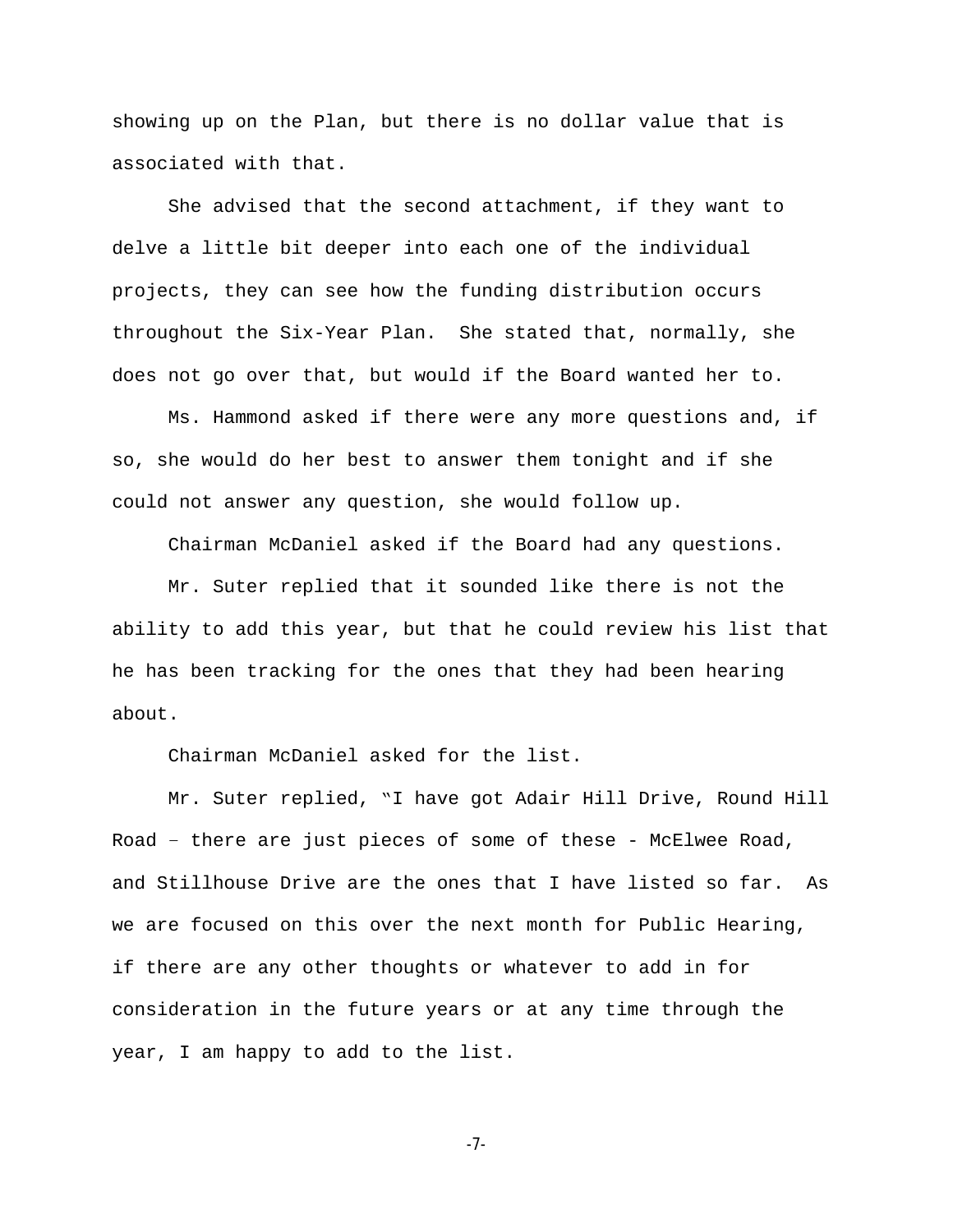Supervisor Lewis replied, "I will get with you; I have got several that I have been working with Ms. Hammond on for years that are not on that list, so I will bring those to your attention. The reason I say that is and I do not know if she mentioned it on the qualifications for the rural rustic, but there is traffic count so you never can be sure. I do not bring them forward if I do not have the traffic count to support; that does not mean the citizens have not made requests."

Mr. Suter replied, "Thank you for that and let me clarify. None of these have had traffic counts. These would all need to be studied to confirm eligibility first. But if there are any that you have, I am happy to get them on the list that I have."

Ms. Hammond advised, "The last thing I have is to ask that you give us enough time to appropriately advertise for Public Hearing for two weeks. I would just ask the Board for consideration for the May 23rd meeting.

Mr. Suter advised that, following protocol, he has it on the Regular Meeting agenda.

Chairman McDaniel asked the Board if they had anything else for the Work Session and reiterated that if anyone had anything, to get with Mr. Suter and get it on his list.

\* \* \* \* \*

Chairman McDaniel ended the Work Session.

-8-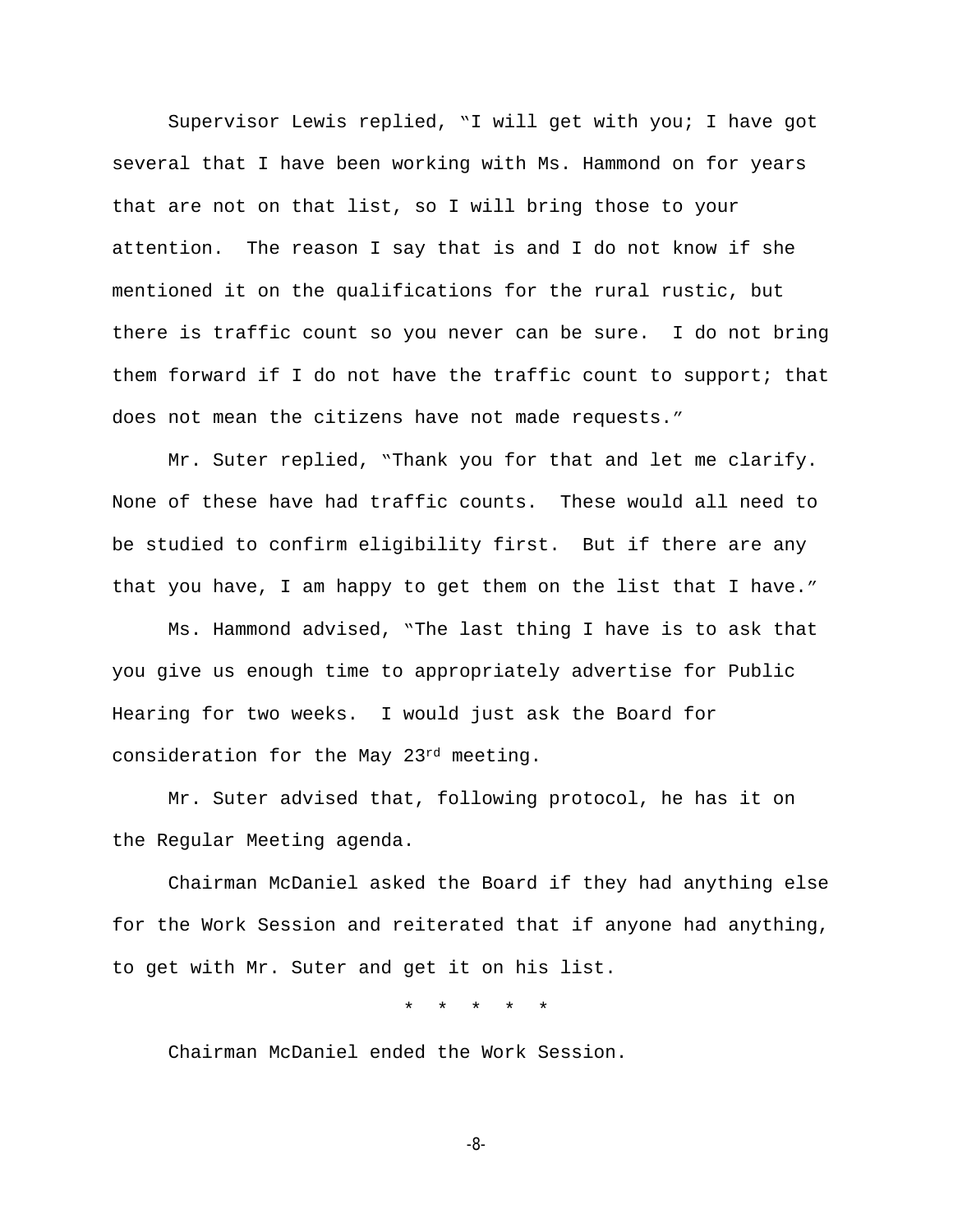AT A REGULAR MEETING OF THE BOARD OF SUPERVISORS OF ROCKBRIDGE COUNTY, VIRGINIA, HELD IN THE ROCKBRIDGE COUNTY ADMINISTRATIVE OFFICE BUILDING, AT 150 SOUTH MAIN STREET, LEXINGTON, VIRGINIA, ON MONDAY, APRIL 25, 2022 AT 5:30 P.M.

PRESENT: CHAIRMAN: DAVID B. MCDANIEL MEMBERS: VICE CHAIRMAN LESLIE E. AYERS, DANIEL E. LYONS, ROBERT W. DAY, A.J. "JAY" LEWIS, II COUNTY ADMINISTRATOR AND CLERK TO BOARD: SPENCER H. SUTER COUNTY ATTORNEY: VICKIE L. HUFFMAN

\* \* \* \* \*

#### **Call to Order**

Chairman McDaniel called the Regular Meeting to order.

Chairman McDaniel advised they had just concluded the Work Session where they had a moment of silence for some special people within the community and the County work family. He advised that they would begin the Regular Meeting in the same manner beginning with Brandy Whitten and her family's significant loss last weekend with the tragic loss of their daughter, who was also the granddaughter of Gary and Mary Cottee, Brandy's parents, who have worked in the County building for many years. He stated that the outpouring of support for the family from the work family had been outstanding.

Chairman McDaniel also advised that, on April  $14<sup>th</sup>$ , they also lost Bobby Berkstresser, a community leader and entrepreneur, whose life left an incredible mark on the County and his hard work made the community better off. He also wanted

-9-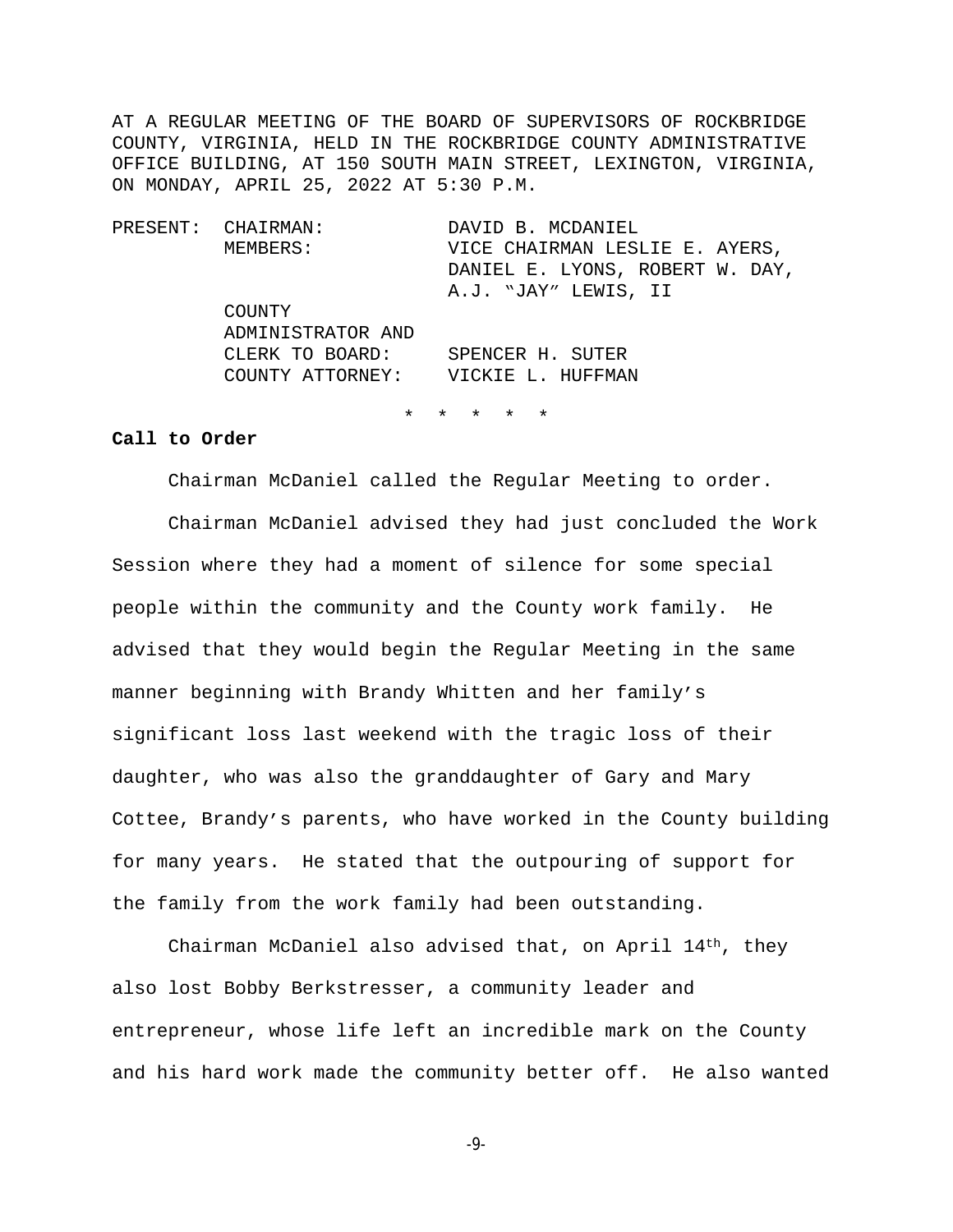to recognize Mr. Berkstresser for his many years of service to the County.

He asked everyone to stand for a moment of silence as they remember those special families in their time of need.

County Administrator, Spencer Suter, conducted a roll call of the Board members present. All members attended in person.

\* \* \* \* \*

#### **Prayer and Invocation**

Chairman McDaniel announced that the Board would hold an invocation, and invited anyone who wished to participate to stand. Supervisor Day led the Board in prayer.

The Board next led in the Pledge of Allegiance.

\* \* \* \* \*

#### **Announcements**

Chairman McDaniel advised of the following announcements: "We will do our best to take citizen comment remotely. There are two options for citizens to offer comment:

1) To join by Telephone, you may dial in to one of the numbers listed on the County Website. Webinar ID and Password are there for your convenience. Citizens wishing to simply view the meeting live or after the fact can do so on the Rockbridge County Board of Supervisors YouTube Channel, also available on the County website.

-10-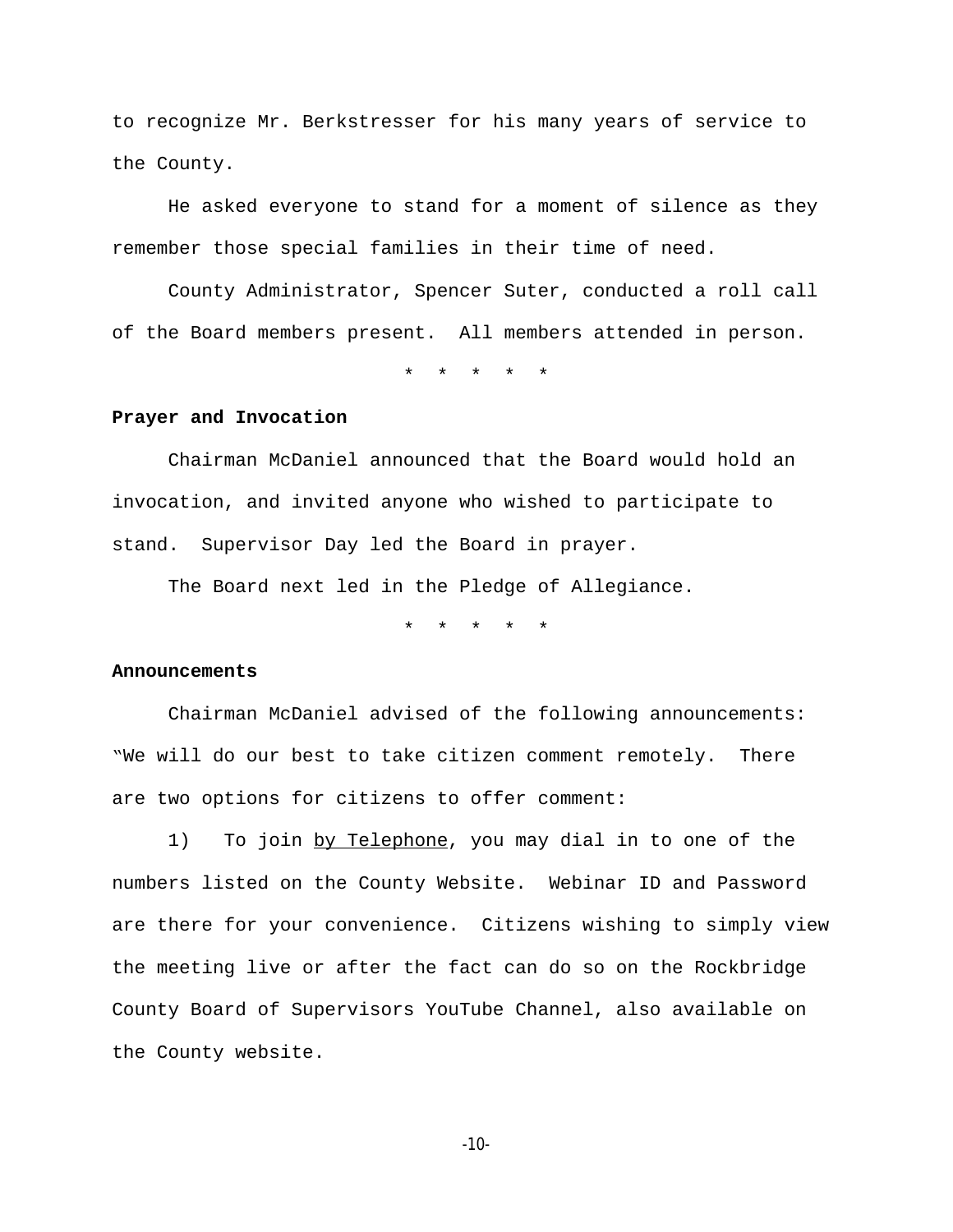2) If you wish to make a citizen comment as a Zoom meeting participant, you will use the "Raise your Hand" feature.

3) You can press the "Raise Hand" button on the bottom of your Zoom window, or press \*9 if you are calling in by telephone."

\* \* \* \* \*

## **Changes to the Agenda**

Chairman McDaniel asked if there were any changes to the agenda. There were none.

\* \* \* \* \*

### **Recognitions and Presentations**

**Resolution Supporting Natural Bridge State Park's Dark Sky** 

## **Application**

Supervisor Ayers read aloud the following Resolution:

# **A RESOLUTION SUPPORTING NATURAL BRIDGE STATE PARK'S DARK SKY APPLICATION**

**WHEREAS,** Natural Bridge State Park's mission is to ensure the protection of the Bridge for the Commonwealth's natural, historic, recreational, scenic, and cultural resources; and,

**WHEREAS,** the night sky, like forests, wildlife, soils, and water, is a natural resource that should be protected for future generations to experience and enjoy; and,

**WHEREAS,** the park enjoys a nighttime environment that is minimally impacted by light pollution and has exemplary nighttime lightscapes; and,

**WHEREAS,** the park offers ample opportunities for public observation of our night skies, including supervised activities such as stargazing events put on by local astronomy groups and astronomy and dark sky-related interpretive programming throughout the year; and,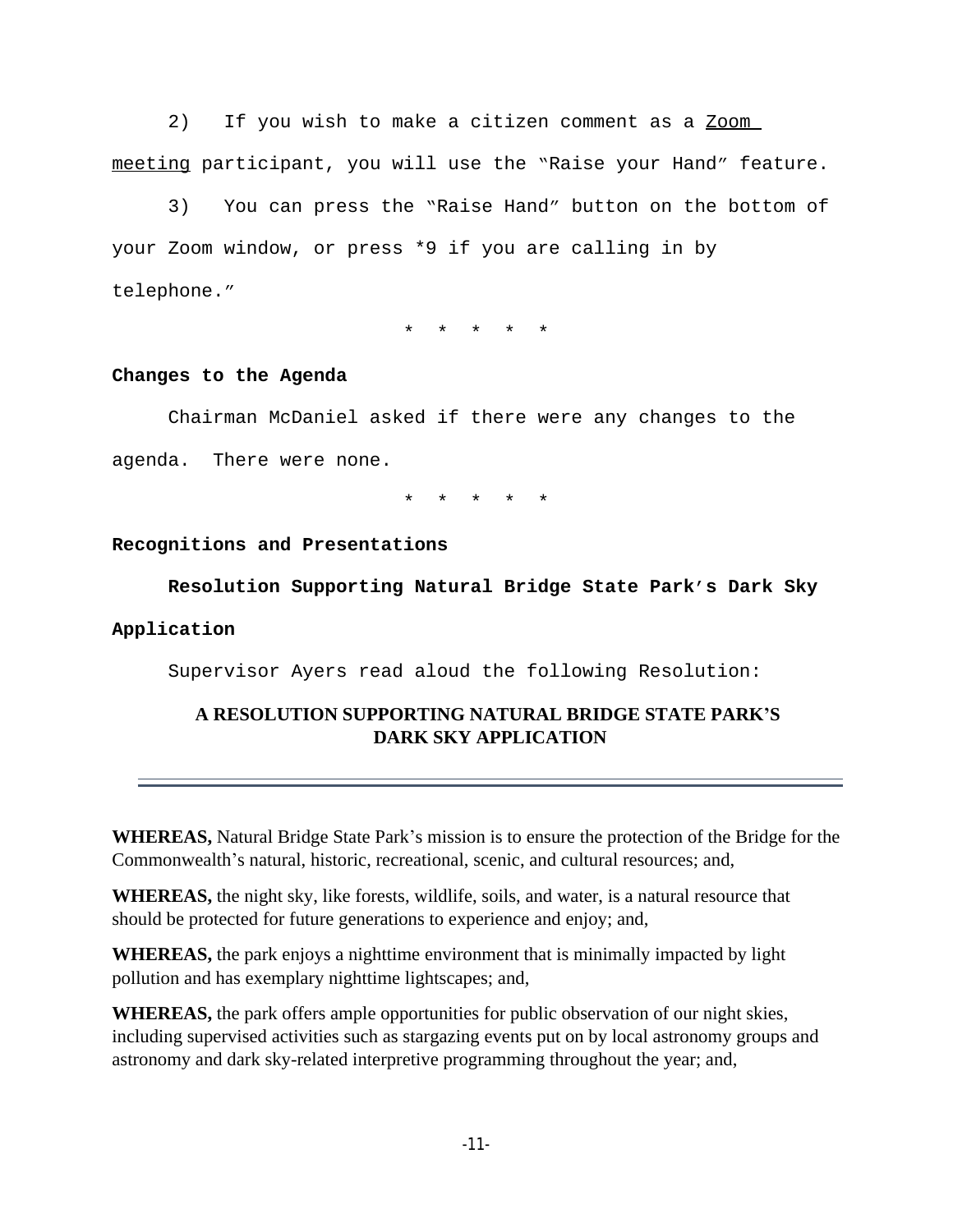**WHEREAS,** Natural Bridge State Park was designated as Virginia's 5<sup>th</sup> International Dark Sky Park on April 7, 2021; and,

**WHEREAS,** Virginia now has the most Dark Sky places East of the Mississippi River; and,

**WHEREAS,** the International Dark Sky Association designates April 22- 30, 2022 as International Dark Sky Week in recognition of the effects of light pollution on the environment; and,

**WHEREAS,** Natural Bridge State Park strives to protect all natural resources through good stewardship and environmental education.

**NOW, THEREFORE, BE IT RESOLVED,** that this resolution, formally declares April 22nd through April 30<sup>th</sup> as International Dark Sky Week in Rockbridge County, Virginia, and demonstrates the community support of local government officials to protect the night sky. Adoption of this resolution demonstrates your support for Natural Bridge State Park's effort to obtain Silver Tier Dark Sky Park recognition by the International Dark Sky Association.

**BE IT FURTHER RESOLVED,** that Rockbridge County will support whenever possible the protection of the night sky of Natural Bridge State Park and the community in which we serve.

## **Adopted this 25th day of April, 2022.**

Chairman McDaniel introduced Jim Jones, of Natural Bridge State Park.

Mr. Jones thanked the Board for the Resolution and expressed his gratitude to Rockbridge County, the Board of Supervisors, and the County Administrator for their support over the years. He stated that, due to their support and communication to the local legislators, that they have five much needed additional staff and the last position has been filled and will begin work May 10<sup>th</sup>. He further stated that, this past Friday, they had the kickoff for the International Dark Sky Week and they had 23 members come to a special presentation by the President of the Roanoke Astronomical Society. He said that from there, they went to Jefferson Point where they used a new

-12-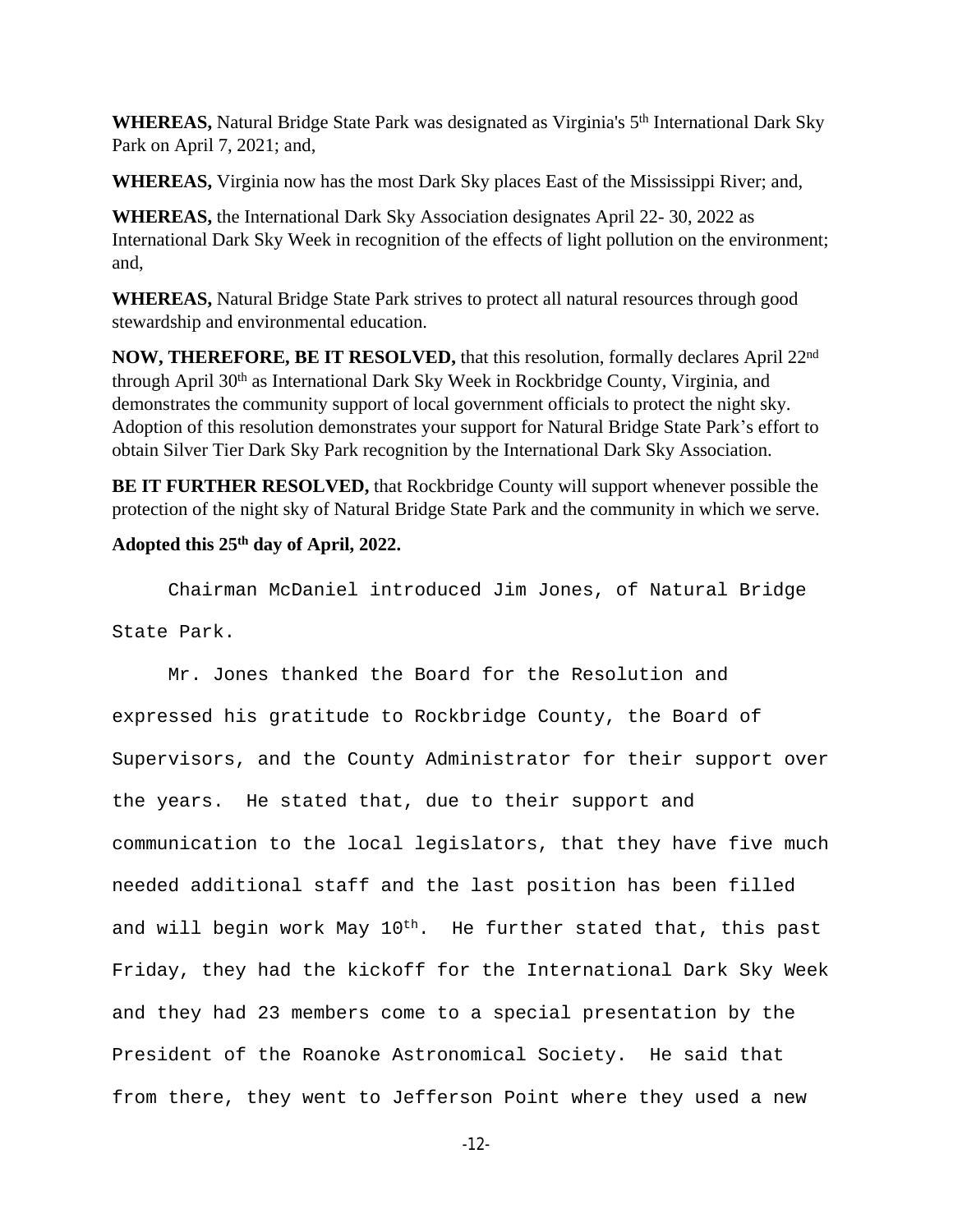hay wagon that their friends brought to them from the Coop and there were 53 people attending that night. He invited all to come by the Park Visitor Center to see the photographs from Jefferson Point. Mr. Jones also advised that the Natural Bridge Elementary School has artwork on display. Mr. Jones again thanked the Board for all of their support.

Chairman McDaniel thanked Mr. Jones and the State Park for all he is doing for the community.

Supervisor Lewis also thanked Mr. Jones and expressed his gratitude for all he has done.

Supervisor Lyons moved to adopt the Resolution. Supervisor Day provided the second, and the motion carried by the following roll call vote by the Board:

AYES: Lyons, Day, Lewis, Ayers, McDaniel NAYS: None ABSENT: None ABSTAIN: None

The Board and staff commended Mr. Jones and took a group photo.

\* \* \* \* \*

### **Business Appreciation Month Resolution**

Supervisor Lewis real aloud the following Resolution:

## **A RESOLUTION RECOGNIZING MAY AS BUSINESS APPRECIATION MONTH IN ROCKBRIDGE COUNTY**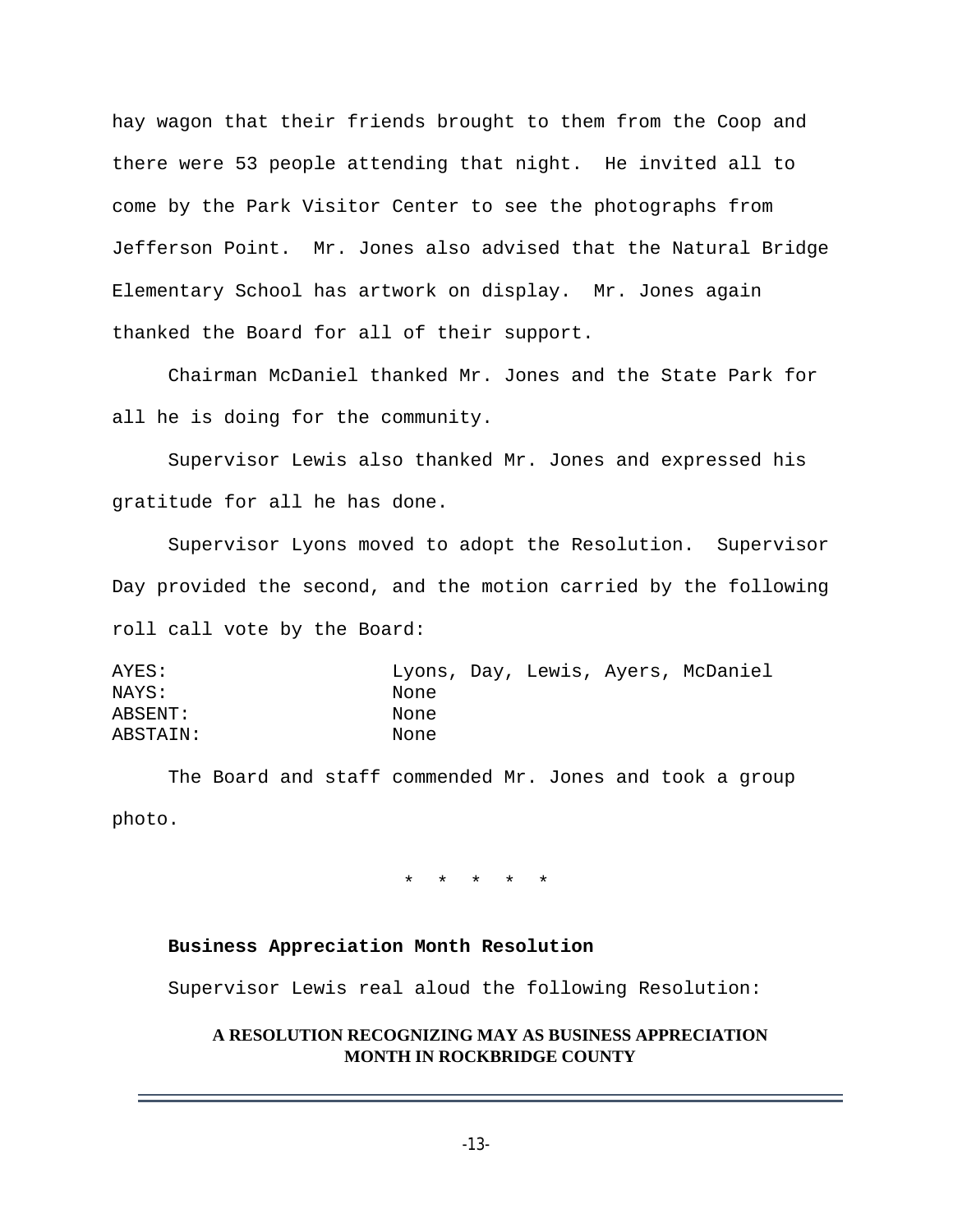**WHEREAS**, on May 1, 2019, the Governor of Virginia declared the month of May as Business Appreciation Month in the Commonwealth of Virginia; and,

**WHEREAS**, Rockbridge County businesses are vital to the County's economic prosperity and growth; and,

**WHEREAS**, Rockbridge County businesses provide jobs, products, and services to our residents, residents in our surrounding communities, and consumers far and wide; and,

**WHEREAS**, Rockbridge County businesses continuously adapt, survive and even thrive through tremulous economic times; and,

**WHEREAS**, Rockbridge County's top employment industries for 2022 include retail trade, manufacturing, agriculture, accommodations, food service, and health care; and,

**WHEREAS**, Agriculture-related businesses, including production, transportation and distribution are critical to our local economy and provide products to sustain our local communities, and those far beyond our borders; and,

**WHEREAS**, Rockbridge County is currently home to 1,600 business license holders and 29 manufacturing operations; and,

**WHEREAS**, as many Rockbridge County's business license holders are small businesses operated by dedicated entrepreneurs; and,

**WHEREAS**, Rockbridge County extends its gratitude and appreciation for the dedication and perseverance of all of our local businesses.

**NOW, THEREFORE, WE**, The Board of Supervisors of Rockbridge County, will continue to hereby recognize May as Business Appreciation Month, and we call this observance to the attention of all our citizens and ask that you thank your local business owners and support their operations.

# **Adopted this 25th day of April, 2022.**

Supervisor Lewis moved to adopt the Resolution. Supervisor

Ayers provided the second, and the motion carried by the

following roll call vote by the Board: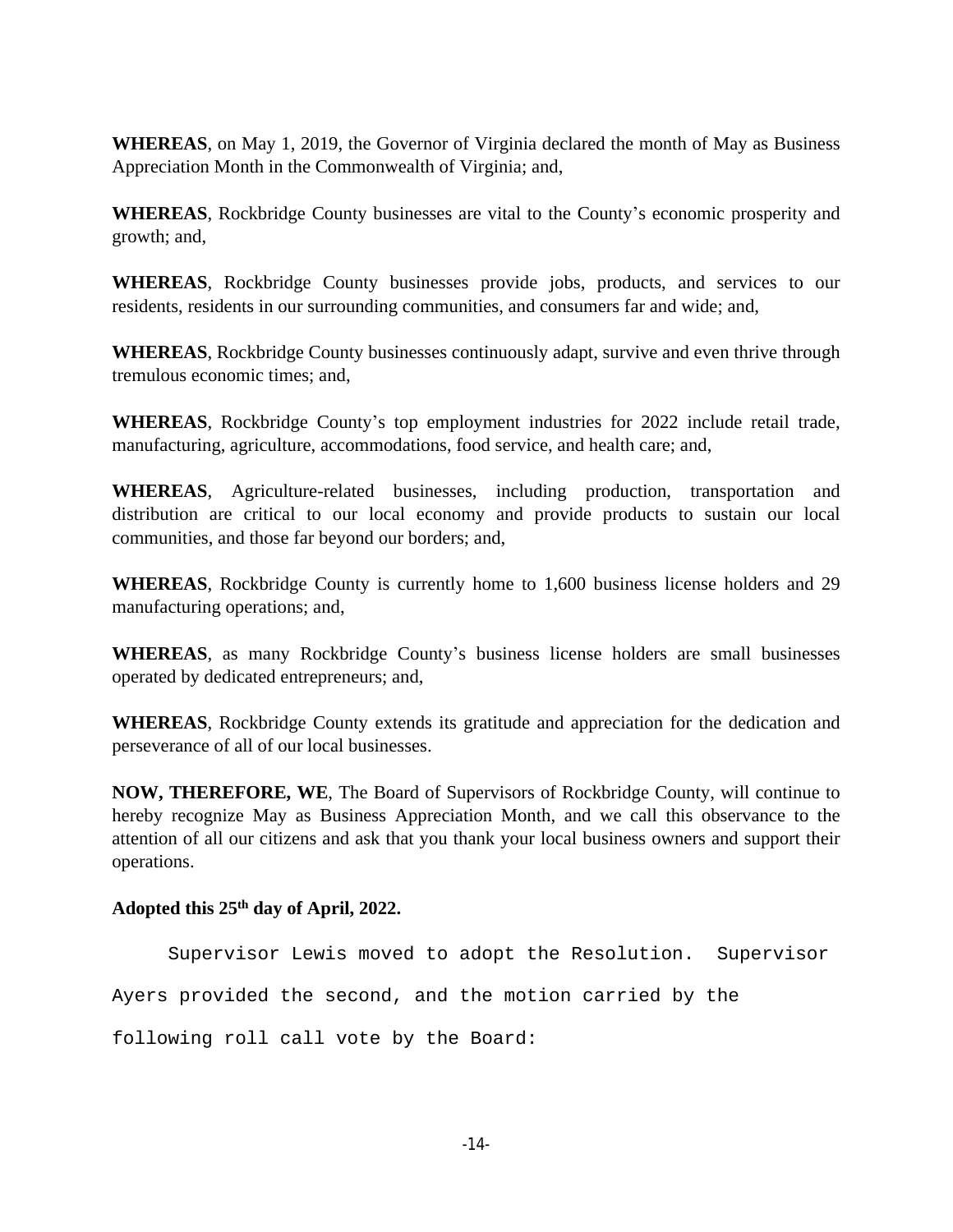| AYES:    |      |  | Lewis, Ayers, Day, Lyons, McDaniel |
|----------|------|--|------------------------------------|
| NAYS:    | None |  |                                    |
| ABSENT:  | None |  |                                    |
| ABSTAIN: | None |  |                                    |

Mr. Suter advised that Ms. Flint was present and she will make sure that that information gets out to all the businesses.

\* \* \* \* \*

## **Foster Care Awareness Month Proclamation**

Supervisor Lyons read aloud the following Proclamation:

# **FOSTER CARE AWARENESS MONTH 2022 PROCLAMATION**

**WHEREAS,** children are key to our community's future success, prosperity, and quality of life; and,

**WHEREAS,** the more than 5,400 children in Virginia's foster care system have a right to thrive, learn, and grow in a safe and loving environment; and,

**WHEREAS,** foster parents provide love, safety, and stability that children need in order to overcome past traumatic experiences in order to reach their full potential; and,

**WHEREAS,** Rockbridge County foster parents are caring for and nurturing children and youth in foster care today; and,

**WHEREAS,** we must come together as a community to recognize the important role foster parents play in caring for children who have experienced abuse and neglect, supporting family reunification, and building strong communities; and,

**WHEREAS,** a need exists to identify more foster parents in order to ensure children, older youth, children with complex needs, and siblings have a safe and stable home in their community; and,

**WHEREAS,** there are numerous individuals, businesses, organizations, associations, religious groups, and public servants who are dedicated to raising awareness about the needs of children and youth in foster care; and,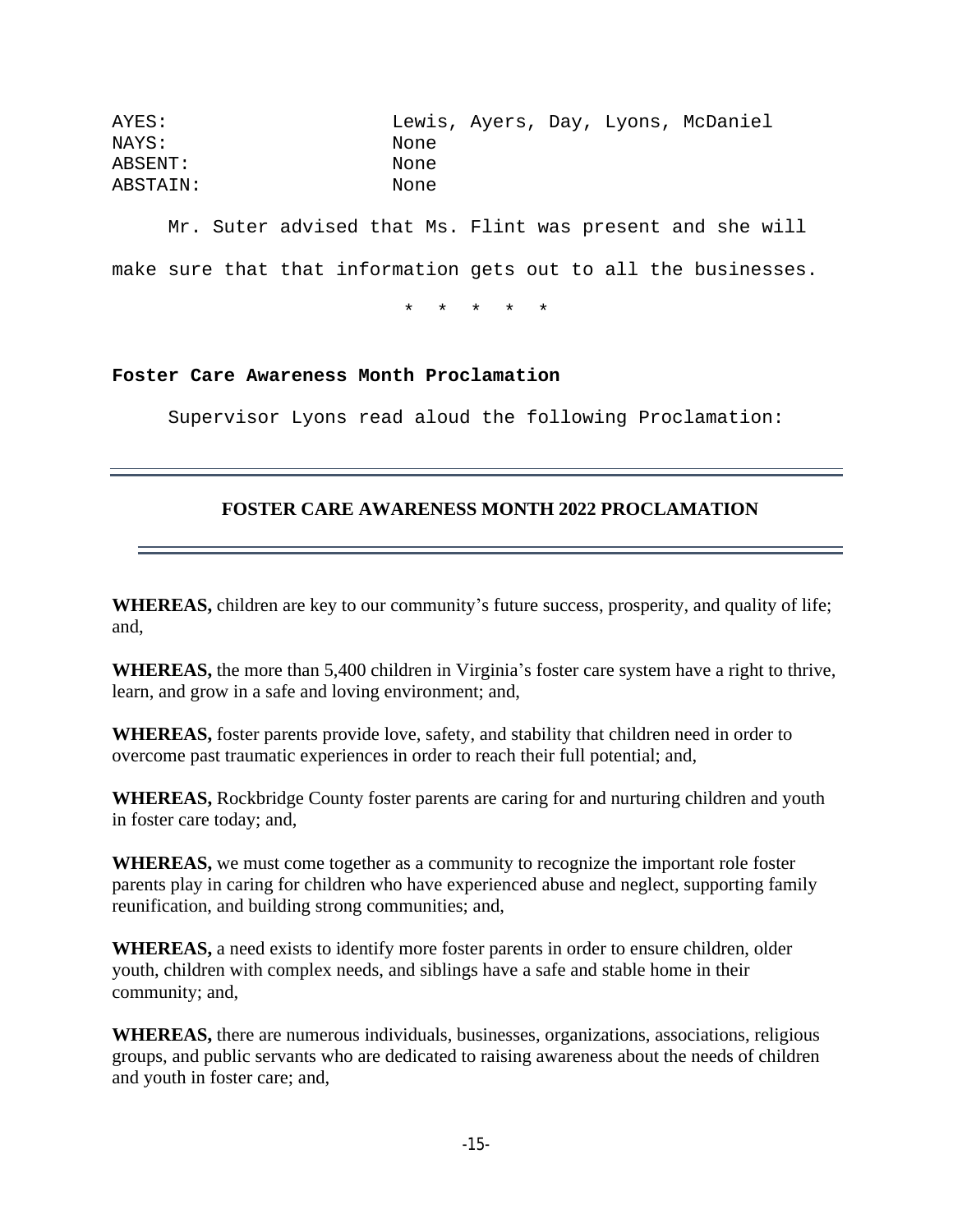**WHEREAS,** Foster Care Awareness Month is celebrated nationally to raise awareness about foster care and to encourage community involvement as foster families, volunteers, and mentors.

**BE IT THEREFORE RESOLVED,** the County of Rockbridge does hereby declare May 2022 as Foster Care Awareness Month in Rockbridge County and urge all citizens to come forward and take action that will positively impact the life of a child in foster care.

**BE IT FURTHER RESOLVED,** the County of Rockbridge does hereby commend Intercept Health Treatment Foster Care for their efforts to raise awareness surrounding this societal crisis.

### **Adopted this 25th day of April, 2022.**

Supervisor Ayers moved to adopt the Resolution. Supervisor Lewis provided the second, and the motion carried by the

following roll call vote by the Board:

| AYES:    |      |  | Ayers, Lewis, Day, Lyons, McDaniel |
|----------|------|--|------------------------------------|
| NAYS:    | None |  |                                    |
| ABSENT:  | None |  |                                    |
| ABSTAIN: | None |  |                                    |
|          |      |  |                                    |

\* \* \* \* \*

### **Citizens Comments**

Chairman McDaniel asked for citizens' comments. There were none.

\* \* \* \* \*

### **Approval of the April 4, 2022 Budget Meeting Minutes**

Supervisor Day moved to approve the minutes. Supervisor Lewis provided the second, and the motion carried by the following roll call vote by the Board:

| AYES:    | Day, Lewis, Ayers, McDaniel |
|----------|-----------------------------|
| NAYS:    | None                        |
| ABSENT:  | None                        |
| ABSTAIN: | Lyons                       |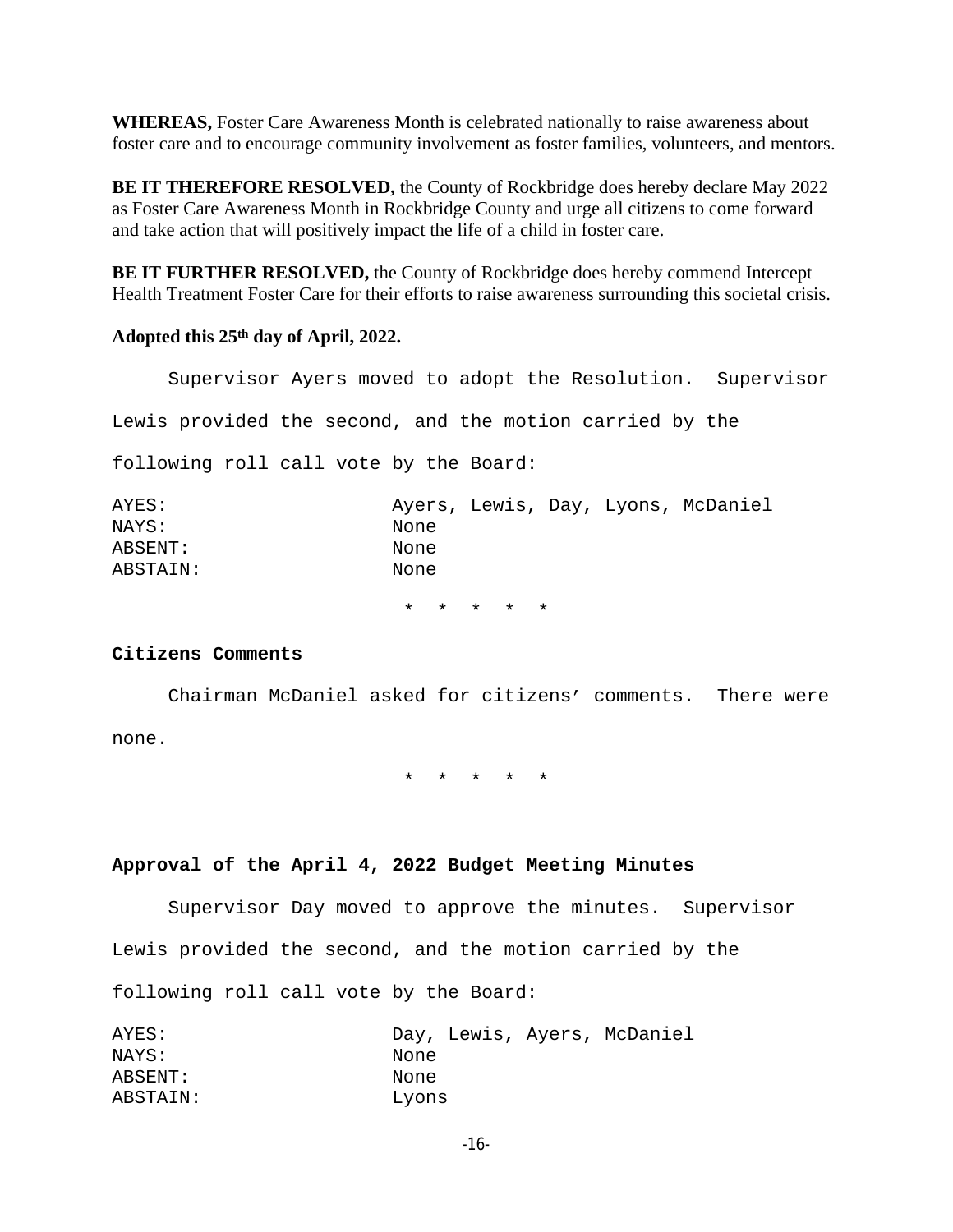#### \* \* \* \* \*

#### **Approval of the April 11, 2022 Regular Meeting Minutes**

Supervisor Lyons moved to approve the minutes. Supervisor Day provided the second, and the motion carried by the following roll call vote by the Board:

| AYES:    | Lyons, Day, Lewis, McDaniel |
|----------|-----------------------------|
| NAYS:    | None                        |
| ABSENT:  | None                        |
| ABSTAIN: | Avers                       |

\* \* \* \* \*

# **Consideration of Application for Outdoor Events – Boxerwood Music in the Garden**

Director of Community Development, Chris Slaydon, advised that Mr. Matt Crance, with Boxerwood, was in attendance. He briefly reviewed the agenda item that included the following information: "Mr. Matt Crance has submitted an application for Outdoor Events to hold a series of Outdoor Music Concerts per Chapter Four (Amusement and Entertainment) of the Rockbridge County Code. The music series concert is known as Boxerwood Music in the Garden. The property is located at 963 Ross Road, Lexington, Virginia 244502 and is further identified as tax map numbers 74B-2-C, 74B-2-B, 74B-2-F, 74BA-20, 74B-A-20A, and 74B-3-I (15.362 total acres -- per tax records)."

Mr. Slaydon advised that the first year of Music in the Garden at Boxerwood was held in 2014 and there was actually a

-17-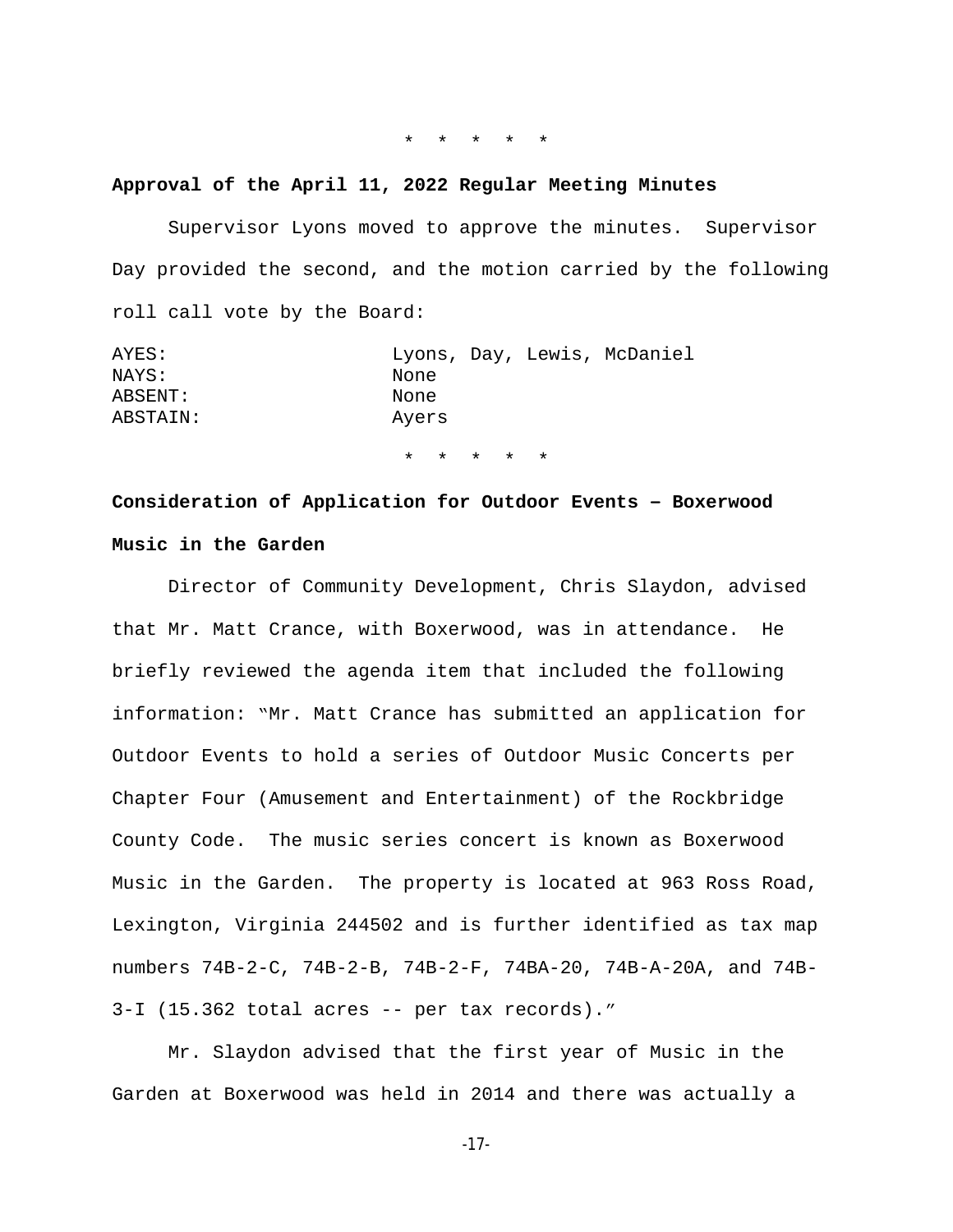Boxer Woodstock. Since then, there has only been a series of concerts. He further advised that the purpose tonight was for the Board to review the application for outdoor events and approve the application for a series of music concerts.

Mr. Slaydon next turned the floor over to Mr. Crance to answer any questions the Board may have.

Chairman McDaniel asked Mr. Crance if there was anything he would like to add to Mr. Slaydon's presentation.

Mr. Crance replied no, and stated that this is a great event that they had been putting on for years and that this is a way for Boxerwood to introduce themselves to the community and also a way for people to introduce themselves to the County and to Boxerwood. He further stated that they take an inventory when people come in and that sometimes they get people from surrounding Counties and States that come to visit and, of course, lots from the County and City. He stated that this is in line with the goals at Boxerwood, to invite people into the Garden and to eventually engage with Boxerwood and to educate them about nature and being good stewards of the Earth.

Chairman McDaniel asked if anyone had any questions for Mr. Crance or Mr. Slaydon.

Supervisor Ayers thanked Mr. Crance and stated that this was one of the highlights of her covid summer last year and that she really enjoyed the concerts.

-18-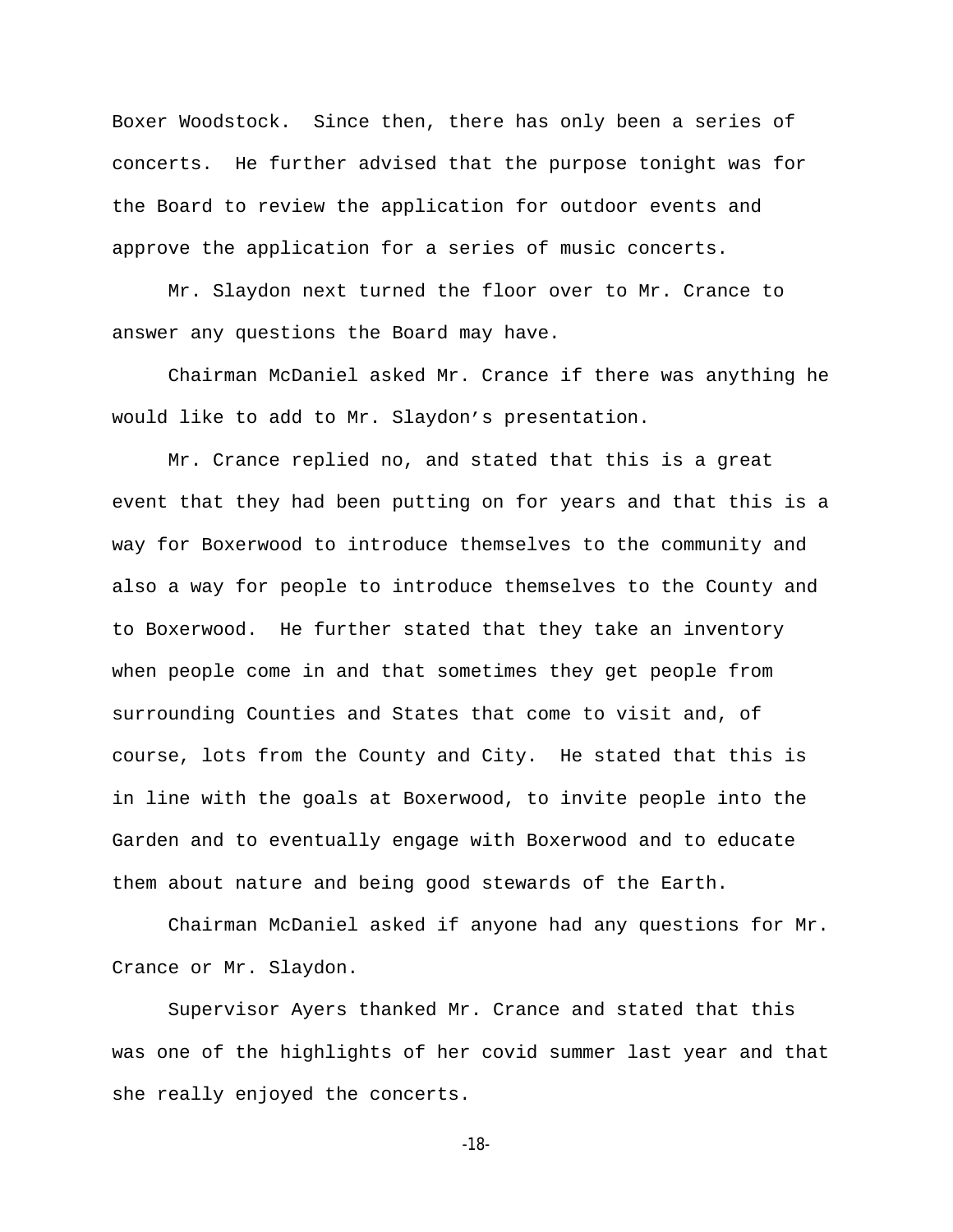With no other questions or comments, Chairman McDaniel asked if there was a motion to approve.

Supervisor Ayers moved to approve the application. Supervisor Lyons provided the second, and the motion carried by the following roll call vote by the Board:

|  | Ayers, Lyons, Day, Lewis, McDaniel |
|--|------------------------------------|

\* \* \* \* \*

# **Authorization for Glasgow Rescue Squad to Host a Rabies Clinic on Saturday, April 30th**

Mr. Suter briefly reviewed the agenda item that included the following information: "Typically, the Board receives these requests at the beginning of the year, the end of the calendar year, and we try to do them all at once but sometimes one will pop up. Glasgow Rescue Squad has requested approval to host a rabies clinic on Saturday, April  $30<sup>th</sup>$ . Section 3.2-6521B of the Code of Virginia requires that all rabies clinics require the approval by the appropriate local health department and the governing body so any time we have one of these, the Board of Supervisors needs to approve it to add it to the schedule and we would request adding this to the schedule for this Saturday.

Chairman McDaniel asked if there were any questions or concerns.

-19-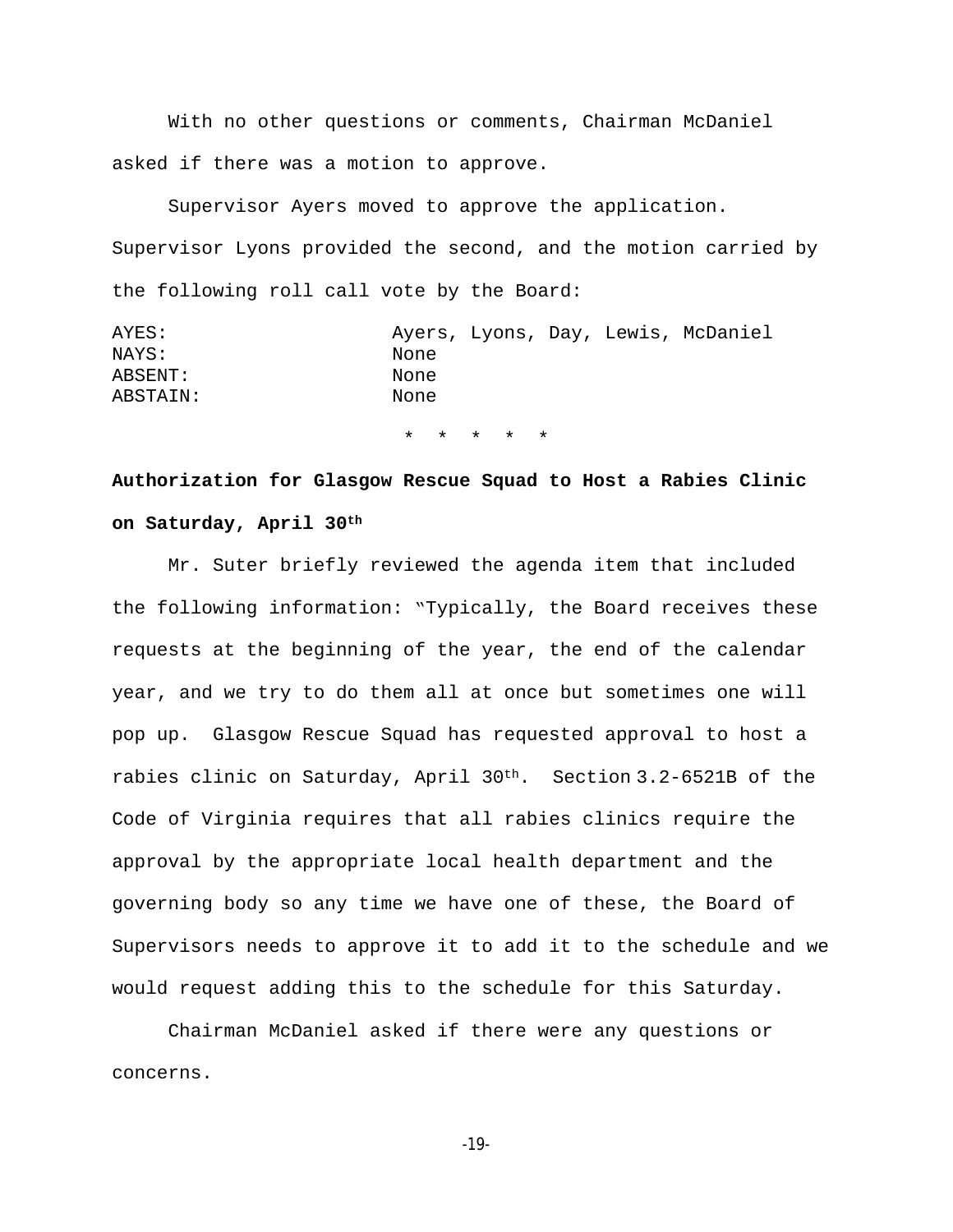The Board indicated their gratitude for these kinds of services and the professionals who provide the services.

With no other comments, Chairman McDaniel asked if there was a motion to approve.

Supervisor Lewis moved to approve the application. Supervisor Day provided the second, and the motion carried by the following roll call vote by the Board:

| AYES:    |      |  | Lewis, Day, Ayers, Lyons, McDaniel |
|----------|------|--|------------------------------------|
| NAYS:    | None |  |                                    |
| ABSENT:  | None |  |                                    |
| ABSTAIN: | None |  |                                    |
|          |      |  |                                    |

\* \* \* \* \*

# **Consideration of Shenandoah Valley Juvenile Center Commission (SVJCC) Lease Agreement**

Mr. Suter briefly reviewed the agenda item that included the following information: "Rockbridge County is a member of the Shenandoah Valley Juvenile Center Commission, located in Verona. Other members of the Commission include Rockingham and Augusta Counties, and the Cities of Lexington, Staunton, Waynesboro and Harrisonburg. The Center provides juvenile detention services for members, and also offers contracted bed space (at a higher rate) for non-members. I represent the County on the Commission Board.

The lease agreement for use of the facility is out of date (for all members) and Commission legal counsel has recommended

-20-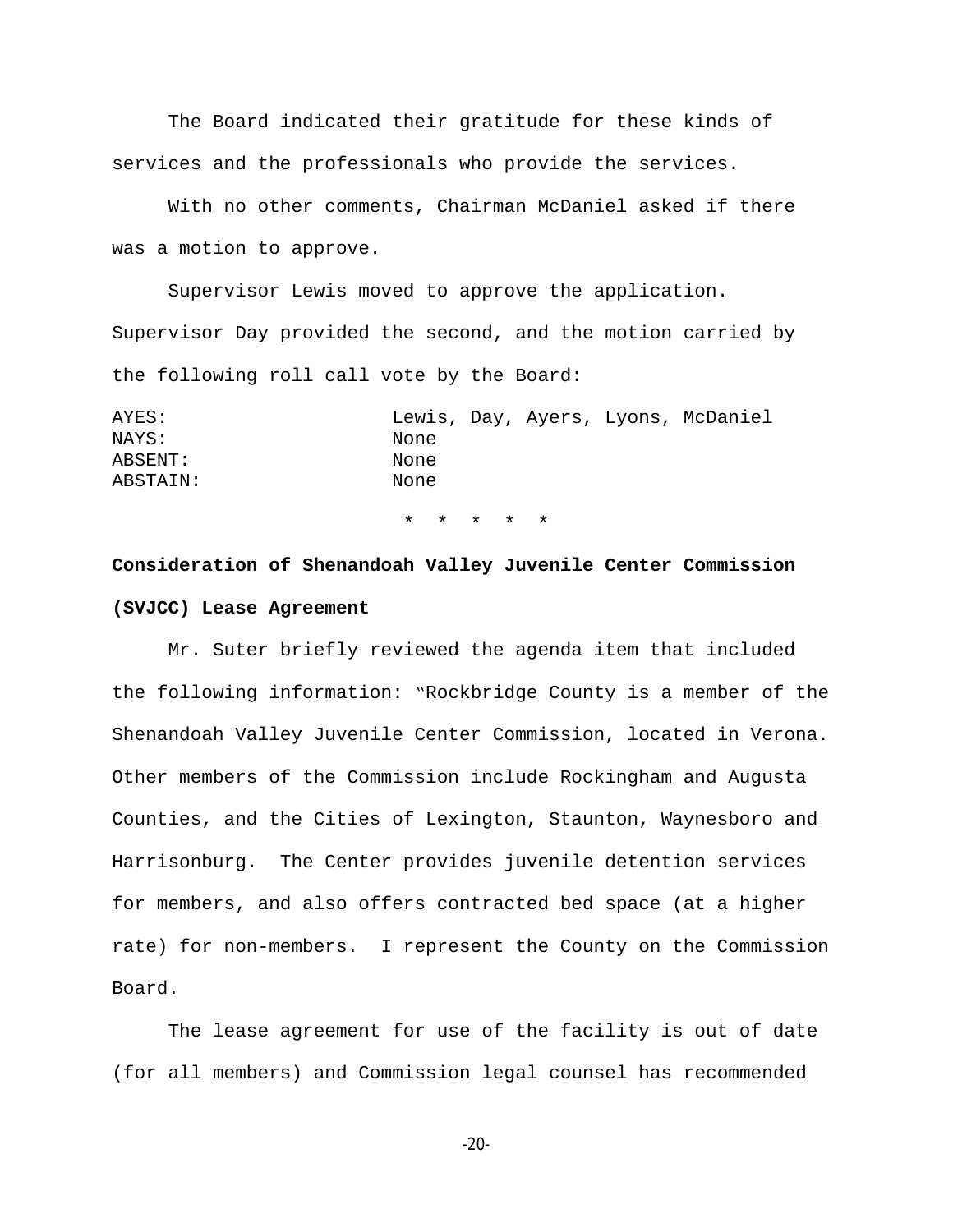that we need to update that lease agreement. All of these leases have identical terms, meaning the terms of the lease and the length of the term. Ms. Huffman has reviewed and approved the attached lease on behalf of the County. Payment terms are the same as in the old lease.

I would like to answer any questions you might have and, if no questions, request adoption of the attached Resolution which approves that updated lease agreement."

Chairman McDaniel asked if there were any comments,

questions or concerns. There were none.

Chairman McDaniel asked if there was a motion to approve.

Supervisor Day moved to approve the Resolution. Supervisor

Lewis provided the second, and the motion carried by the

following roll call vote by the Board:

| AYES:    |      |  | Day, Lewis, Ayers, Lyons, McDaniel |
|----------|------|--|------------------------------------|
| NAYS:    | None |  |                                    |
| ABSENT:  | None |  |                                    |
| ABSTAIN: | None |  |                                    |
|          |      |  |                                    |

AT A REGULAR MEETING OF THE BOARD OF SUPERVISORS OF ROCKBRIDGE COUNTY, VIRGINIA, HELD AT THE ROCKBRIDGE COUNTY ADMINISTRATIVE OFFICES ON MONDAY, APRIL 25, 2022

## **RESOLUTION REGARDING LEASE OF SPACE FROM SHENANDOAH VALLEY JUVENILE CENTER COMMISSION**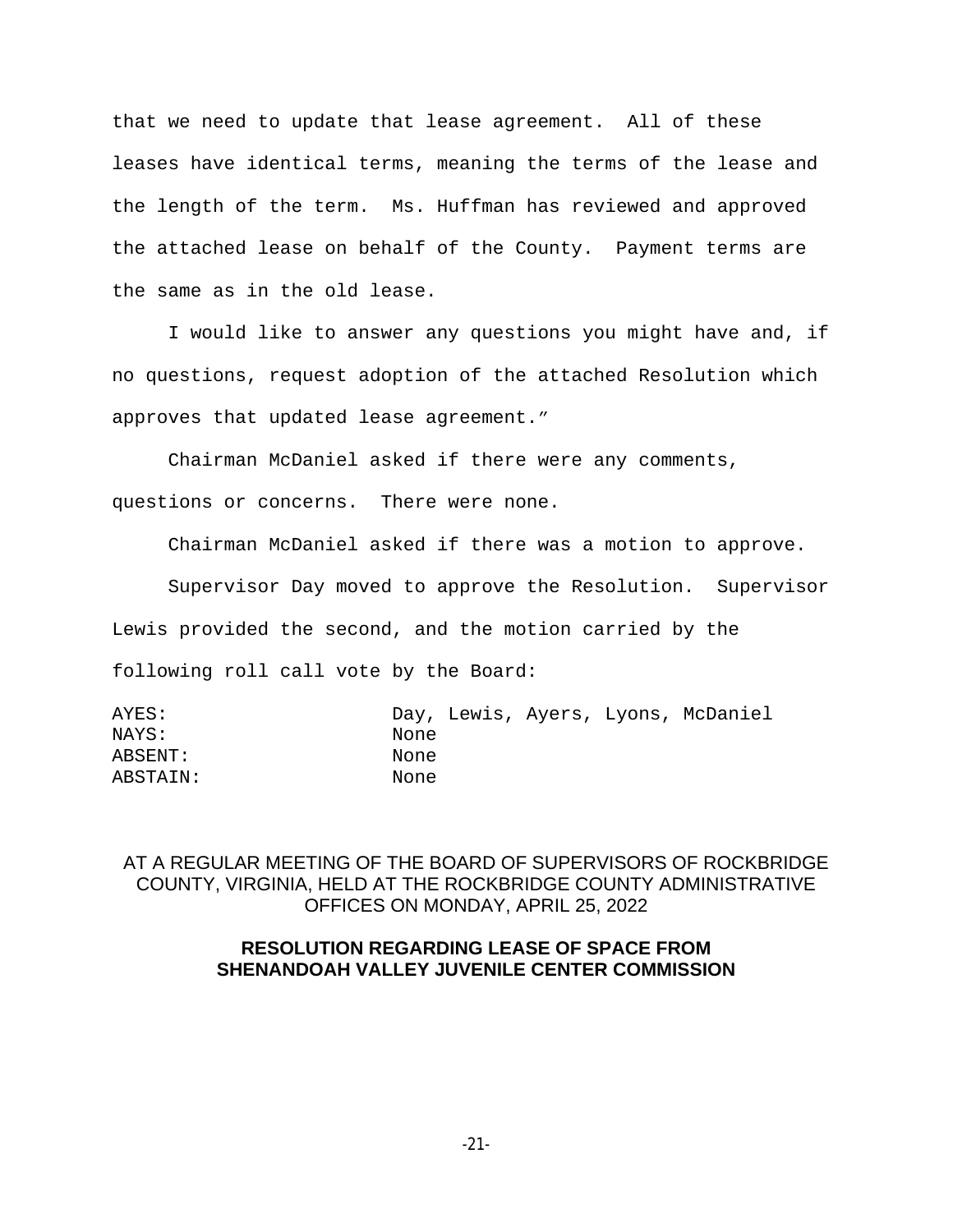**WHEREAS**, the Shenandoah Valley Juvenile Center Commission (the "Commission") is a public body corporate duly formed under the provisions of Article 13, Chapter 11, of Title 16.1 of the Code of Virginia 1950, as amended; and,

**WHEREAS**, the Commission operates a center (the "Center") to house juvenile detainees, which Center is located in Augusta County, Virginia; and,

**WHEREAS**, the Rockbridge County, Virginia is one of the members of the Commission and leases bed space within the Center for the purpose of housing eligible juveniles; and,

**WHEREAS**, the existing lease agreements between the Commission and its members have been in place for many years and are in need of renewal; and,

**WHEREAS**, the Commission proposes to enter into new leases with each of its members for an initial term of ten years, followed by two five-year renewal terms, and with other terms substantially similar to the prior leases and which reflect the Commission's current operations and dealings with its members.

**NOW, THEREFORE, BE IT RESOLVED** by the Board of Supervisors of the Rockbridge County, Virginia as follows:

- 1. The lease agreement with the Shenandoah Valley Juvenile Center Commission is hereby approved in the form attached hereto as Exhibit A, with such changes as may be approved by the County Administrator.
- 2. The County Administrator or their designee is authorized to sign and deliver the lease agreement and to take any such other actions as may be reasonable and necessary to effect the purpose of this Resolution.

Adopted this 25<sup>th</sup> day of April, 2022.

\* \* \* \* \*

-22-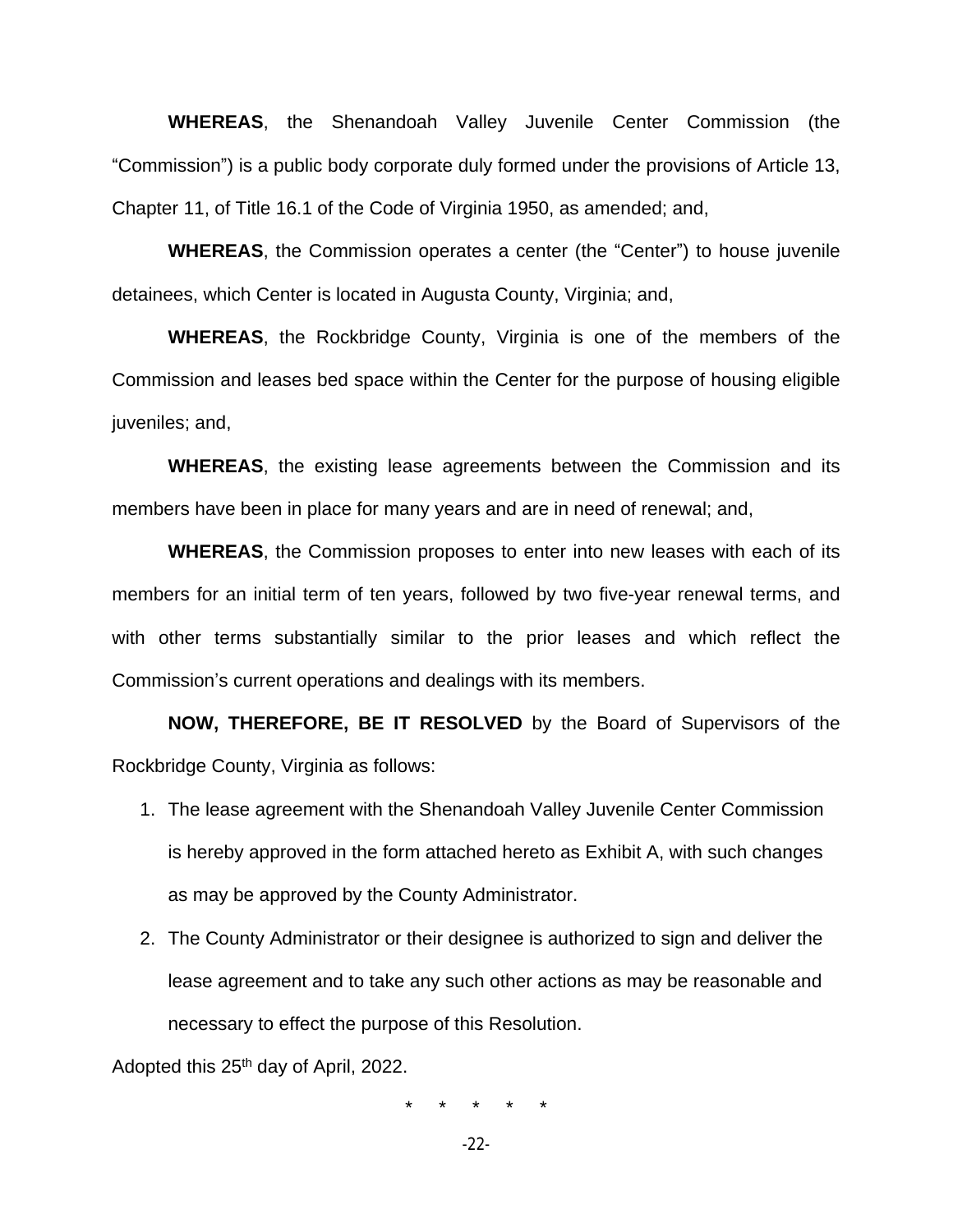**Approval of VDOT's Public Hearing Advertisement on VDOT Six-Year Plan**

Chairman McDaniel advised that, during the Work Session earlier, they went over the Six-Year Plan and advised that the Public Hearing would be scheduled for the May  $23^{rd}$  Board meeting. He asked if there were any additional questions, concerns or comments about that. He advised that, as was discussed in the Work Session, the Board members listed some additional roads so, citizens please contact your Board representative and the Board representative contact Mr. Suter of the ones we are tracking to make sure we have everything listed correctly. He asked if there was a motion to approve the Public Hearing for the VDOT Six-Year Plan.

Supervisor Lewis moved to approve the Public Hearing for the VDOT Six-Year Plan. Supervisor Lyons provided the second, and the motion carried by the following roll call vote by the Board:

AYES: Lewis, Lyons, Ayers, Day, McDaniel NAYS: None ABSENT: None ABSTAIN: None

\* \* \* \* \*

### **Appointments**

**RARO Board of Directors: Fill Unexpired Term for David Hinty Effective 01/06/2022 – 06/30/2025**

-23-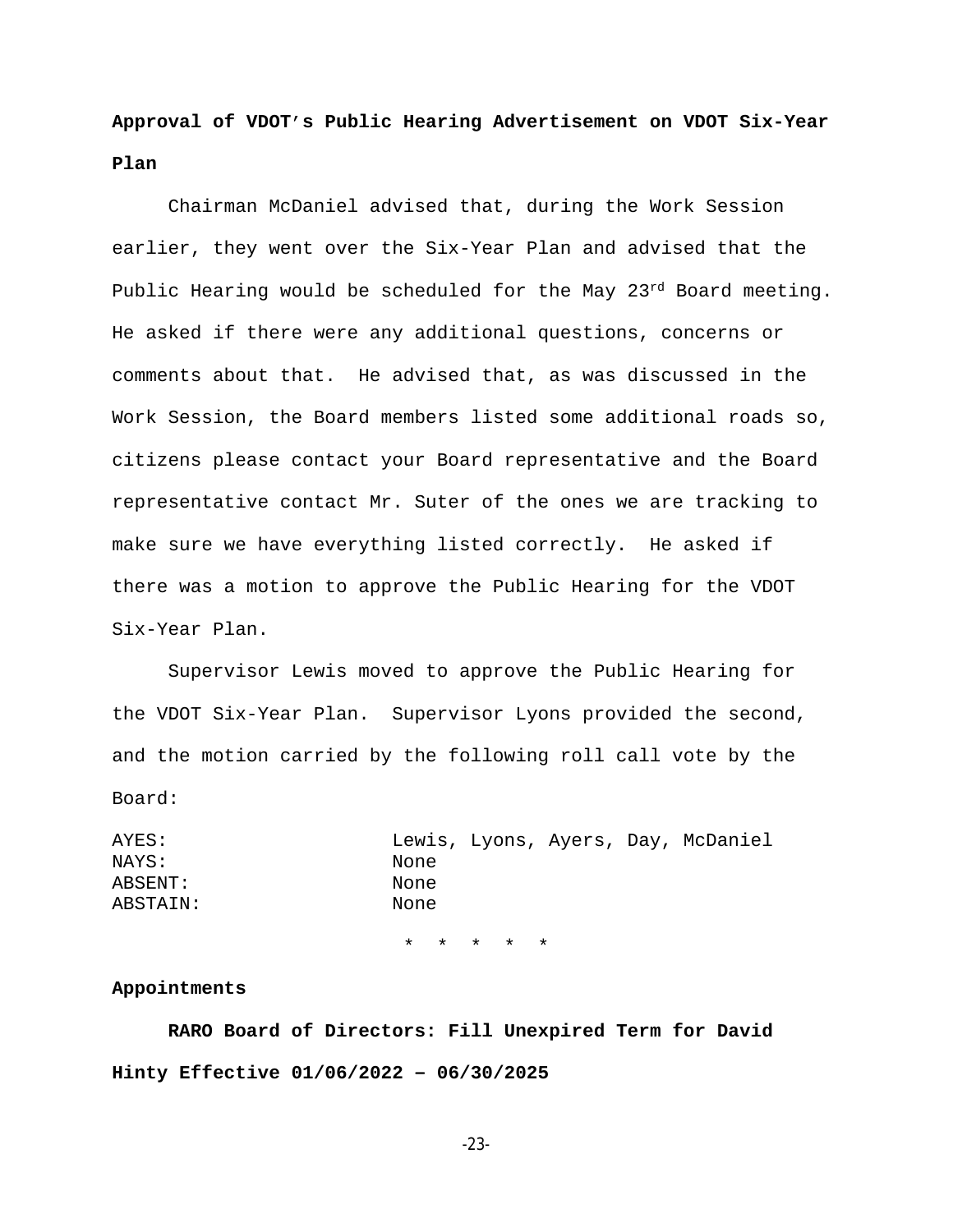Chairman McDaniel advised that, to date, there had not been any applications received so this appointment was carried over.

\* \* \* \* \*

# **Planning Commission: Kimberly Hines – Term Expires 05/11/2022**

Chairman McDaniel confirmed with Mr. Suter that Ms. Hines would like someone to take her place. Mr. Suter confirmed but advised that Ms. Hines had advised that if the Board cannot find anyone before that date, she would be willing to serve a little bit longer. Mr. Suter asked Mr. Slaydon if that information was correct.

Mr. Slaydon explained that her current expiration date is the same date as the next Planning Commission meeting, so she would be good until the next meeting. He also stated that she would be willing to be re-appointed, knowing that it would be on an interim basis.

Chairman McDaniel stated that they would continue to look for a replacement.

Mr. Suter advised that they could act on it at the next Board meeting.

Supervisor Day asked if this was from a specific District or was it a County-wide nomination.

Ms. Huffman responded that the vacancy is for Buffalo District.

-24-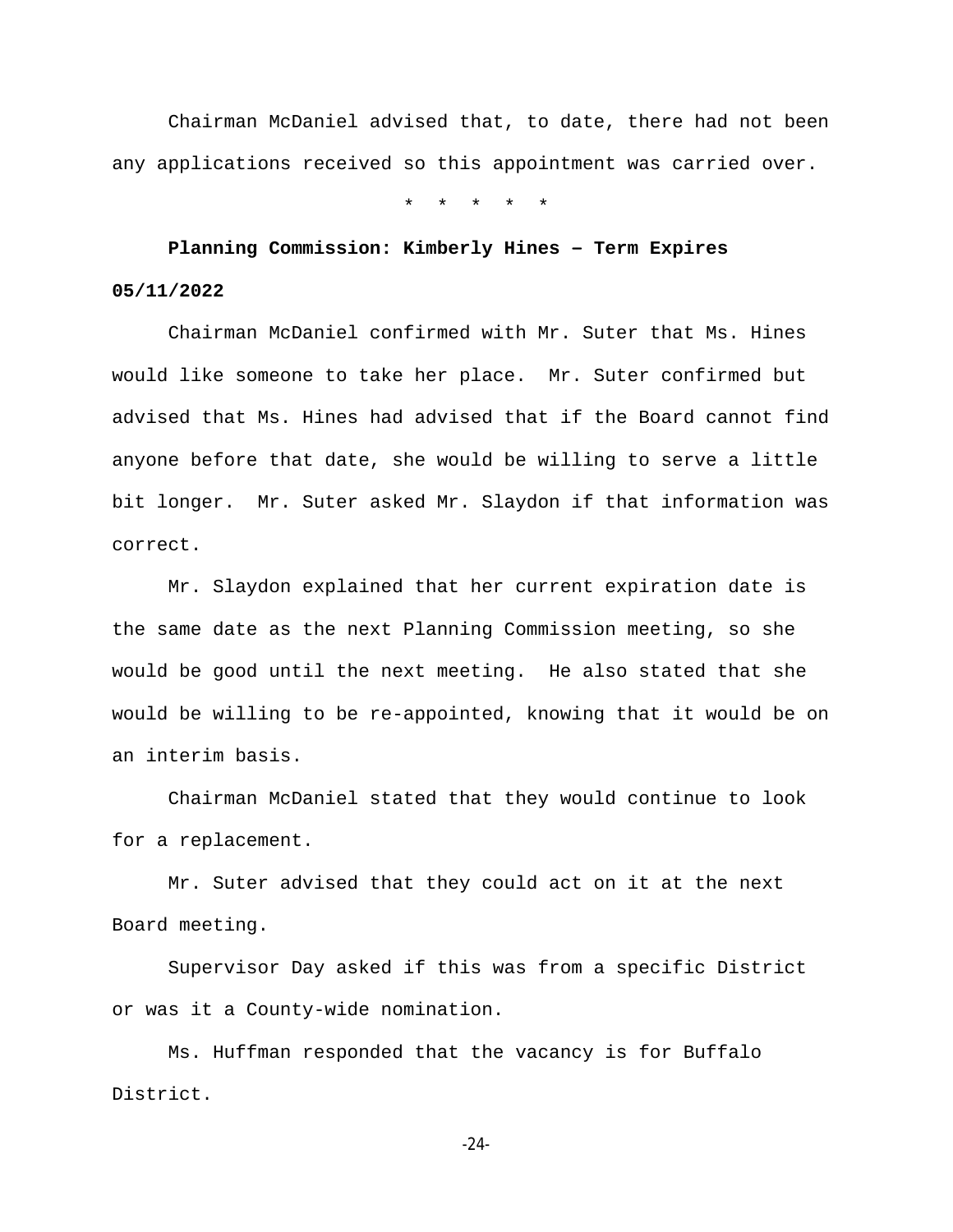\* \* \* \* \*

#### **Library Board of Trustees: Tom Goodale – Term Expires 06/30/2022**

Chairman McDaniel advised that Mr. Goodale is willing to be re-appointed and that there were no other applicants. He asked if there was a motion for the re-appointment.

Supervisor Lyons moved to approve the re-appointment. Supervisor Ayers provided the second, and the motion carried by the following roll call vote by the Board:

| AYES:    |      |  | Lyons, Ayers, Day, Lewis, McDaniel |
|----------|------|--|------------------------------------|
| NAYS:    | None |  |                                    |
| ABSENT:  | None |  |                                    |
| ABSTAIN: | None |  |                                    |
|          |      |  |                                    |

\* \* \* \* \*

**Maury Service Authority (MSA): Jonathan Goad – Term Expires 06/30/2022**

Chairman McDaniel advised that Mr. Goad is willing to be re-appointed and that there were no other applicants. He asked if there was a motion for the re-appointment.

Supervisor Day moved to approve the re-appointment.

Supervisor Lewis provided the second, and the motion carried by the following roll call vote by the Board:

| AYES:    |      |  | Day, Lewis, Lyons, Ayers, McDaniel |
|----------|------|--|------------------------------------|
| NAYS:    | None |  |                                    |
| ABSENT:  | None |  |                                    |
| ABSTAIN: | None |  |                                    |
|          |      |  |                                    |

\* \* \* \* \*

-25-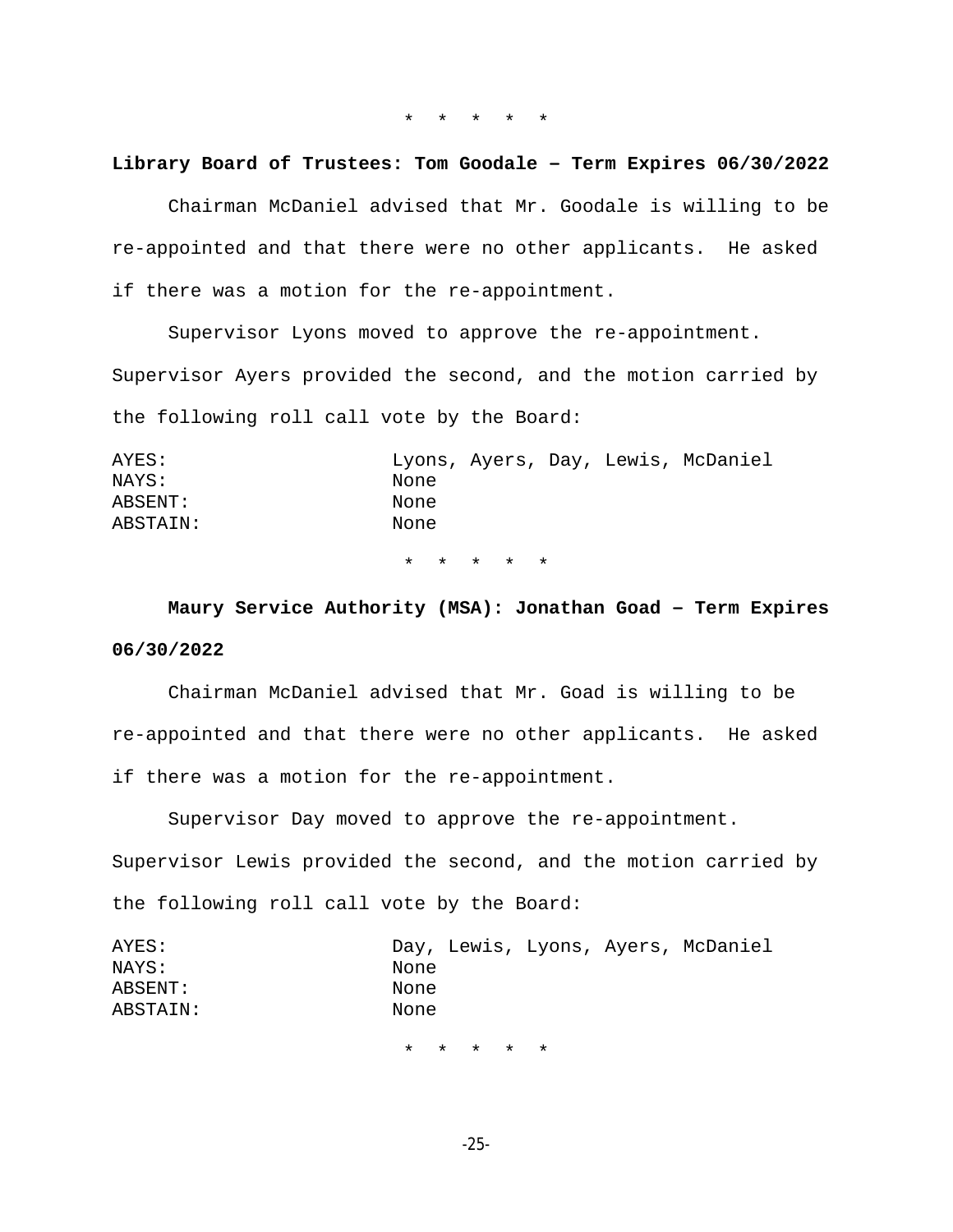# **Shenandoah Valley Partnership (SVP): Brandy Flint – Term**

## **Expires 06/30/2022**

Chairman McDaniel advised that Ms. Flint is willing to be re-appointed and that there were no other applicants. He asked if there was a motion for the re-appointment.

Supervisor Ayers moved to approve the re-appointment. Supervisor Lyons provided the second, and the motion carried by the following roll call vote by the Board:

| AYES:    |      |  | Ayers, Lyons, Day, Lewis, McDaniel, |
|----------|------|--|-------------------------------------|
| NAYS:    | None |  |                                     |
| ABSENT:  | None |  |                                     |
| ABSTAIN: | None |  |                                     |

\* \* \* \* \*

# **Rockbridge Regional Communications Center Management Board (911 Board): Mickey Cochrane – Term Expires 06/30/2022**

Chairman McDaniel advised that Mr. Cochrane is willing to be re-appointed and that there were no other applicants. He asked if there was a motion for the re-appointment.

Supervisor Day moved to approve the re-appointment. Supervisor Ayers provided the second, and the motion carried by the following roll call vote by the Board:

| AYES:    |      |  | Day, Ayers, Lyons, Lewis, McDaniel |
|----------|------|--|------------------------------------|
| NAYS:    | None |  |                                    |
| ABSENT:  | None |  |                                    |
| ABSTAIN: | None |  |                                    |
|          |      |  |                                    |

\* \* \* \* \*

-26-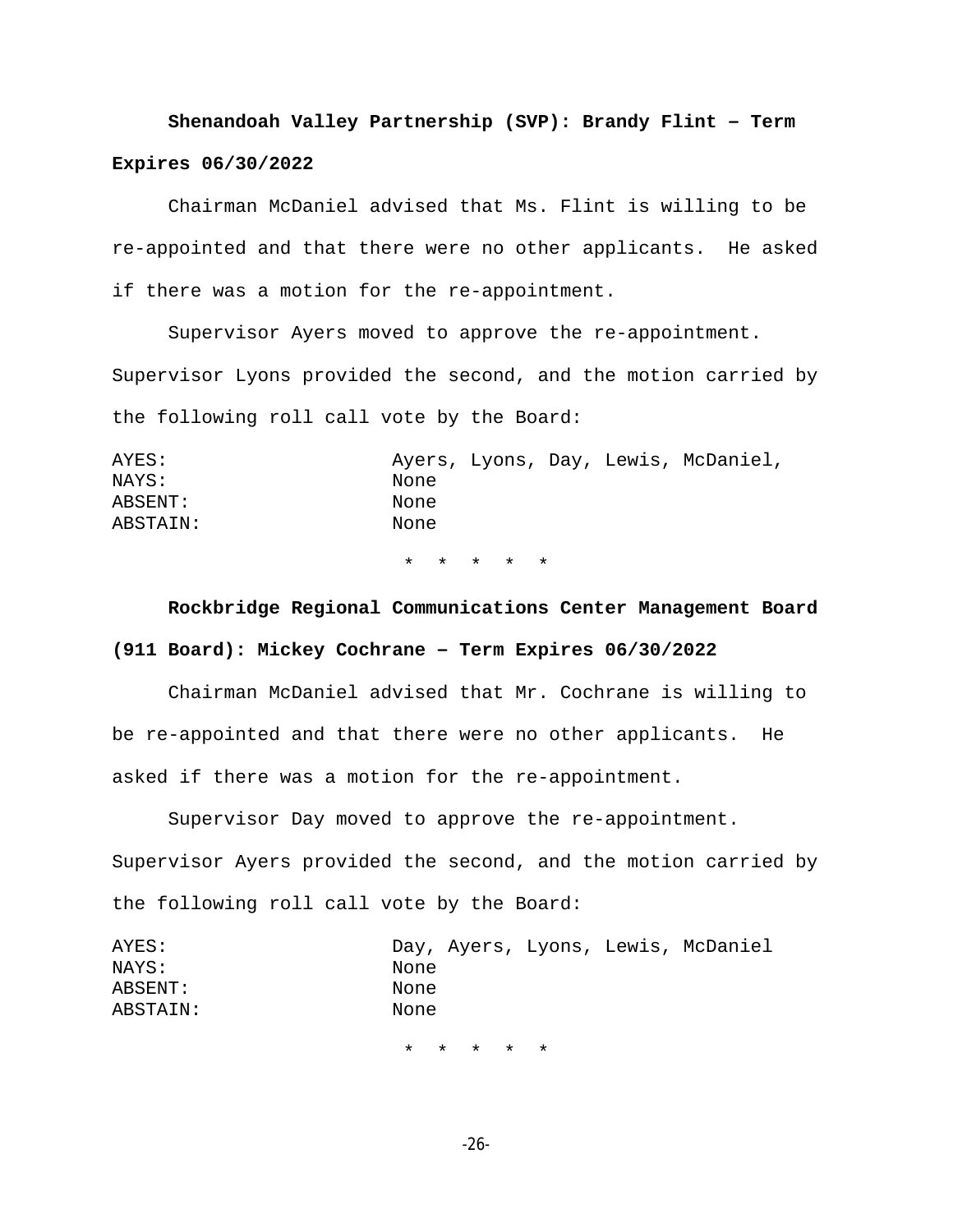Chairman McDaniel advised that there were a few minutes before the Public Hearings begin at 6:00 p.m. and asked the Board if they had any comments, questions, or concerns. There were none.

Chairman McDaniel reminded the Board of the Budget Hearing tomorrow at 6:00 p.m. at the Rockbridge County Administrative Office Building Meeting room.

\* \* \* \* \*

**Public Hearings at 6:00 P.M.**

**St. Dunstan's Academy (54 Allen Creek Lane, Goshen, Virginia) - Application for a Special Exception Permit for a Private School in the Agricultural and General Uses (A-2) Zoning District**

 Director of Community Development, Chris Slaydon, provided an overview of the application as specified in the agenda item, shown below: "Mr. Thomas Fickley, with St. Dunstan's Academy, has made an application for a Special Exception Permit in order to develop and operate a private school in the Agricultural and General Uses (A-2) Zoning District. The properties under consideration are owned by Daily W. and Donna J. Johnson, 54 Allen Creek Lane, Goshen, Virginia 24439 (TM# 9-1-4 and 9-1- 1B) and Stuart B. Jones, 7321 Courthouse Road, Chesterfield, Virginia 23832 (TM# 9-A-1, 9-1-2C2, 9-1-1B1, and 9-1-2B2). The Johnson tracts consist of a total of 71.91 acres (per tax

-27-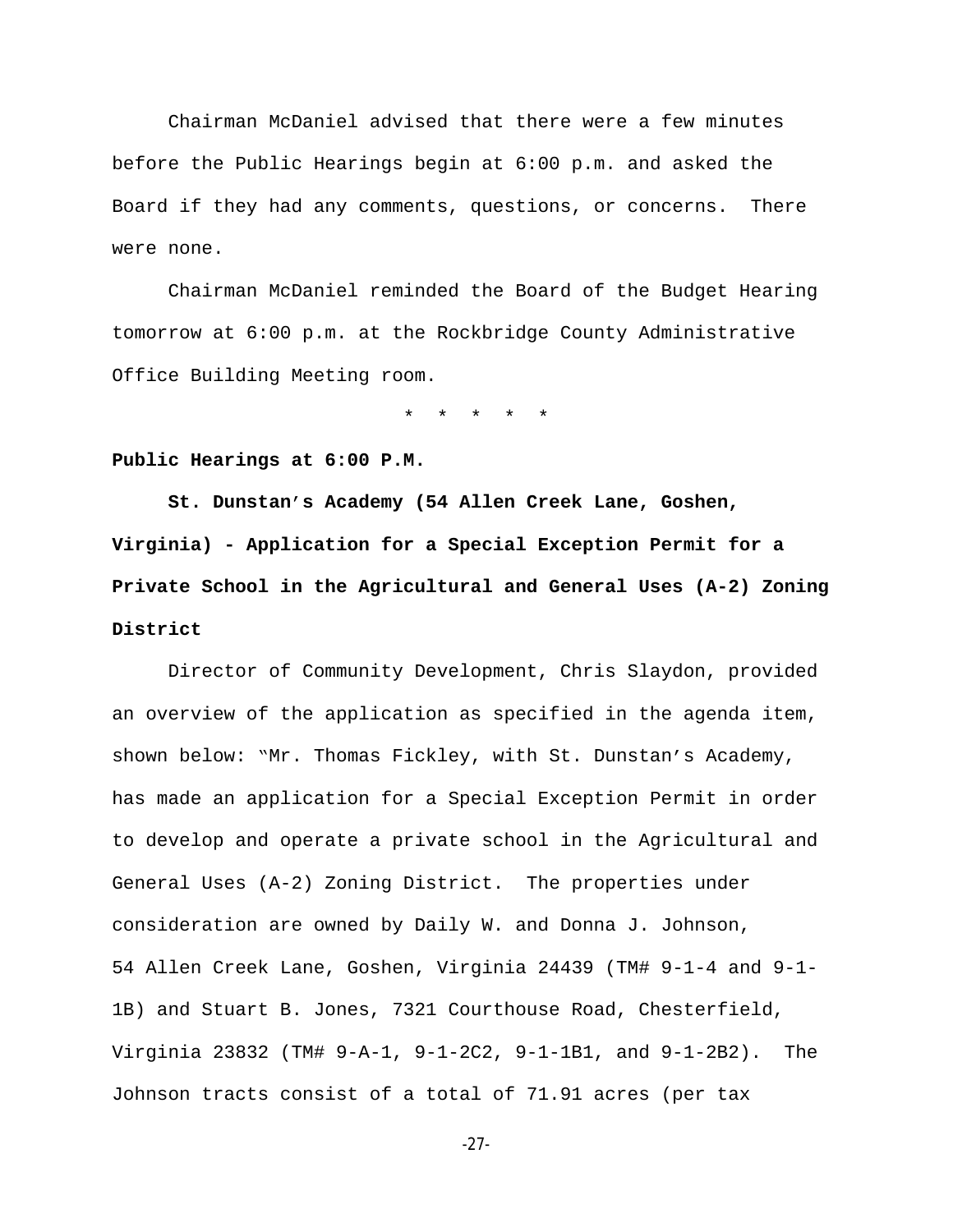records) and the Jones tracts consist of a total of 193.93 acres (per tax records). The properties are located on the west side of Little River Road (Route 601), approximately 2.35 miles northwest of the intersection of Little River Road (Route 601) and Millard Burke Memorial Highway (Route 601). The Johnson property is further identified as 54 Allen Creek Lane, Goshen, Virginia 24439. The Jones property does not have a physical address. The property is located in the Walkers Creek Magisterial District.

 The properties are located in the Agricultural and Limited Uses (A-1) Zoning District and the Agricultural and General Uses (A-2) Zoning District. Per section 603.03-20 of the County of Rockbridge Land Development Regulations, private schools are a use by special exception in the A-2 Zoning District. All proposed facilities are located in the A-2 Zoning District. Per plan, the application for the proposed boys' boarding school includes five bunkhouses for the students and ten dwellings for faculty/staff. In addition to the housing for the students and faculty, the proposed plan includes a great hall, Chapel, library, main office, and wood shop. The proposed boy's private school is proposed for sixty (60) high school students. The proposed school is for boarding students only and does not include day students at the school.

At the February 9, 2022 Planning Commission meeting, the

-28-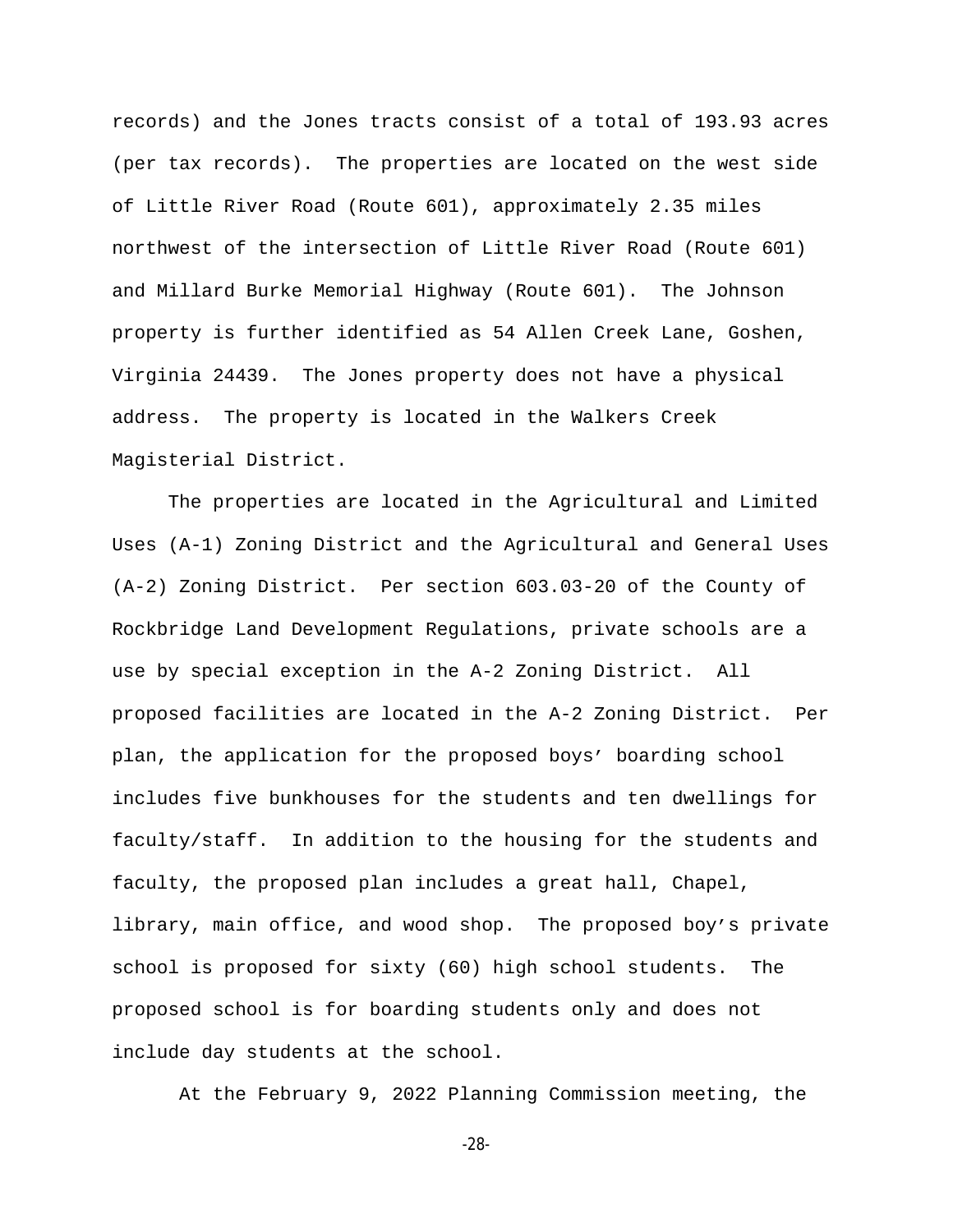Commission held its public hearing. During the meeting, citizens expressed concerns on additional traffic associated with the school, access for emergency vehicles, shared drive/right-of-way along the Milo Property, taxing implications, noise associated with the use, floodplain concerns, potential impacts on adjacent landowners regarding firearms and hunting regulations, and conflict with existing land uses. Along with these concerns, others expressed support for the proposed use, stating that it would be an asset to the area. The majority of the speakers that supported the school did not live in the area of the proposed school.

 At the March 9, 2022 Planning Commission meeting, the Commission held its continued Public Hearing. The Public Hearing was closed. The Commission postponed taking action on the application in order for the applicant to provide additional information on the potential location(s) of well(s) and drain field(s) and/or alternative septic systems, explore any issues with the shared right-of-way/maintenance costs, and provide additional information on the proposed school curriculum. The requested information is included in the April 13, 2022 Planning Commission meeting package.

 At the April 13, 2022 meeting, the Planning Commission recommended approval of the Special Exception Permit application with the following conditions:

-29-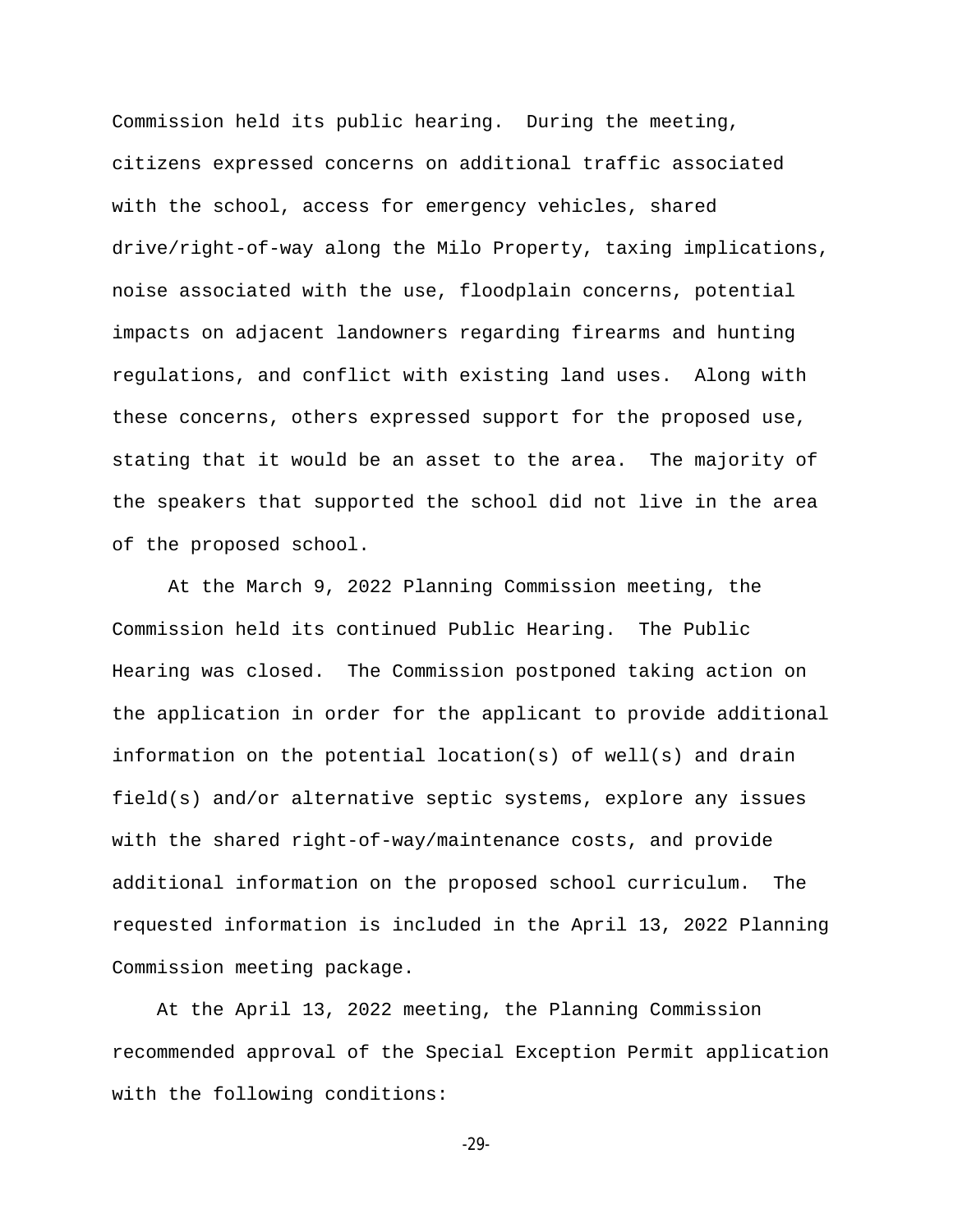- 1. The private school shall be developed in substantial compliance with the "Master Plan for: St. Dunstan's Academy" dated January 12, 2022, with a revision date of 03-09-2022 prepared by Fry Associates Architecture.
- 2. Access to the private school shall be along Allen Creek Lane (including "New Access Road" and proposed extension of Allen Creek Lane) as shown on the referenced Plan. The fire lane shown as shown on the referenced plan will be limited in use for emergency purposes only.
- 3. Road and stream crossings on Allen Creek Lane (including "New Access Road" and proposed extension of Allen Creek Lane) shall be designed, built, and maintained to accommodate Fire Apparatuses and Ambulances. The road and stream crossings plans will be reviewed and approved by the Rockbridge County Office of Fire-Rescue & Emergency Management.
- 4. All new buildings to be located outside of the 100 year flood hazard zone.
- 5. Total number of students not to exceed sixty (60).
- 6. The school will be limited to boarding students only (no day students) and limited to ninth, tenth, eleventh and twelfth grades.

-30-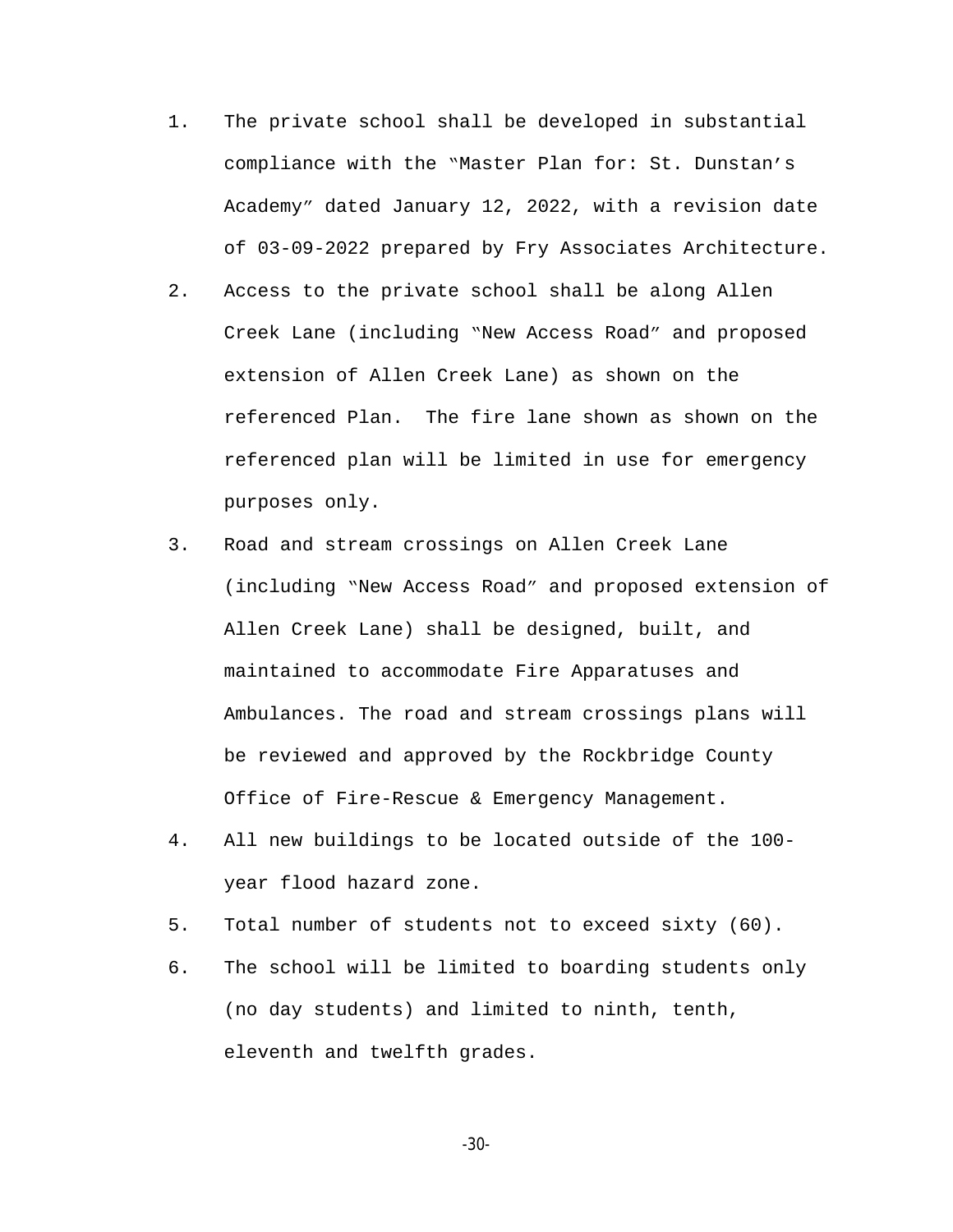- 7. Development to be commenced within three years from date of approval.
- 8. All trash shall be taken directly to the landfill and not to County collection centers or County green boxes.
- 9. Lighting shall be in compliance with Section 1303.00 of the Rockbridge County Land Development Regulations.
- 10. Approval contingent on Virginia Department of Transportation (VDOT), Health Department, Building Department, Department of Education, and Rockbridge County Office of Fire-Rescue & Emergency Management approvals.

Mr. Slaydon next turned the presentation over to Mr. Thomas Fickley, headmaster with St. Dunstan's Academy.

Mr. Fickley thanked the Board for reviewing their application and taking the time to hear their request for the Special Exception Permit to build their school. He stated his name; that he was the founding headmaster of St. Dunstan's Academy; and that he and the other founders were hoping to plant a small Christian agricultural school near Craigsville in the Walkers Creek District, a school where young men can go back in time and learn good traditional practices.

Mr. Fickley's presentation, in summary, advised that his intentions for the small cohort of boys 48 to 60 in number who

-31-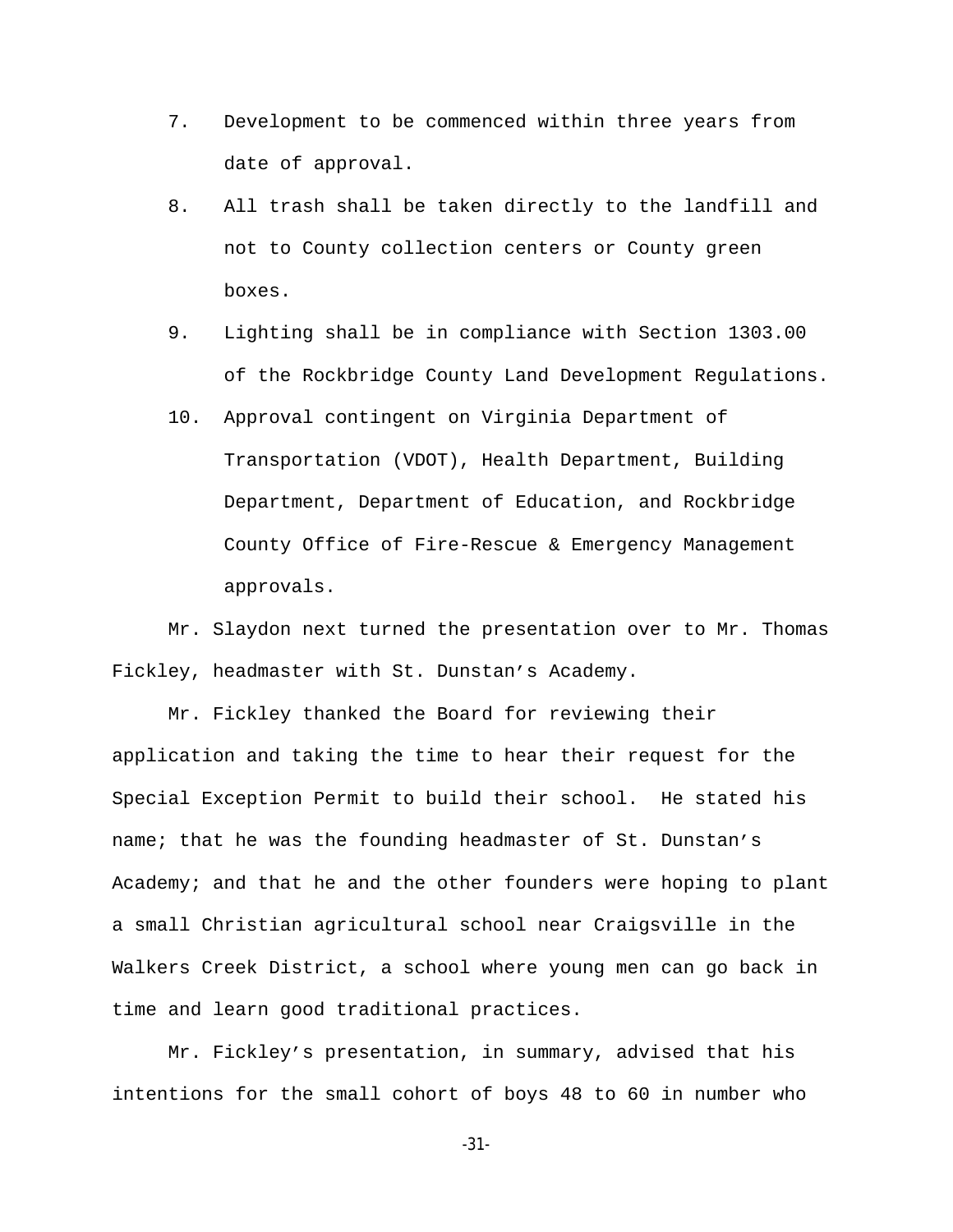will live at the boarding school would include teaching the boys to be good husbands, fathers, and citizens; learning how to pray, work, sing, read well, grow their own food, take responsibility for their own actions, treat others with respect, care for and preserve the land they live on, love their neighbors, repair broken farm equipment and tools, apprentice in the arts of woodworking and timber framing, and build beautiful things. He also stated that, while residing at St. Dunstan's, the boys will not use smartphones or computers and that a major part of their school's mission and practice will be based around farming.

Mr. Fickley also addressed concerns regarding entrance and road issues, emergency vehicles and equipment, septic, soils evaluation, noise pollution, traffic, neighboring properties and setbacks, Rockbridge County tax-exempt status, and IRS 501c3 status emphasizing that he had taken the concerns very seriously over the last three months.

In closing, Mr. Fickley thanked the sellers of the property for their patience and the Board for considering their proposal. He next asked if there were other questions that he could answer at that point.

Chairman McDaniel asked the Board if they had any questions.

-32-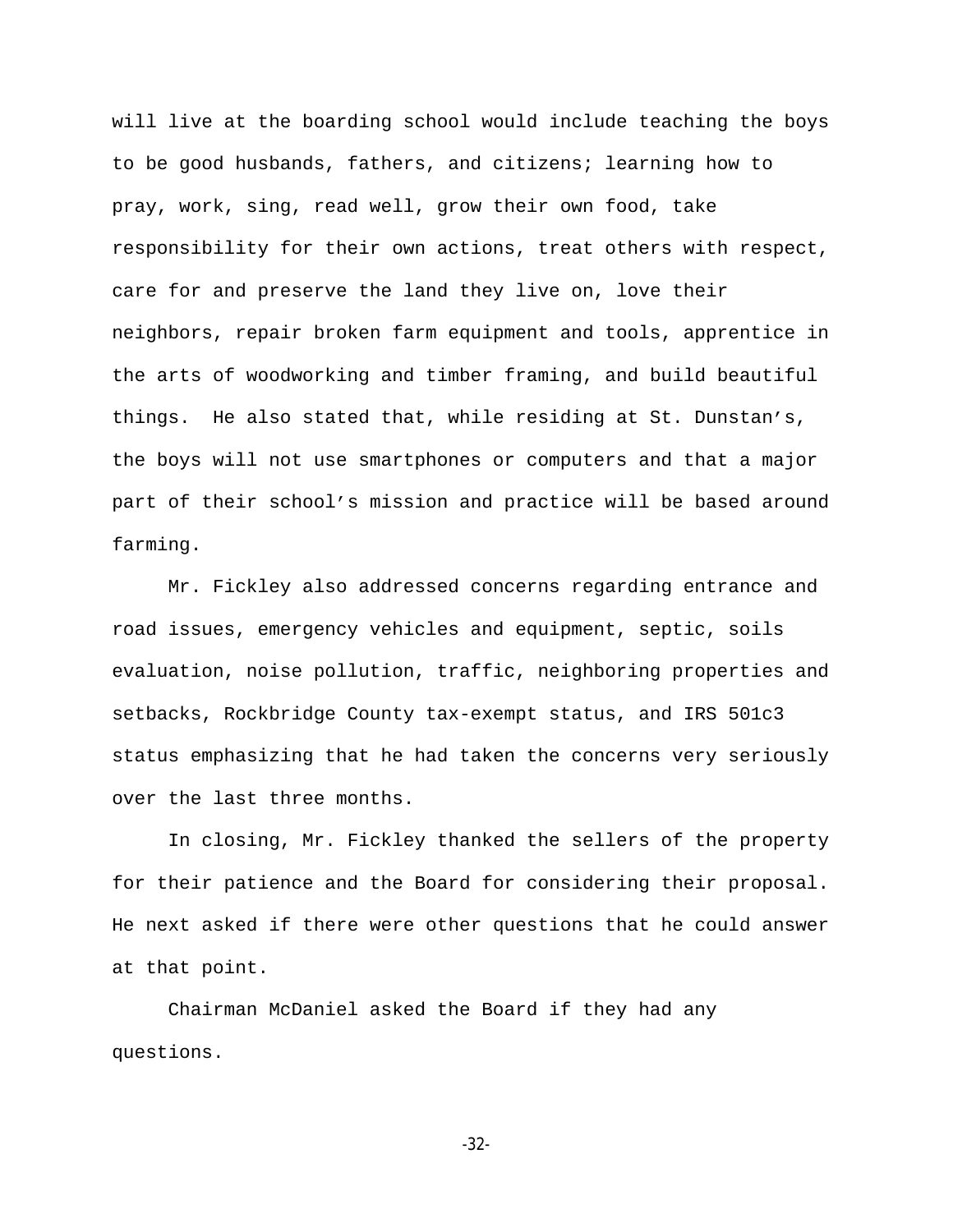Supervisor Lyons asked that, if this was approved, when would the buildings be built and when would they anticipate actually having them so that they could bring in 48 to 60 students?

Mr. Fickley replied, "That depends on the time of approval. Our original target date for opening was September of 2023. We wanted to have at least our great hall, which is the dining hall facility, and two faculty homes by then. That would allow us to temporarily have some of the boys in the basement of the great hall for dormitories while they helped to get some of their trades education by building the dorms on campus so we would have a partially open school in about 16 months. We originally hoped to be building it by now so I would say our first year would be September of 2023, that would be our opening date, but maybe more conservatively, fall of September 2024. To elaborate on that a little bit more, our current building process is chunked up into three different stages over a total of five years so we are hoping to have completed all of our building process in five years."

Supervisor Ayers asked if the building process is actually for the boys to be building it.

Mr. Fickley replied, "Yes, that is what we are hoping. There are a few other schools that have done this before and that is where we got this idea from. If these boys are going to

-33-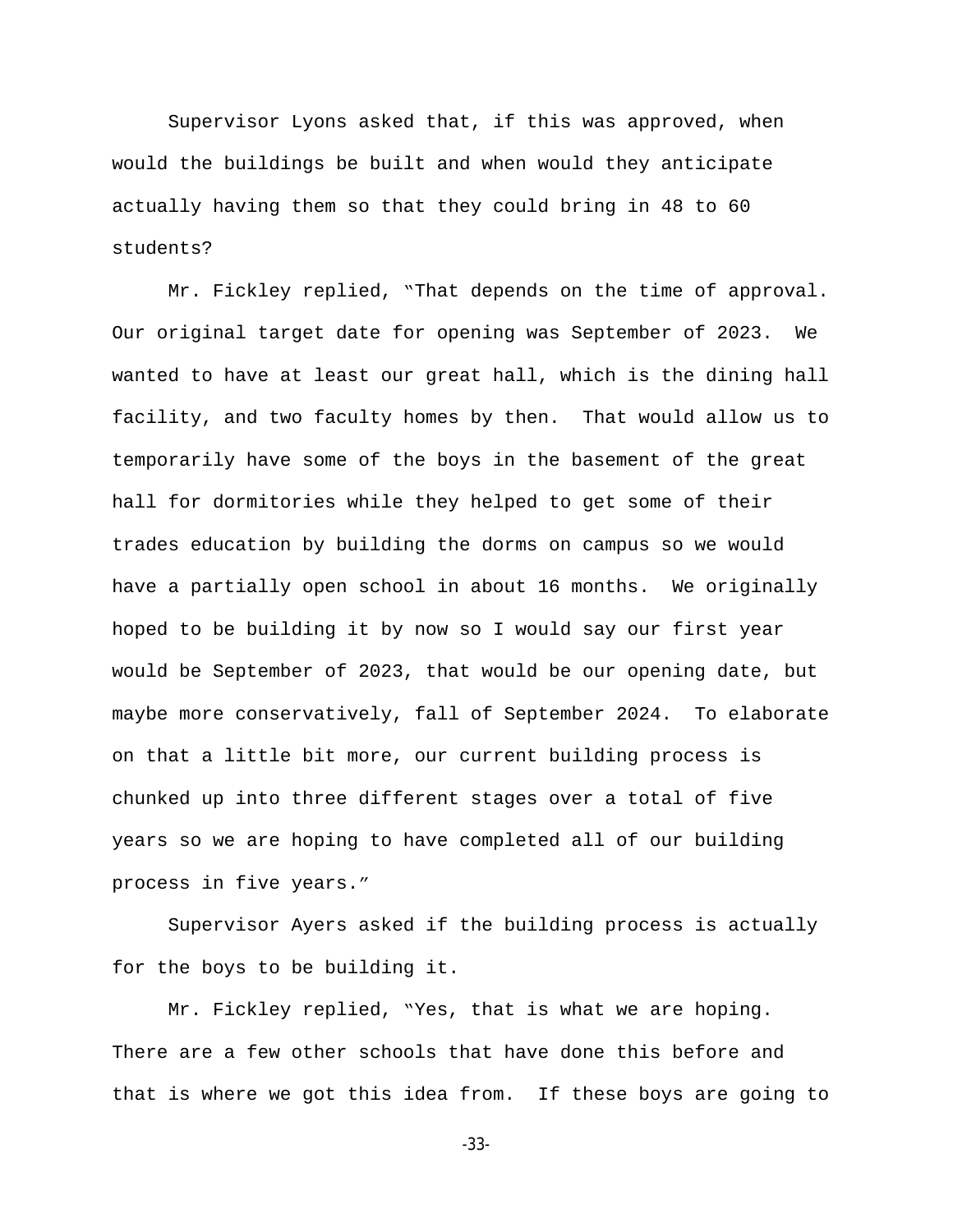be getting a trades education and hopefully learning how to build basic structures in order to take care of themselves and their families, there is not really a better way to do it than having them practice on site. The buildings for their dorms are basically small two-room cabins that would be a really great introduction to things like timber framing."

Chairman McDaniel asked if they would be following a Department of Education criteria and what type of degree diploma certification would they have when they graduate as compared to a child attending public school.

Mr. Fickley replied, "They would get a diploma conferred from our school. It is a private school so the Department of Education does not manage independent schools; that is ultimately up to the administration of the school but they get a diploma just like a child graduating from the public schools. We could also, if we decided that it was necessary and helpful, pursue accreditation with one of many independent school accreditation agencies. The last two schools that I have taught at were both accredited by the Virginia Association of Independent Schools and I participated on Accrediting Committees for both of those schools and helped to put together the accreditation documents for those. We have not made a determination about whether or not to do that yet but we are

-34-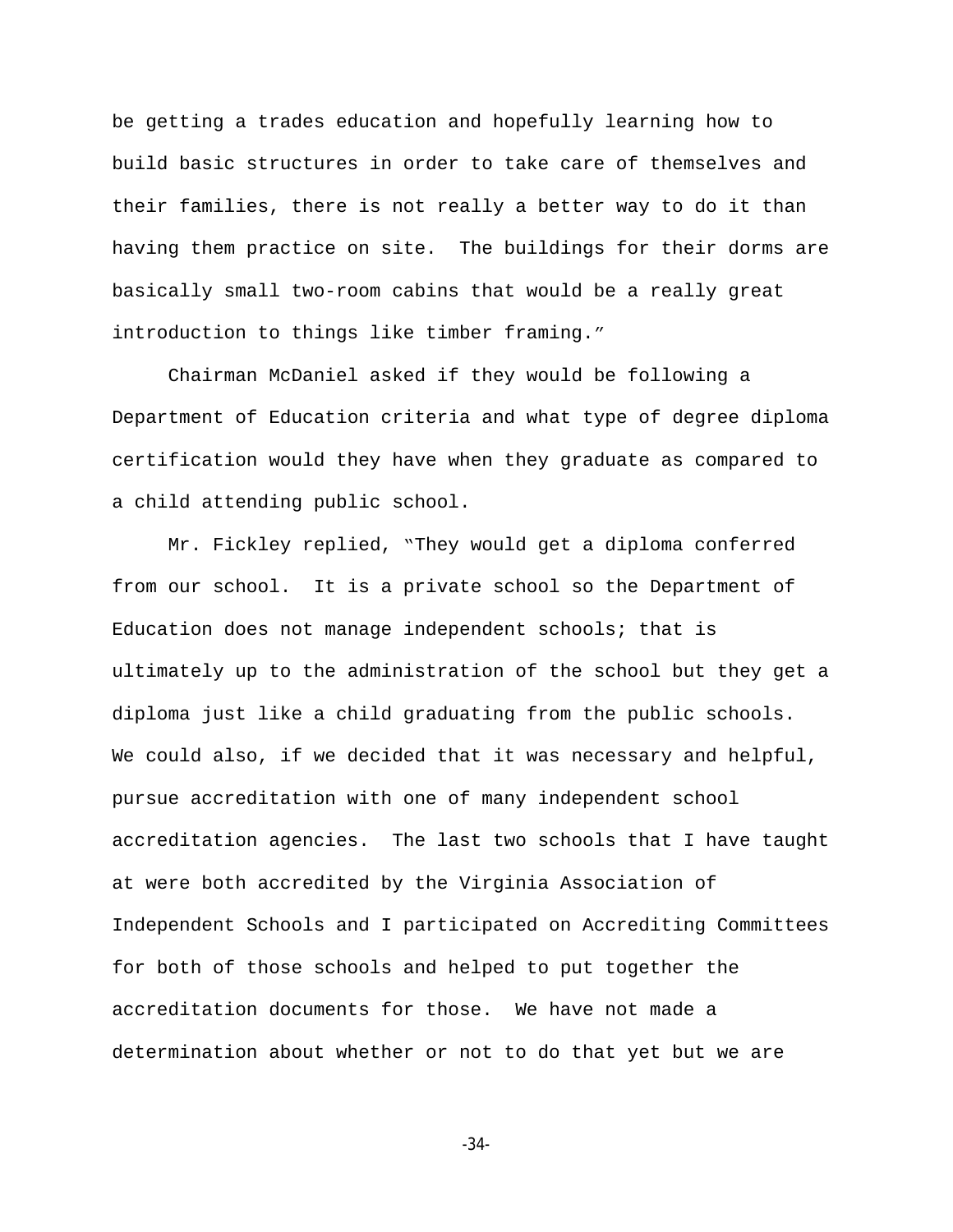looking into accreditation with an organization called the Anglican Schools Organization; it is relatively new."

Chairman McDaniel asked if there were any other questions or comments. There were none.

Chairman McDaniel thanked Mr. Fickley. He opened the Public Hearing. He asked that, when you come forward, please state your name clearly and your Magisterial District and to try to keep your comments to three minutes so that everybody will have an opportunity to speak.

William Beshaw stated that he lives very close to this location in Augusta County and that he rents the farm that joins this property in Rockbridge County that is owned by Eddie Parker. He stated that he opposes this project and next read a letter of opposition signed by all of the adjoining landowners except for one:

"Dear Planning Commission Members:

I am writing to express my absolute opposition to the grant of special exemption permit requested by St. Dunstan's at 54 Allen Creek Lane, Goshen, Virginia. The creation of a residential village under the label of school with 21 buildings and between 18 and 100 full-time residents poses a serious threat to the environment, trash, noise, Little Calf Pasture River, and will destroy the natural beauty of the area. This project of this size and scope does not belong in the area where it is being proposed. As a neighbor of the property and among the people who would be most affected by development, I implore you to honor my obligation and refuse to grant the special exemption permit."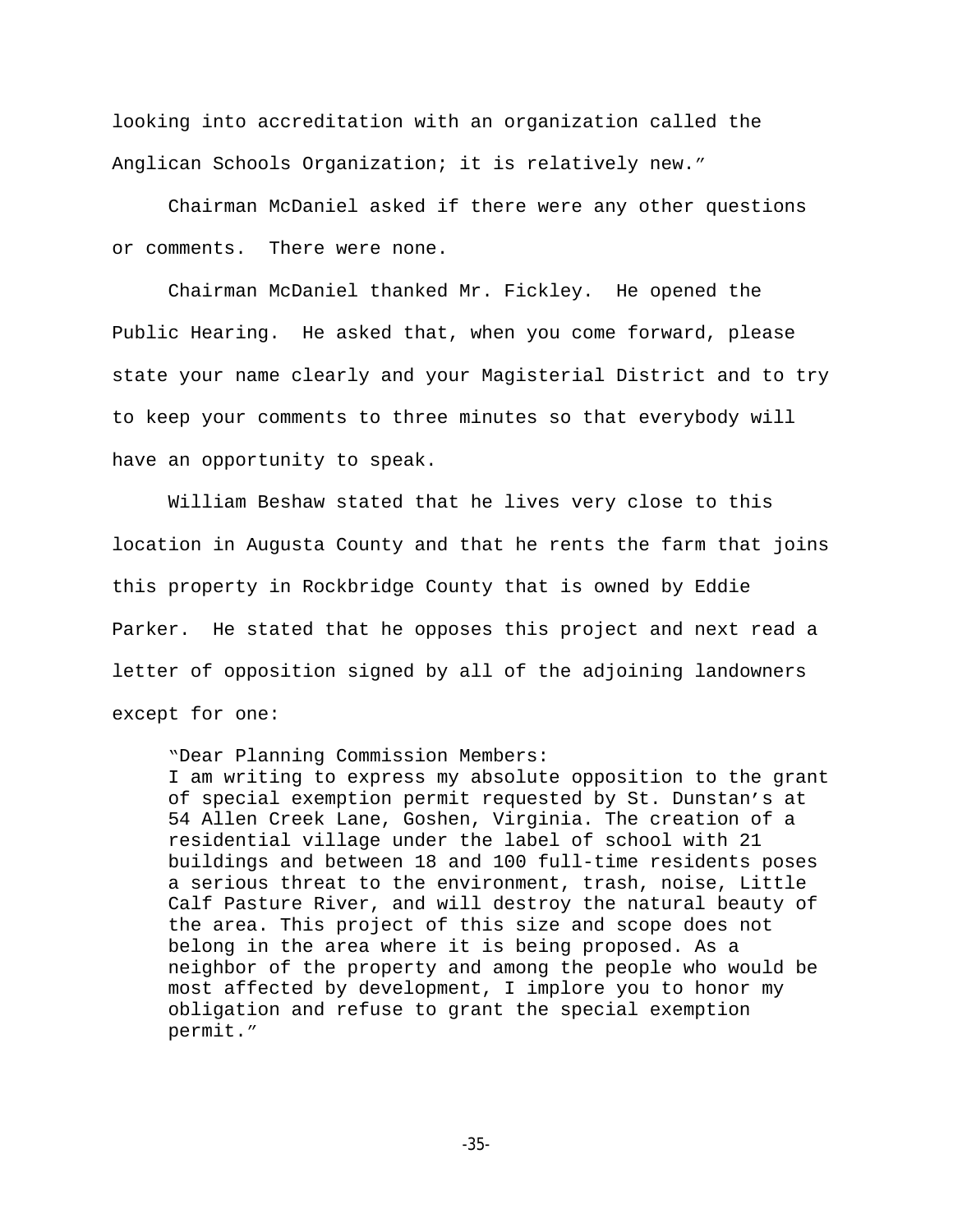Chairman McDaniel thanked Mr. Beshaw and asked if there were anyone else signed up to speak.

Mr. Slaydon stated that that was all he had signed up.

Chairman McDaniel advised that they would recognize anyone and everyone that would like to speak and, in doing so, to please state your name and Magisterial District.

Sandra Campbell stated that she does not actually live in the District; that her family has owned land there for three generations and her property backs up to it. She expressed her concerns about what would happen to the land if the school never happened, the land that her family has enjoyed by camping and watching wildlife for many years.

Don Vess stated that they own 1050 acres in the Walkers Creek District and they have farmed it since 1970. He expressed his concern regarding traffic since he owns a farm in Augusta County and travels back and forth. He also expressed his concern regarding taxes and food cultivation.

Winston Campbell, Walkers Creek District, expressed his opposition due to destroying wildlife, and the close proximity to his property, and recreational reasons.

Trey Bailey stated that he teaches at a local middle school for boys. He shared his support of the proposed development and school.

-36-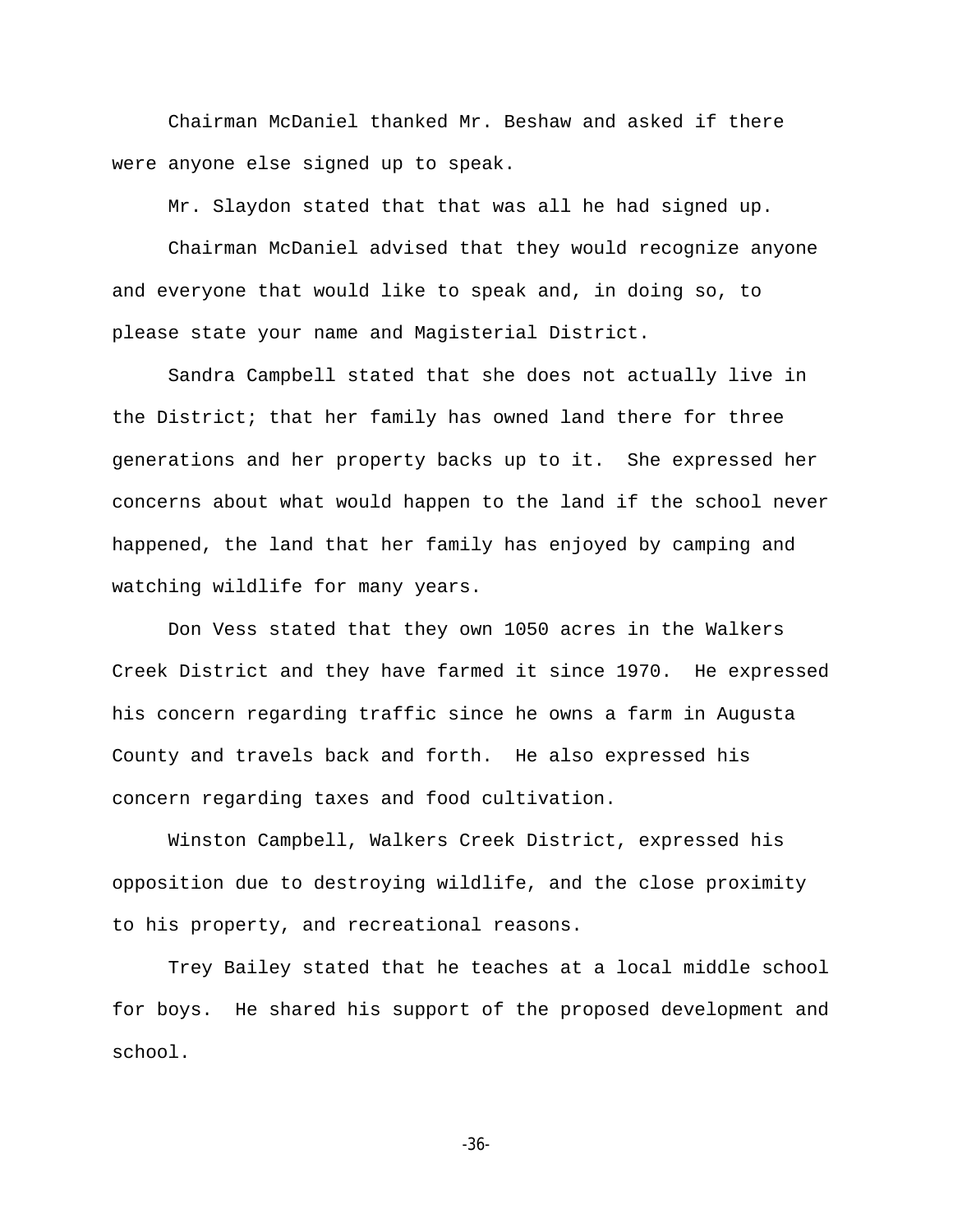Lisa Milo, of the Walkers Creek Magisterial District, stated that her property would be very much in alignment with where the buildings would be placed. She stated that, although she agrees with some of Mr. Fickley's values, she is very much in disagreement with the proposed site.

Steve Milo, Walkers Creek Magisterial District, expressed his opposition to the project as the property is in very close proximity to his and he stated that this project would fail to protect and maintain forestry lands, natural and scenic resources, protect river frontages and river basins and that this property was not suitable for development.

Chairman McDaniel asked if there were anyone else wishing to address the Board. There were none.

Chairman McDaniel asked if there was anyone online to speak.

Stuart Jones, Walker Creek District, shared his support of the school, stating that it will help kids learn about the environment and conservation efforts.

Andrew Johnson shared his support of the project, stating that this school represents the best of Rockbridge County and its long tradition of education and his family is happy that they have considered them and their neighbors to bring in this small school to further diversify the educational opportunities in Rockbridge County.

-37-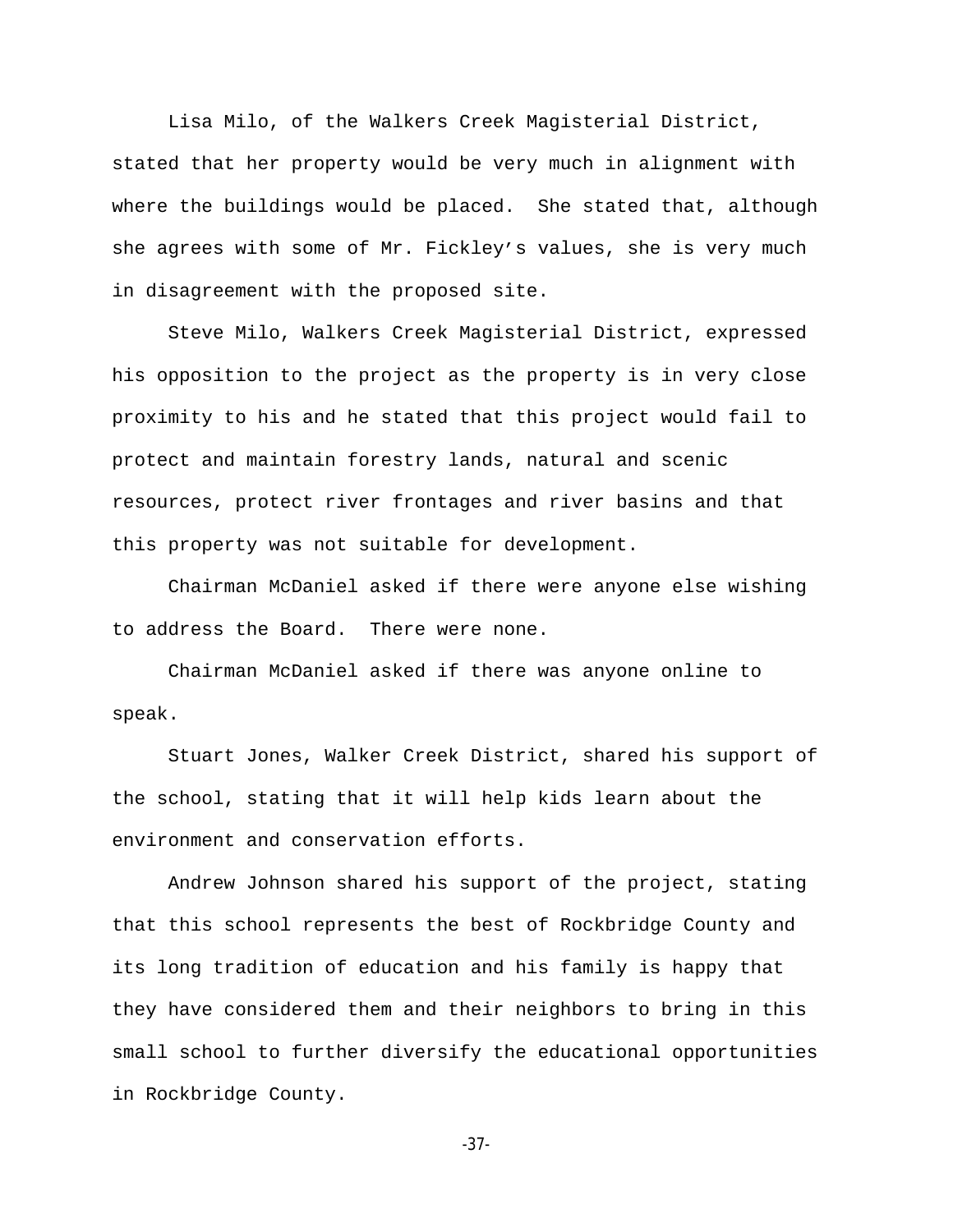Chairman McDaniel asked if there were anyone else online to speak.

Mr. Slaydon replied, no.

Chairman McDaniel asked Mr. Slaydon if he had any comments that he needed to read into the public record.

Mr. Slaydon replied that he did and that, throughout the Planning Commission process, they had received several comments through both his personal and work email address and also, in particular, Planning Commission citizens' comments. He advised that he did his best to forward those along and that he actually gave two of them out this afternoon, one from Mr. Parker and one from Mr. Vess. He also advised that he had one from Mr. Jones that was mailed in during the citizen comment period but, since he did speak, he thought it would be appropriate to skip that one. Mr. Slaydon stated that he also has one from a Crystal J. Coffman addressed to the Zoning Committee and Board of Supervisors that he read aloud:

"To the Zoning Committee and Board of Supervisors, I am writing to express concerns about approving a special exception for a private boys' boarding school, St. Dunstan's Academy. A portion of the land in the current Agricultural zoned property frequently floods. Adding five bunkhouses and ten dwellings for faculty and other campus halls will have a huge environmental impact. I am concerned about the potential disruption and pollution, that will be sure to follow. What type of septic system will be put in place? What about a water supply? What

-38-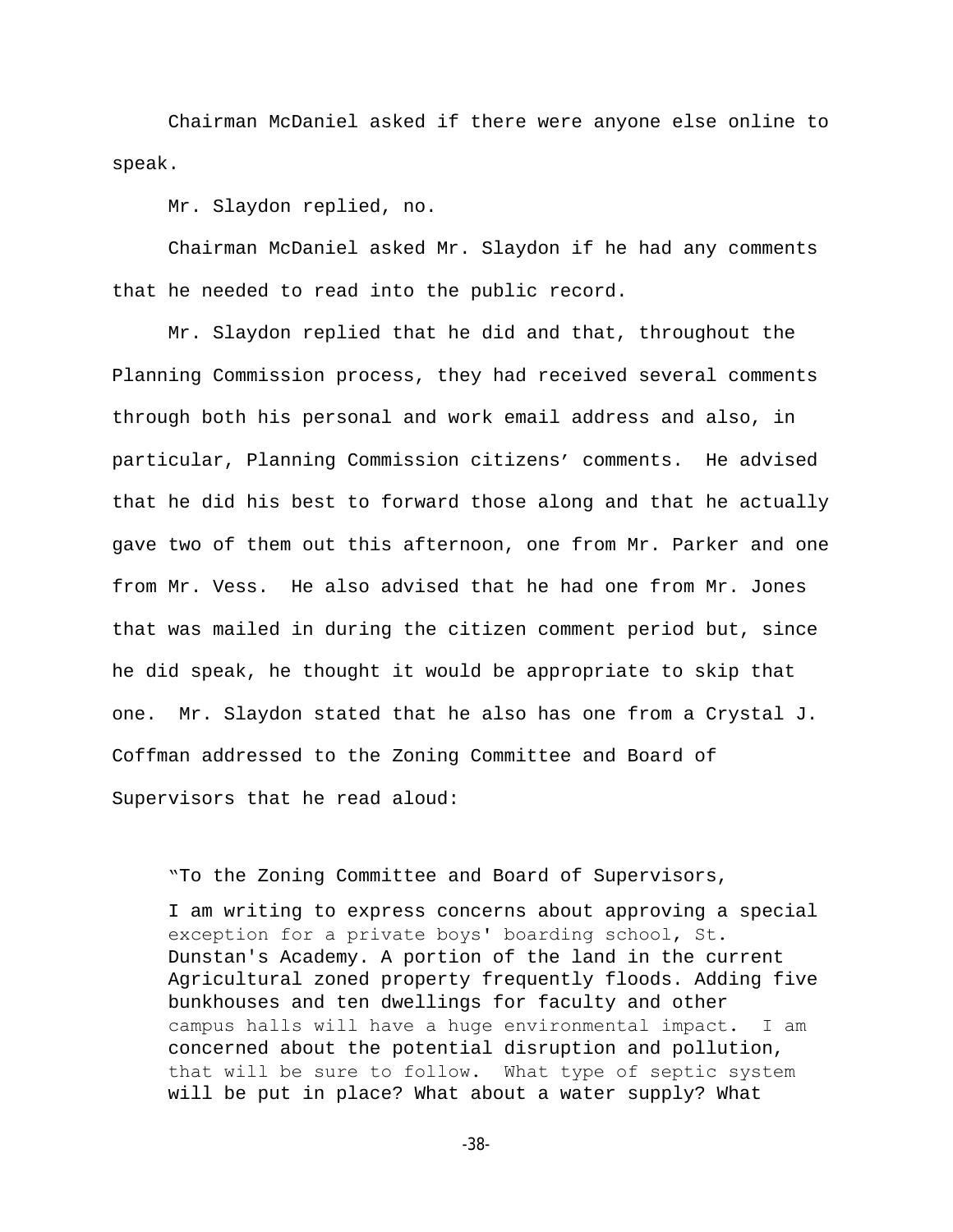impact will the private school of 48-60 boys have on Little River Calfpasture stream and the Maury River? The increase in traffic pollution caused by supply runs for the school will cause greater noise and air pollution to the surrounding community of Bells Valley. What will the private school do to ensure that the wildlife already established will not be displaced? What are the ages of the boys who will attend the boarding school? Will it be a boarding school for United States Citizens or will it be for foster children or refugees? Does St. Dunstan's Academy currently have an established successful model they are following? Will security be provided? Will Second Amendment rights be violated with the addition of a private school on farmland? Is there a plan for compensation for neighboring farmers who will be sharing road rights of way? Will the burden and expense of increased pollution and traffic be passed on to neighboring landowners? We have too many unknowns to approve this special exception for rezoning.

As a landowner and voter, I recommend denying the special exception until more information has been provided to adjoining property owners and farmers already in the Bells Valley Area.

Crystal J Coffman Principal Craigsville Elementary 540.997.9184"

Mr. Slaydon advised that the next one he had was mailed

into the Citizens' Comments and was addressed to the Rockbridge

County Board of Supervisors. It was from John Hoover Haney

which he read aloud:

"Dear Rockbridge Board of Supervisors,

I write from the Walkers Creek Magisterial District, 520 Iroquois Trail, Goshen, Virginia.

I write to speak against the special exception application submitted by St. Dunstan's Academy.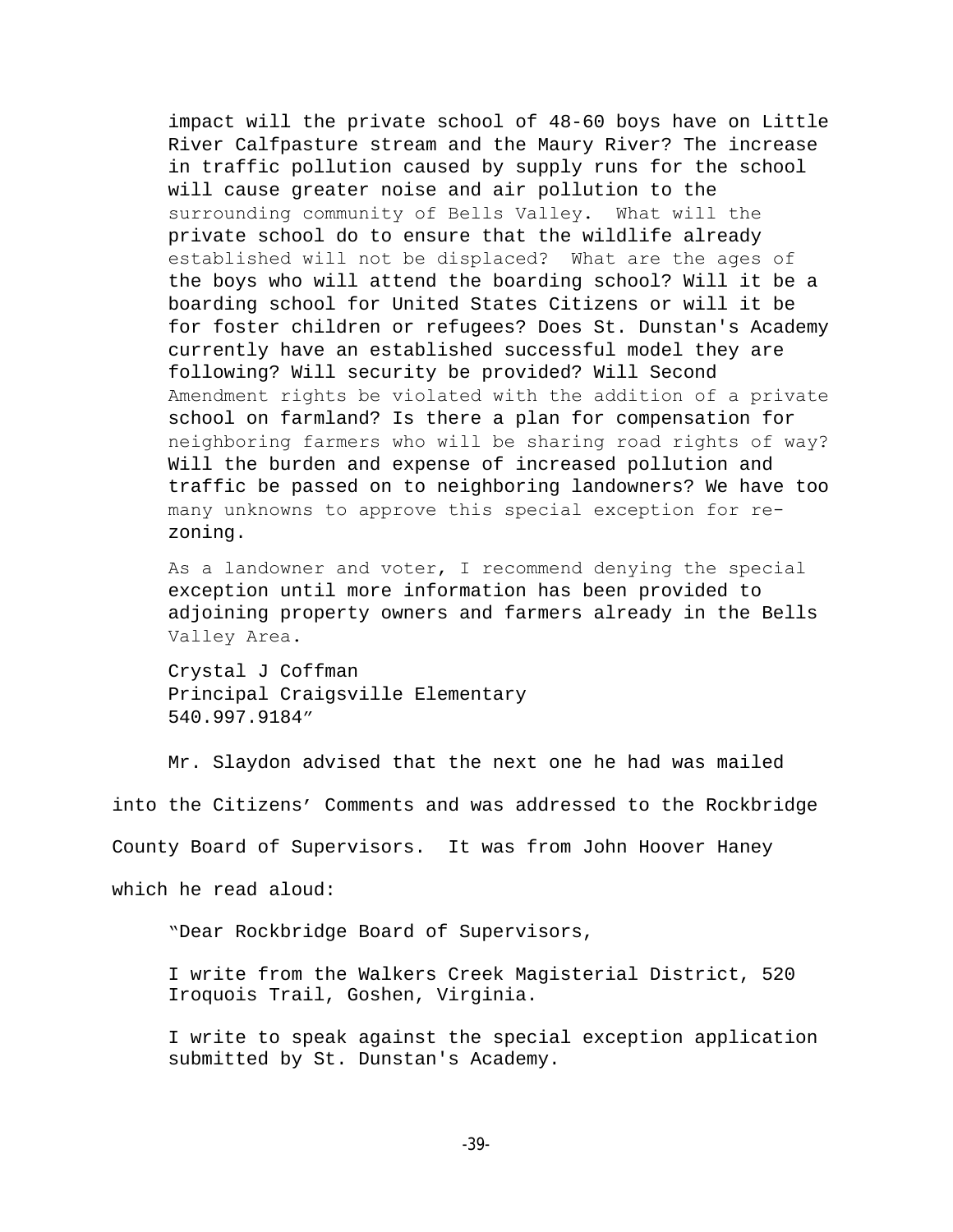There is not a completed environmental impact study to demonstrate the impact of 15+ buildings initially constructed in a flood plain. The impact of erosion from construction, and the longer-term realities of flooding, portends the negative impact upon farms, pastures, streams, rivers on the west and south sides of the parcels. The run-off will have negative impact upon Allen Creek, the Little Calf Pasture and Maury Rivers. What mitigation measures will be implemented?

Also, overlooked is the anticipated 60 - 100 persons living there. This is not agriculture, it is a business. There will be need upon increasing numbers, in order to have income for the residents/students. There is no demonstration of limiting the number of persons into the future. There is no display of safe placement of the septic system and drain fields, to prevent waste from entering the natural waters, particularly in periods of flooding.

Where is the display of resources that will sustain the school if the enrollment drops down to 10-12 people? How will the land be used if the school fails to develop and left to disrepair? Will the faculty, remain without the labors of students and serve the stewardship role of agriculture?

There is no description of the academic requirements for the faculty, administration that will provide well-being for the people/students. What academic and curriculum expectations will be required of the 'school'. Though this will not be by public education standards in the Commonwealth of Virginia, or the Rockbridge County School System., where is the oversight of the Anglican Church, Diocese, and Denomination. How will there be accountability to educate students to be responsible citizens and to invest in the community service and structures? Where is demonstration that the students will be protected from serving only as laborers for the financial gain of the administration. Where is the role of oversight and accountability? Is there any other model of school/agriculture that the Anglicans have employed for education? Is there precedent for this model of program or facility?

Therefore, I respectfully ask the supervisors to deny the special exception at this time, until St. Dunstan's Academy can provide information for the issues raised above. The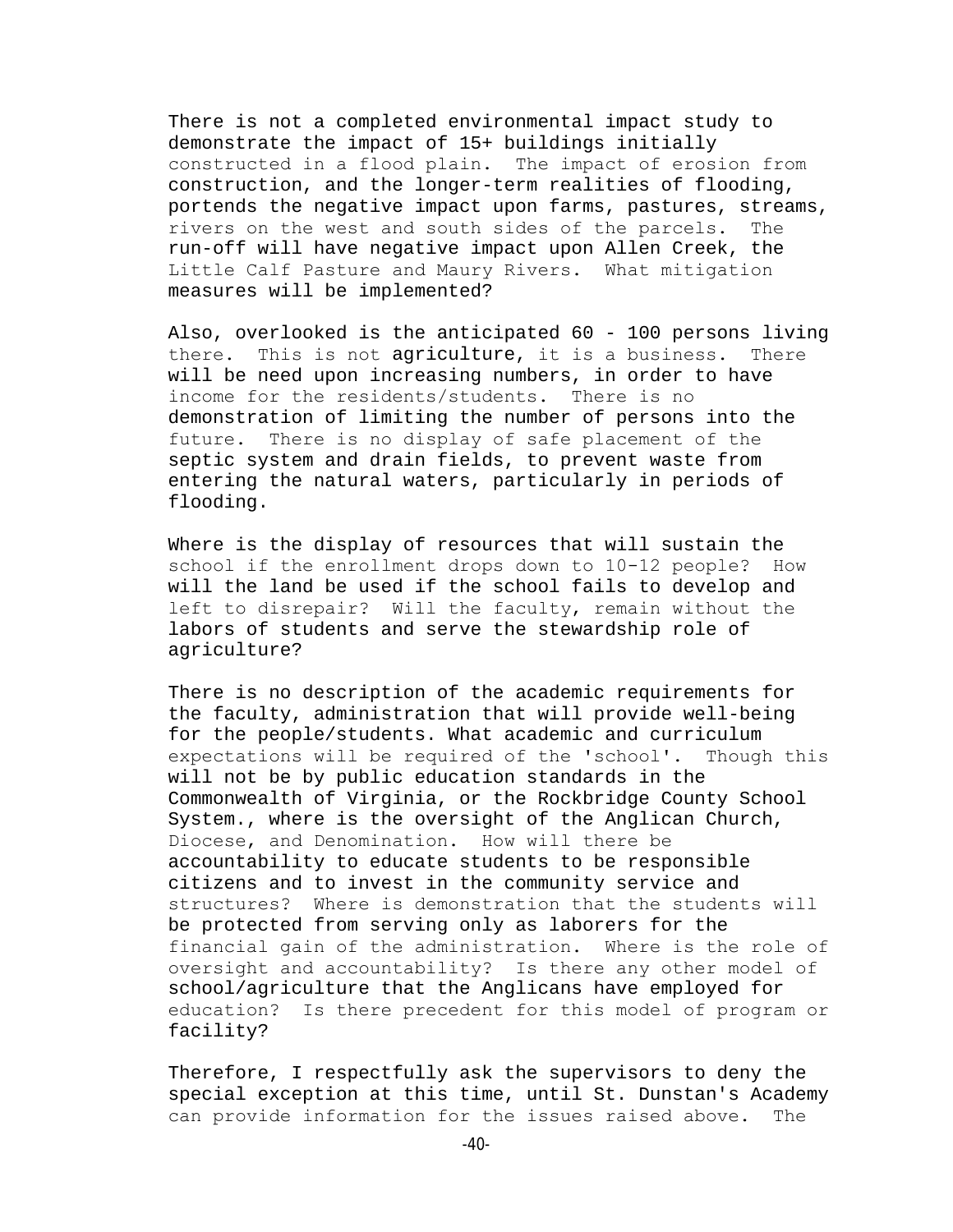supervisors will serve the interest of Walker's Creek Magisterial District well if it will raise expectations upon the applicant to address the environmental impacts, the academic requirements, and the contingency plans for limitations upon enrollment, or if there is failure to sustain a well supervised for student body, faculty and administration.

Sincerely, John Hoover Haney 540-421-0790"

Mr Slaydon advised that those were the only written comments he had.

Chairman McDaniel asked if there were any other comments.

Mr. Slaydon replied, no.

Chairman McDaniel asked if there were any comments from Board members before he closed the Public Hearing.

Supervisor Lewis stated that he had thought about this a lot as it has come along and, as was noted, there were several Planning Commission meetings and hearings where it was discussed and that they do have a recommendation from the Planning Commission. He advised that he trusted them as they are the Planners and they know what to do and it is important that they have a recommendation.

Supervisor Lewis commented, "I think about the 'what if' someone else might buy that property and what they might do with it. The example of the community's denial is the boy scouts national camp that had a chance to come to Goshen; a lot of the arguments are the same. I have seen the new one; my son went

-41-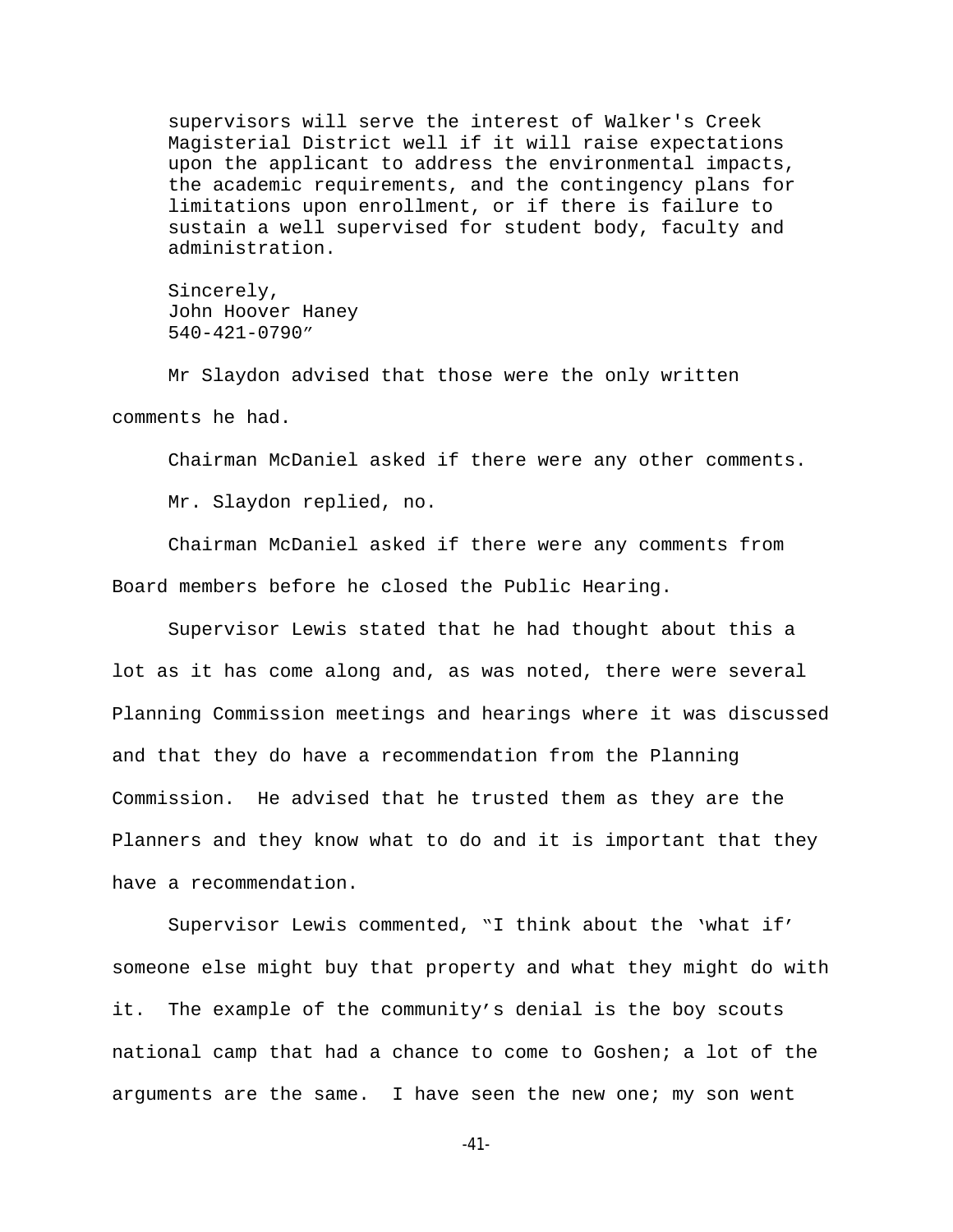there. It is wonderful and I wish that we had that here. I see the mission of St. Dunstan's and the good part of the boy scouts to be similar and I think the mission is a good thing and I would like to be able to support that. I look at the Young Life camp, same kind of issue with remote area - what is going to happen, how is it going to be used, what is it going to do for the community? They have been a great community partner and I think that was a good move. Many of the issues that were brought forward are beyond our control, the septic for instance, is managed by the Virginia Department of Health. They are not going to let somebody go in there that cannot function. I was glad there was mention of their being a part of the community so we need to take that on faith. We cannot guarantee any of that, but from my conversations with Mr. Fickley and my visits to the site, I agree that it is a good fit for it. We have looked at it from the development perspective of sites or sighting of buildings. The buildings will be clustered as has been mentioned so that leaves much of the rest of the land open to preserve it and that is the stated mission of St. Dunstan's. None of this can be guaranteed but it comes back to the mission that they are looking to raise up good men and have a classical curriculum which I think is a positive thing."

Chairman McDaniel asked if there were any other Board comments or questions.

-42-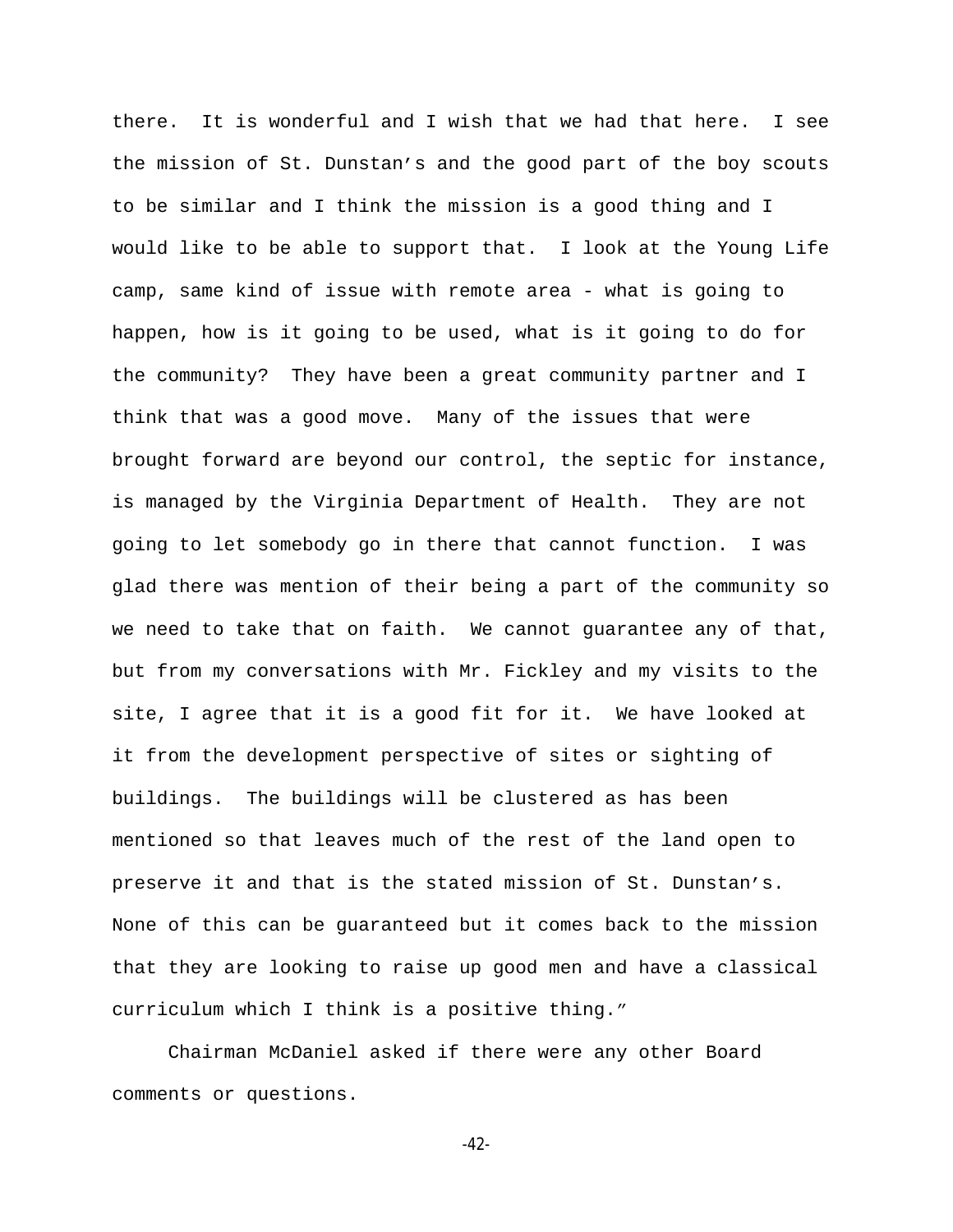Mr. Suter advised that, before closing the Public Hearing, he had just looked at his email and had received one late comment that he would read. This is from Susanna Larner:

"Good afternoon,

 I am writing to you as an adjacent landholder, and taxpayer to the county, about St. Dunstan's Academy. I have a couple of concerns that I would like to express to you.

*1. We, the members of the Rockbridge County Board of Supervisors, Envision a community defined by first class educational programs for youth and adults, enhanced through widespread and quality access to broadband connectivity;* 

- I am somewhat curious, particularly as an educator, about how a 'school' which claims to have no interest in internet usage, fits in with the stated Mission and Values of Rockbridge County.

- I would also, as an educator, like to know how and why the Board is comfortable with a 'school' that requires no accreditation, apparently has little to no oversight, and has many earmarks of a cult style commune.

2. I am also concerned about the fact that part of the Rites of Passage stated on the website of this 'school' could put me in a situation of liability - *Whether finding their way back home through the woods,*

- If they cross into my property and become lost or injured, what guarantee is Rockbridge County going to give me that I will not be sued for damages? There are numerous sinkholes in the terrain, at least one cave that I know of, and plenty of copperheads that could result in injury or worse.

3. *In the County's Comprehensive Plan, the Property is situated within a "Rural Area" as is established in Chapter 9. The Comprehensive Plan states that Rural Planning Areas should "provide a vehicle by which prime agricultural and forestry lands, mountain areas, natural and scenic resources, critical watersheds, sensitive environmental areas, and other large tracts of land of rural character within the County may be preserved and maintained.*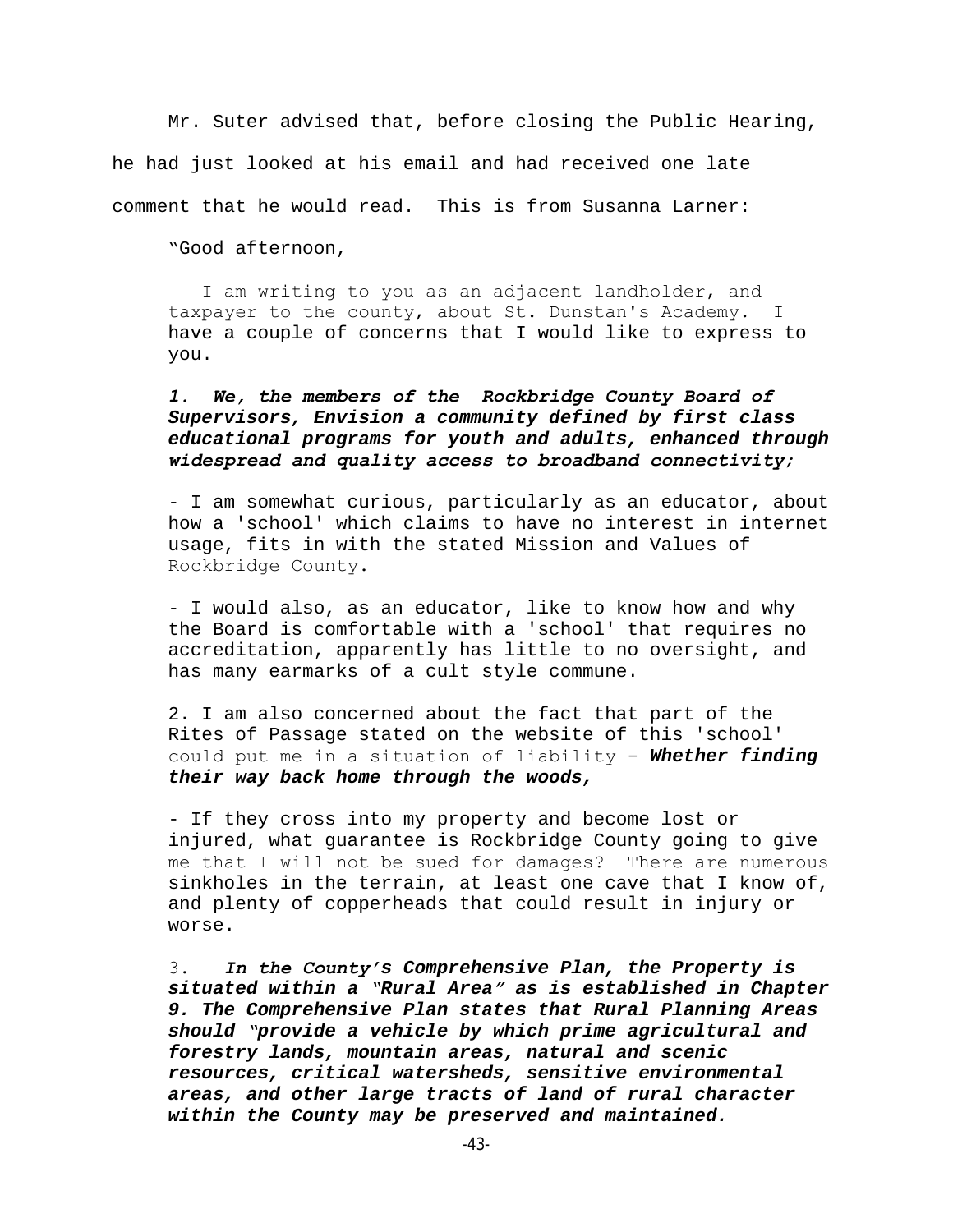- 21 buildings and a road don't sound like natural and scenic resources will be protected, much less the critical watershed downstream - which affects my property immediately - and sensitive environmental areas; the sewage alone from this facility has me deeply concerned about a river that has been suffering for years from upstream mismanagement.

- What would happen on this property in the future if the 'school venture fails' and there are now numerous buildings on it? What guarantee or control will Rockbridge County have to keep this from becoming a housing development with a religious exemption?

4. I previously mentioned that I am a taxpayer - as a 'religious school' or 'community', what will they be providing monetarily to the county, beyond the initial and one time only payments to someone to build a couple of buildings and a road. The website indicates that the 'students' will be *crafting new buildings on campus,* which would indicate that the hiring of local contractors would end quickly. What kind of taxes will they be expected to pay, since they are applying as a religious organization?

Thank you for your time. I hope that you will consider some of these concerns as you go forward with the decision about whether or not to allow this project to go forward.

Sincerely and respectfully, Susanna M. Larner/Janet L. Larner"

Chairman McDaniel asked if there were any more written

comments.

Mr. Suter replied that he was not seeing any. He advised that that was a citizen comment that was routed to his email.

Chairman McDaniel advised that, if there were no other Board comments, he was going to close the Public Hearing.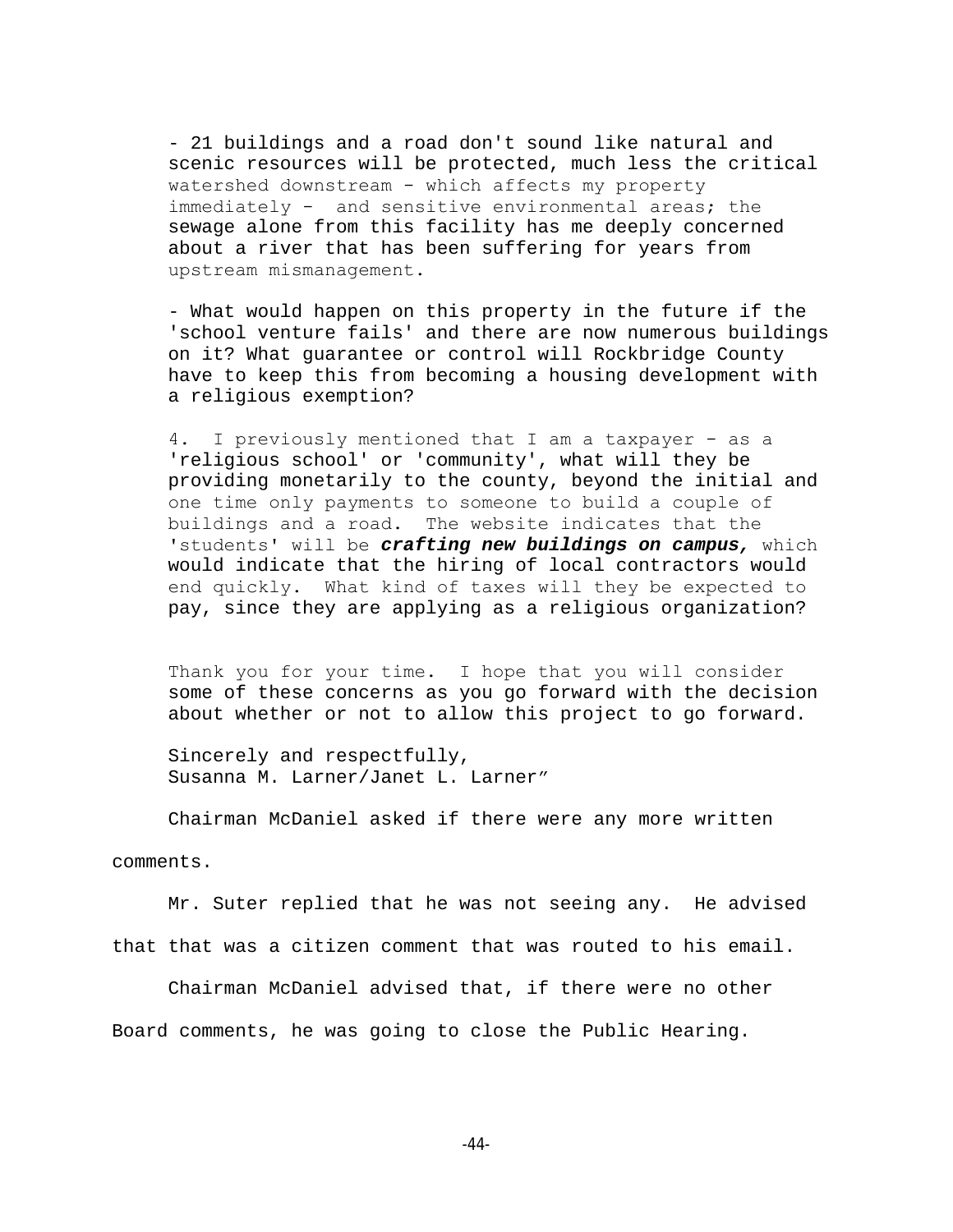Supervisor Lewis advised that he had forgotten to mention earlier that, from an economic driving perspective, there should be some jobs for our citizens out of this.

Chairman McDaniel asked if there were any other Board comments.

Supervisor Ayers stated that Young Life should not be used as a comparison. Young Life was built from something that was a similar use and historically had been used as a tourism.

Supervisor Lewis stated that that was not part of the comparison. He stated that they are a good member of the community.

Chairman McDaniel advised that they had heard the presentation, citizens' comments and Board comments. He asked which direction the Board wanted to go.

Supervisor Lewis advised that, if there were no other comments, he would make a motion to approve as presented.

Chairman McDaniel advised that we have a motion to approve as presented and asked if there were a second. Not hearing any, he advised that that would deem the motion to fail and, by not having a second to approve, he asked Ms. Huffman the next steps. Ms. Huffman replied that it does not automatically mean action to deny the project so that would not be the same motion. A motion to deny could be considered, although the fact that the motion has failed means that the project has not been approved.

-45-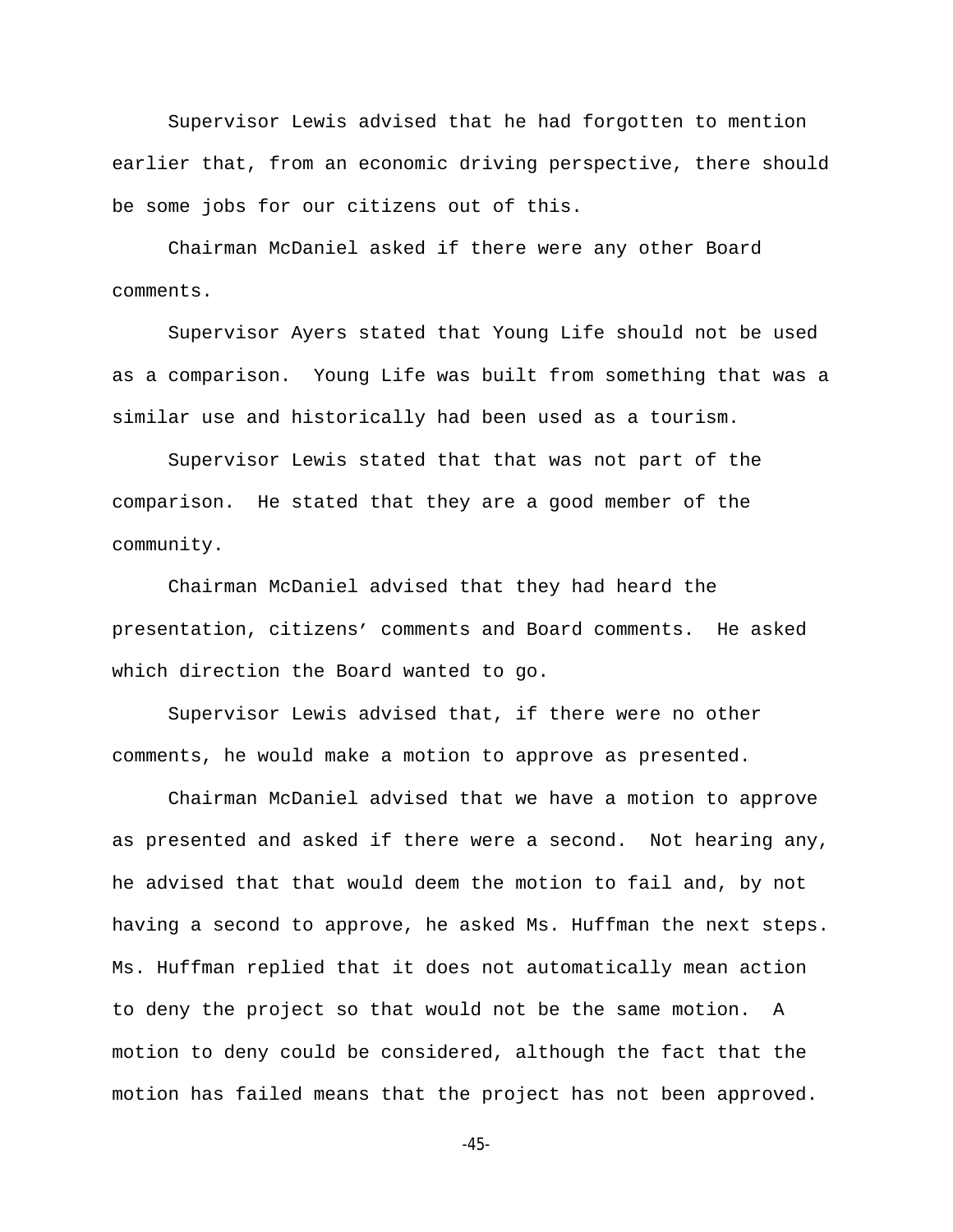Chairman McDaniel asked that if they necessarily needed a denial.

Ms. Huffman replied, you do not necessarily need a denial; it is just an action that would confirm denial.

Chairman McDaniel asked if anyone wanted to present another motion and, if not, they will deem it as denied at this point. He asked Ms. Huffman if he was correct.

Ms. Huffman concurred.

Mr. Slaydon advised that he had one follow-up question would this be placed on another agenda based on the Board taking action on the Land Development Regulations within 30 days of the Public Hearing, or how does that tie into this discussion?

Ms. Huffman replied that the Public Hearing has been closed so there would not be that potential unless the Board takes action to set it over for further consideration on a denial, which is really the only motion that could be made and that, in her opinion, it is not necessary under Robert's Rules.

Chairman McDaniel thanked Ms. Huffman and, following a citizen question, next asked her to clarify the procedure to the citizens who were present.

Mr. Huffman reiterated that once an application fails, it may be brought back only after a period of 12 months.

Supervisor Lewis stated, "We have not taken action, right? If no action was taken, is that taking action?

-46-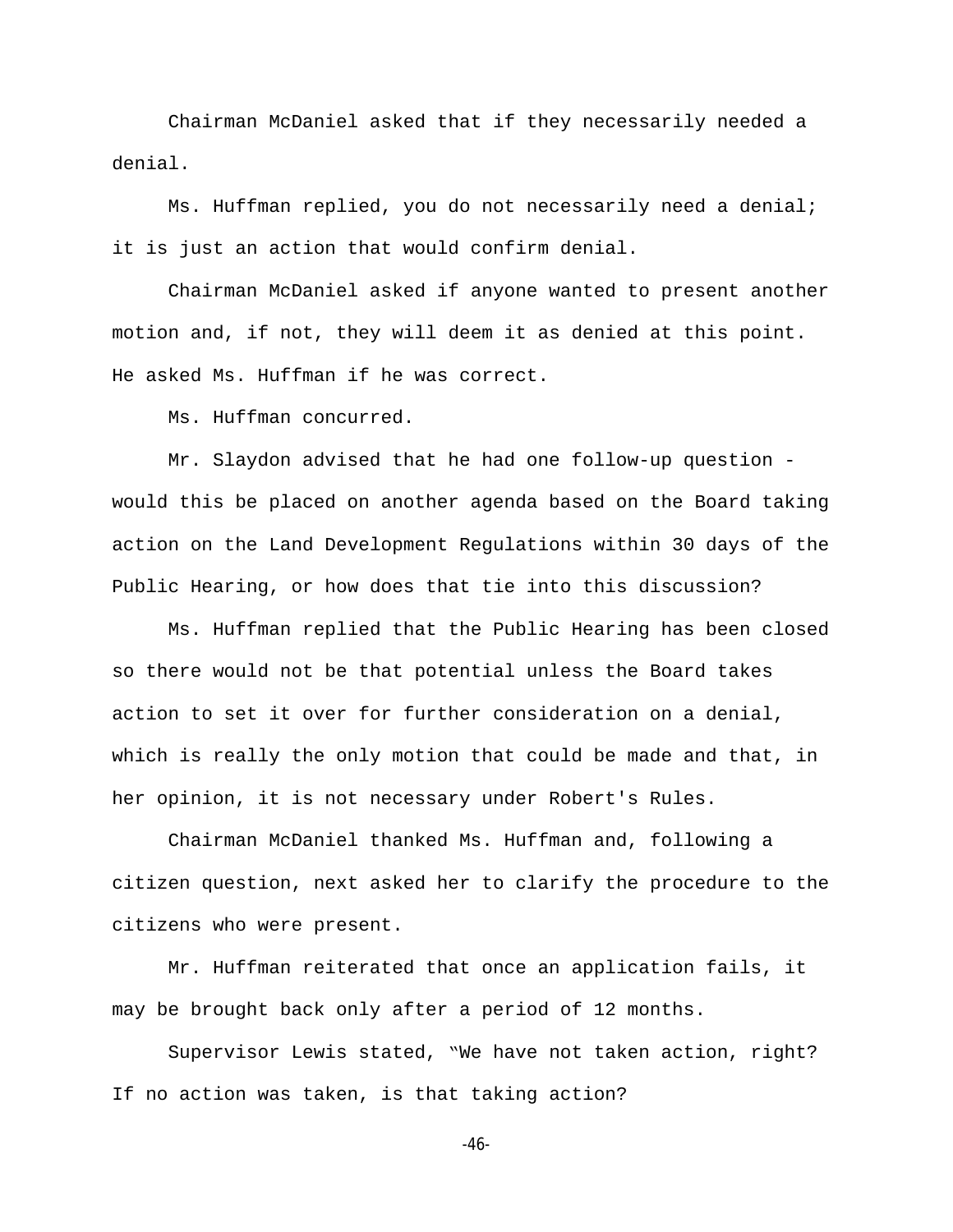Ms. Huffman replied that it is failed and the same motion cannot be considered for 12 months. A motion to approve cannot be considered for 12 months so action could be taken but it would be to accomplish the same as what has already occurred.

\* \* \* \* \*

**Nicholas and Bethany Iocco (1372 Raphine Road, Raphine, Virginia) – Application to Amend a Condition Associated with a Previous Approved Special Exception Permit for a Kennel in the Agricultural and General Use (A-2) Zoning District**

Director of Community Development, Chris Slaydon, advised that he did not have a formal PowerPoint presentation but shared his screen with the Board and provided an overview of the application as specified in the agenda item, shown below: "Nicholas and Bethany Iocco, 1372 Raphine Road, Raphine, Virginia 24472 have made an application to amend a condition associated with a previous approved Special Exception Permit. The property is located in the Agricultural and General Use (A-2) Zoning District. The property is further identified as TM# 27-A-23C (1.47 acres per tax records). Per Section 603.03-5 of the County of Rockbridge Land Development Regulations, a commercial kennel is a use by special exception in the A-2 District. The existing Special Exception Permit and associated Conditions were approved by the Board of Supervisors on January 28, 2019 with the following Conditions: 1) Breeding of Golden

-47-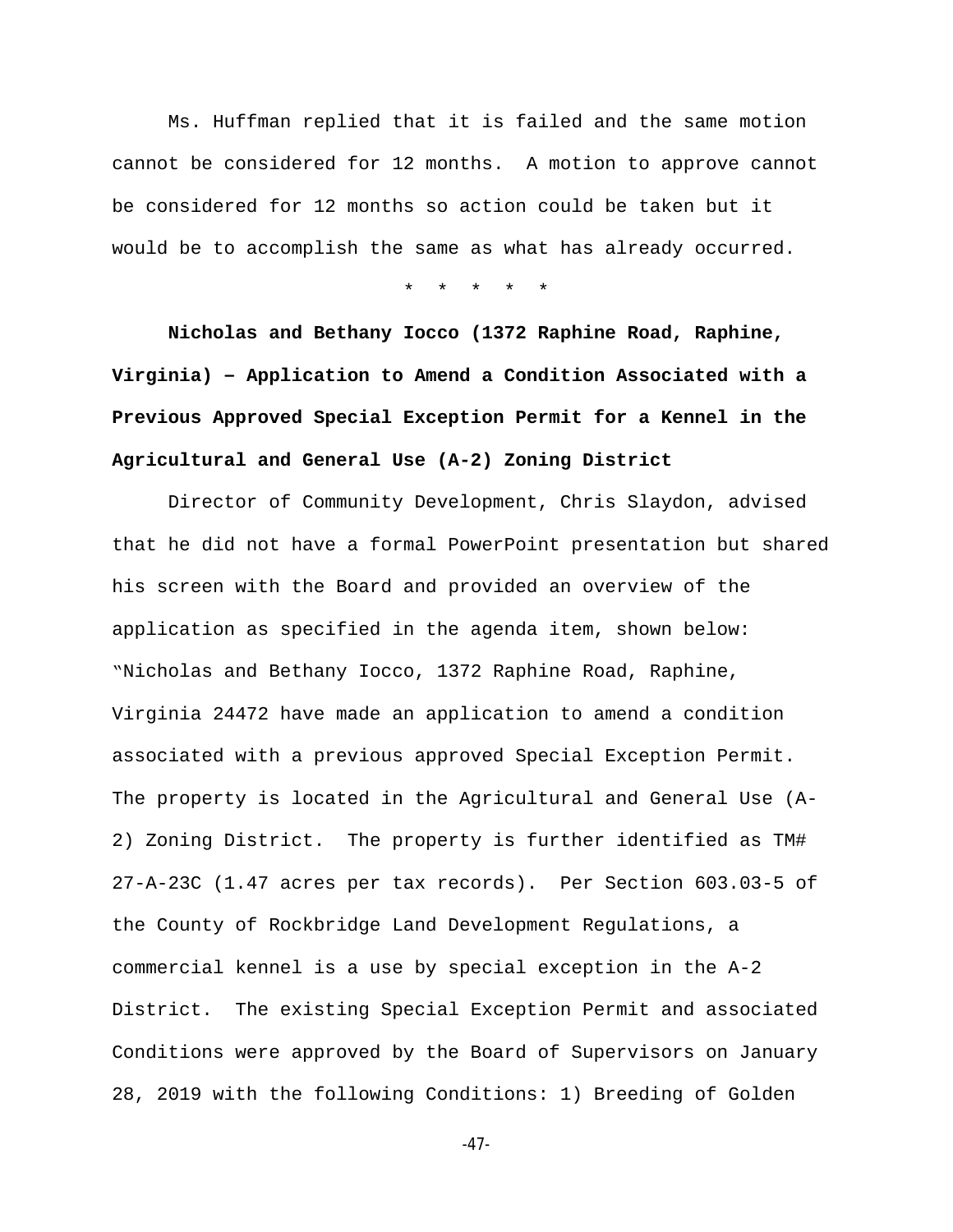Retrievers only; 2) Limited to ten (10) female and two (2) male Golden Retrievers for breeding; 3) Puppies will be kept inside the dwelling until a permanent enclosed structure can be constructed; and 4) Boarding and grooming operations shall be prohibited. Per the enclosed written description of plans, the proposed amendment to the existing Special Exception Permit is to remove the limit of the number of dogs associated with the dog breeding business. On March 9, 2022, the Planning Commission held a Public Hearing and has recommended an amendment to the existing Condition number two to state: - Limited to thirty (30) Golden Retrievers for breeding purposes, including any visiting stud dogs. All other Conditions remain in effect. On March 25, 2022, the Board of Supervisors opened the Public Hearing for the special exception application. The Public Hearing was continued until the April 25, 2022 Board of Supervisors meeting. The Iocco's have a second pending special exception application for a second kennel on another property located at 1492 Raphine Road. The Board of Supervisors postponed taking action on the 1372 Raphine Road application in order for both applications (1492 and 1372 Raphine Road) to be heard at the same time. However, at the April 13, 2022 Planning Commission meeting, the Commission postponed taking action on the 1492 Raphine Road application in order for the applicant to further develop a plan for the proposed location and details on

-48-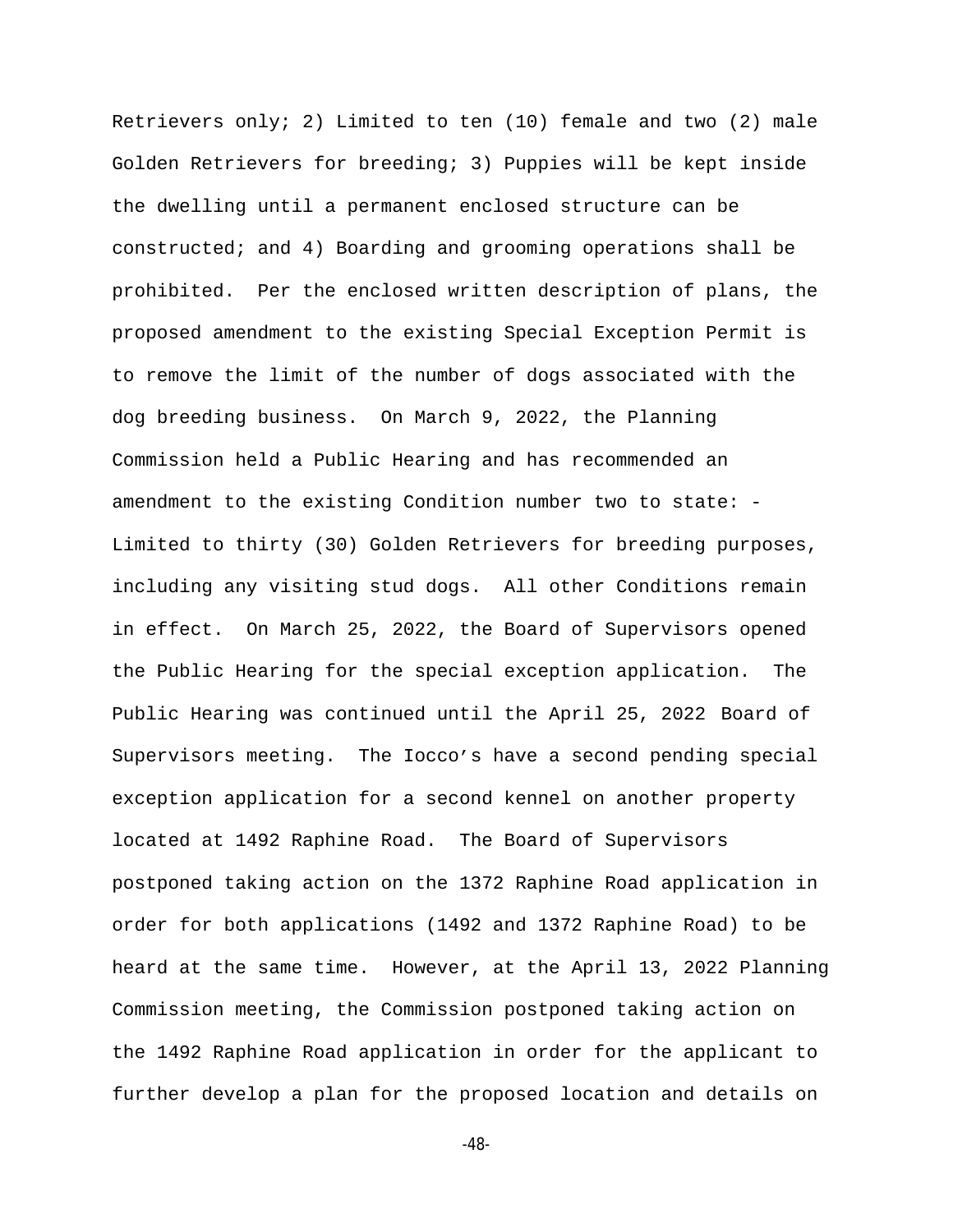the structures that could be utilized for the breeding and boarding operation. Therefore, the 1492 Raphine Road application will be on the upcoming (May 11, 2022) Planning Commission agenda and not on the April 25, 2022 Board of Supervisors agenda. This is, of course, a continued Public Hearing and so we have advertised accordingly."

He next turned the floor over to Nicholas Iocco to go over any additional details he may have missed.

Mr. Iocco addressed the Board and advised that he did not have any details to add but would be glad to answer any questions the Board may have.

Chairman McDaniel asked if the Board had any questions for Mr. Iocco.

Supervisor Lewis advised that he had asked about this before - where everything was going to be. There was a map that was submitted that show the kennels and they show them in the back and nothing up front.

Mr. Slaydon replied, that's correct.

Supervisor Lewis stated that, as mentioned through the Planning Commission process, and as he had mentioned before, it is a touchy subject, certainly in that area so it certainly had him worried and asked Mr. Iocco if he envisioned the same use as he has now, the out front continuing?

Mr. Iocco replied, yes.

-49-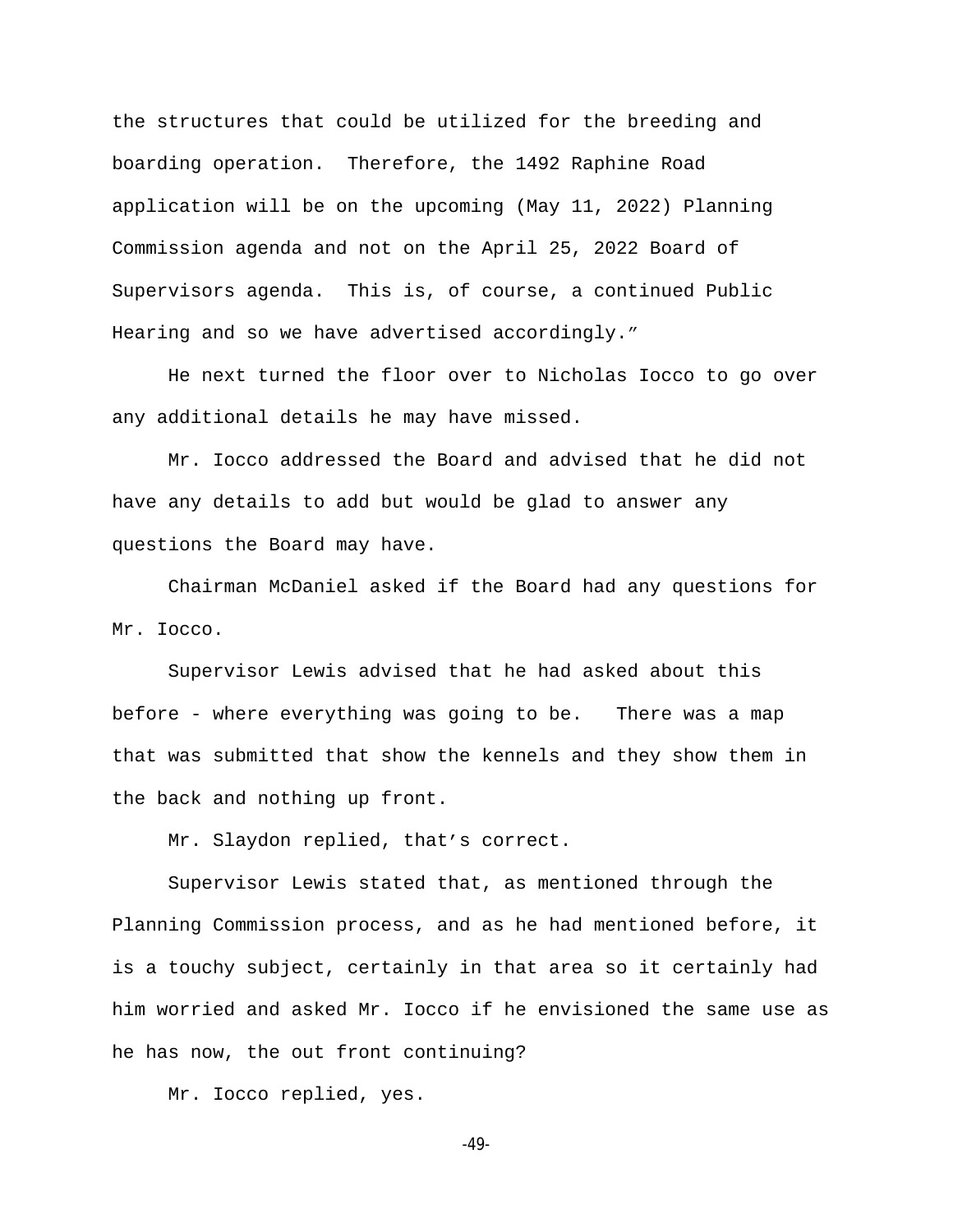Supervisor Lewis asked if they were expanding.

Mr. Iocco replied, not expanding but the out front is not kennels; the kennels are in the rear. He stated that the kennel is in the rear of the property; what is in the side lawn is exercise pens. That is not an actual kennel over there and so, apparently, it was not defined. He said if he knew clearly that they were to have no dogs anywhere except for in the rear of the property and that if that had been something that had been written down, then they would have understood at that time and there would not be this kind of wonder, this kind of question.

Supervisor Lewis stated that at that time he did not have from his perspective a map submitted with that defined.

Mr. Iocco stated that that was where the kennel was going to be as far as the majority of where the dogs are going to stay but that, in his mind, it did not quantify that that was the only spot the dogs could be on the property because since they have the adjoining properties and, at that time, his parent-inlaws owned it; now they own it. At that time, he said they were going to use that property also as walking the dogs and so that to limit the dogs just to that one little bit of property would have raised concern for them.

Supervisor Lewis stated that that is why they go through this process - to try to get things defined, so everybody understands.

```
-50-
```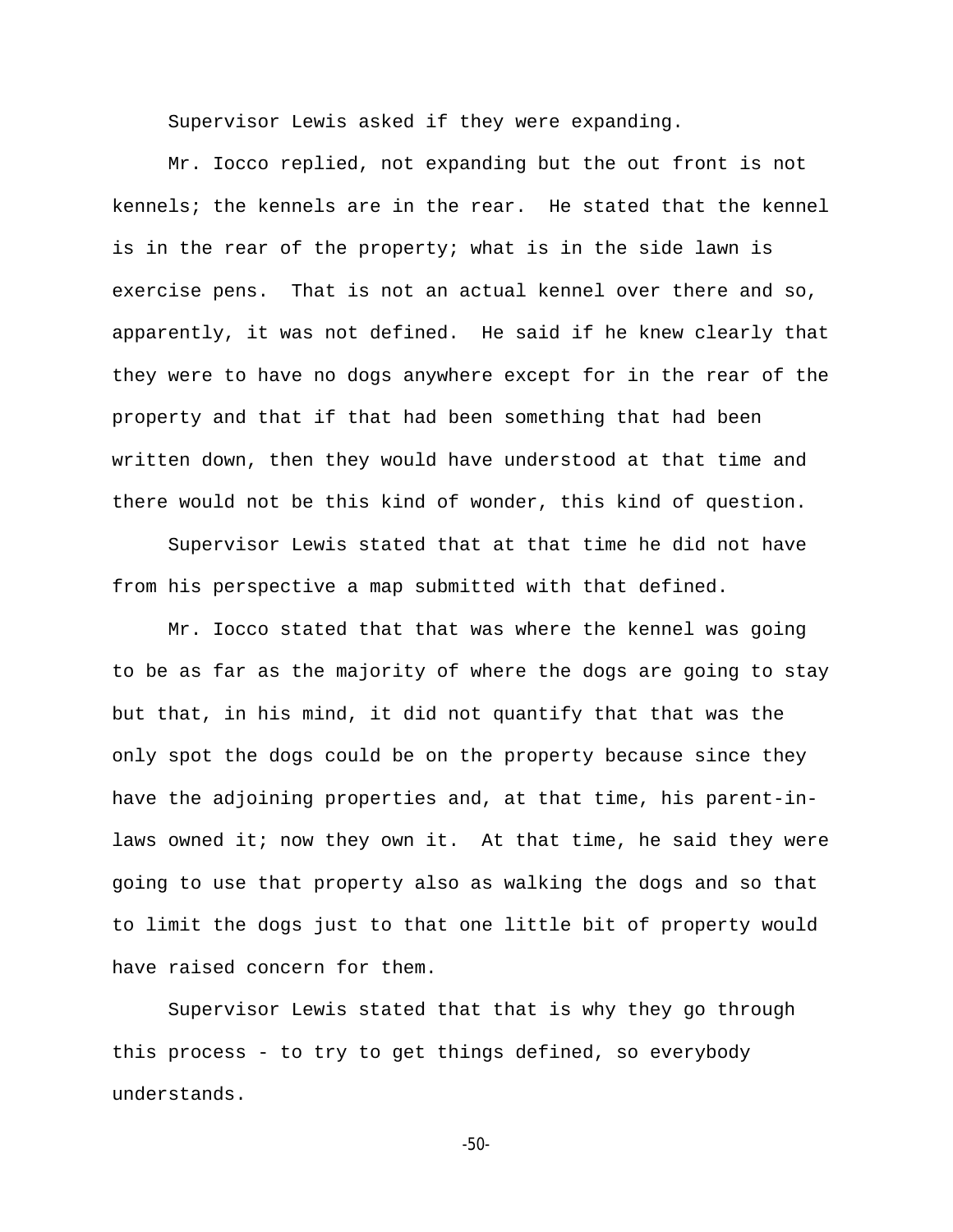Mr. Iocco concurred.

Chairman McDaniel asked if there were any other questions or comments from the Board.

Supervisor Lewis added that he was a little uncomfortable with the number but since he supports the Planning Commission, he was going with their number of 30. He just reiterated that it seemed like a lot.

Mr. Iocco replied that he understood.

Supervisor Lewis added that he would like to clarify however, the meaning of 30. Thirty dogs in total on the property; does that include the studs coming in?

Mr. Iocco replied that he believed the wording is if the studs came in, that would also be included in the 30, so breeding dogs was the key right there so if there was breeding dogs it can only be 30 regardless.

Chairman McDaniel asked if he was saying that they could have 30 breeding dogs and then, potentially, if they have six dogs that have litters or puppies, an additional number of puppies?

Mr. Iocco replied, yes, puppies, because that is the product of the breeding. He stated that these are breeding adult dogs that are approved by OFA. Puppies are not approved by OFA or certified in any regard. They are the product of the breeding of good genetics and bloodline and it is the breeding

-51-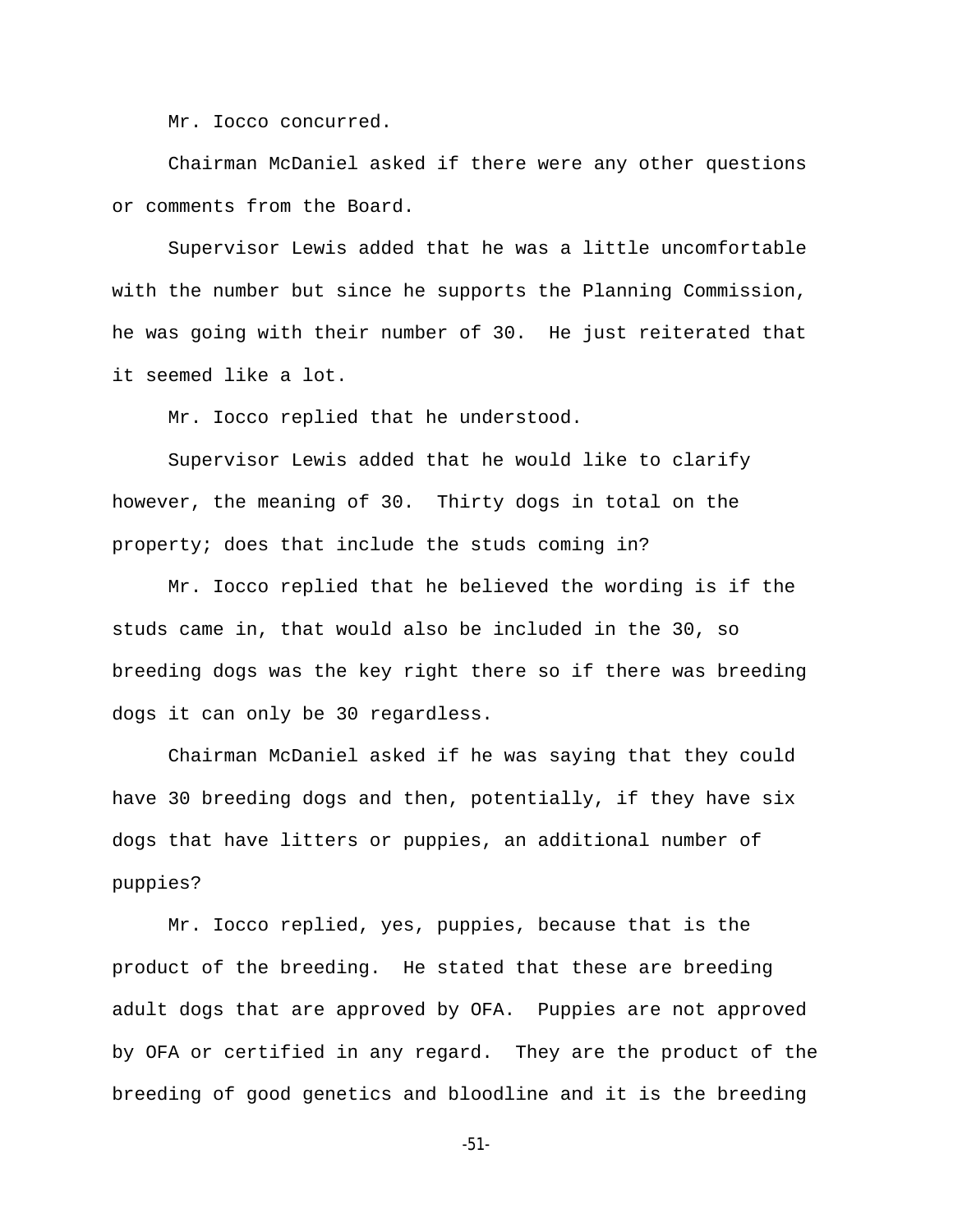adult dog that is actually used for breeding that would be included in the 30.

Supervisor Lewis asked that if you have two litters of six, you could have 42 total dogs?

Mr. Iocco concurred, stating that you have to be able to replace and you have to own dogs that are going to be then certified when they are two years old to replace dogs that have been in your breeding program.

Supervisor Ayers stated that she could not see it on 1.47 acres; that she was having a really difficult time with the amount of dogs in this small space.

Supervisor Lewis asked that if not counting puppies, about how many total dogs?

Mr. Iocco replied that they have to replace about four dogs per year so there is going to be an additional four dogs on top of that 30, somewhere around 35 dogs.

Supervisor Ayers asked if that is also possibly including dogs that have not yet been placed out of your breeding program?

Mr. Iocco replied that would be included in the 30 because when they are no longer in their breeding program, they are either sold for very low cost or they are given away; most of them are just given away. They have a list of people waiting for those dogs and it is amazing how many people that do not want to deal with a puppy so they ask if they have an adult dog.

-52-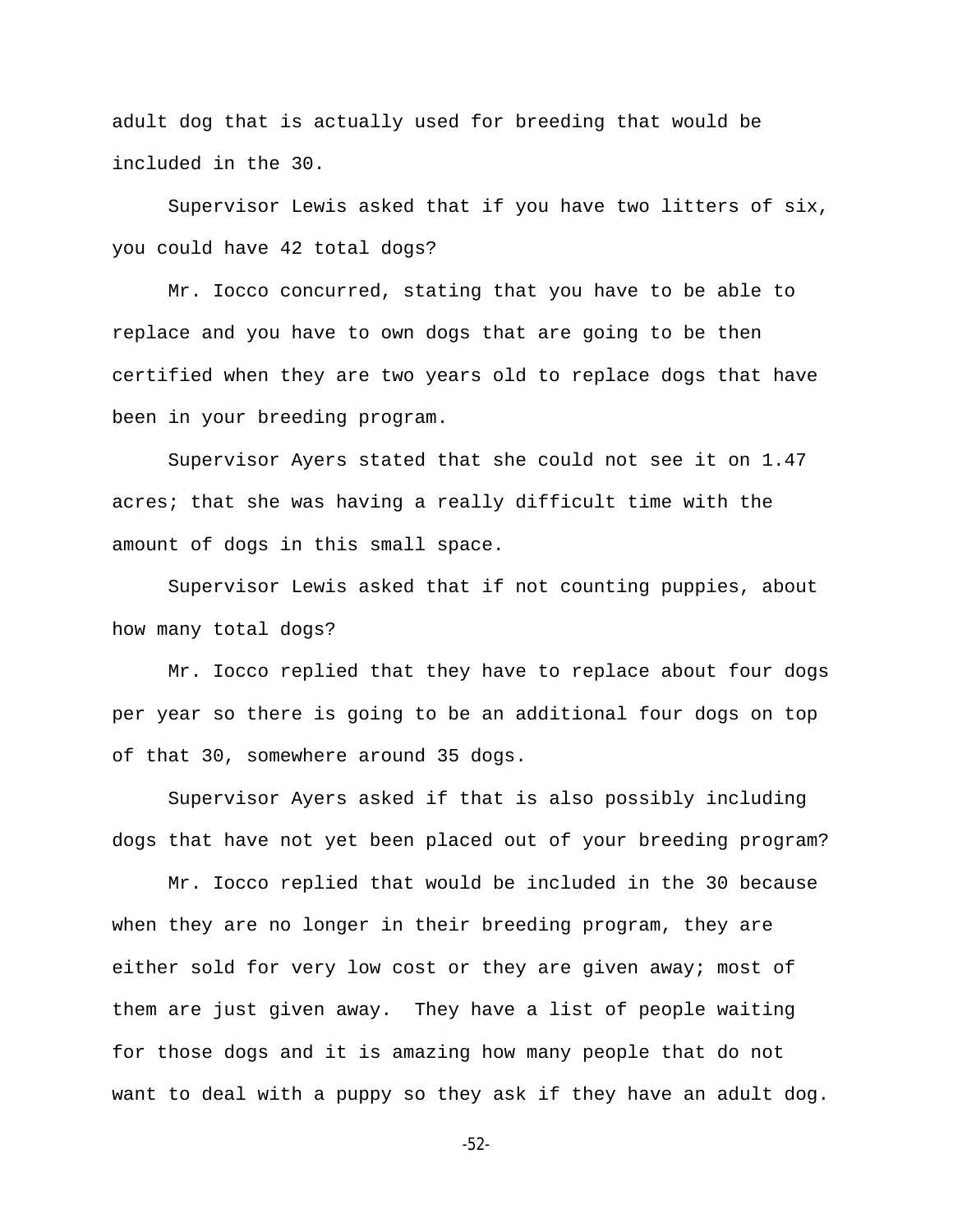They tell them that they do not have an adult dog now but they will put them on a list and will be contacted when they do.

Chairman McDaniel asked if there were any more comments or questions. There were none. He opened up the Public Hearing and asked if anyone was signed up to speak.

Mr. Slaydon replied, no.

Ms. Huffman clarified that this was a continued Public Hearing and they can take comments.

Mr. Slaydon confirmed that no one was signed up to speak and that there was no one online.

Chairman McDaniel asked if there were any written comments.

Mr. Slaydon replied that he did have a written comment from Thomas Bundy, from Sunday, April  $24<sup>th</sup>$  and read aloud the comment:

"I see the Iocco's request to increase the number of dogs they can have on the property is coming before the Board of Supervisors again tomorrow night. As far as I can see, the situation has not changed from the comments I've made earlier, therefore I would like to resubmit the comments, the same comments again. Please let me know if I'm wrong. Also because of the number of animals they have and sell interstate they are required to have a license under the Animal Welfare Act from the animal and plant health inspecting services of the USDA. I've seen nothing to indicate that they have such license. To get that license they would be required to provide basic health related space and handling requirements for all of their dogs. It's not clear that they can do so on this small piece of property that is under two acres by their own omission. Please provide these comments to the Board of Supervisors."

Mr. Slaydon next read aloud Mr. Bundy's original comment that was made of record last month:

-53-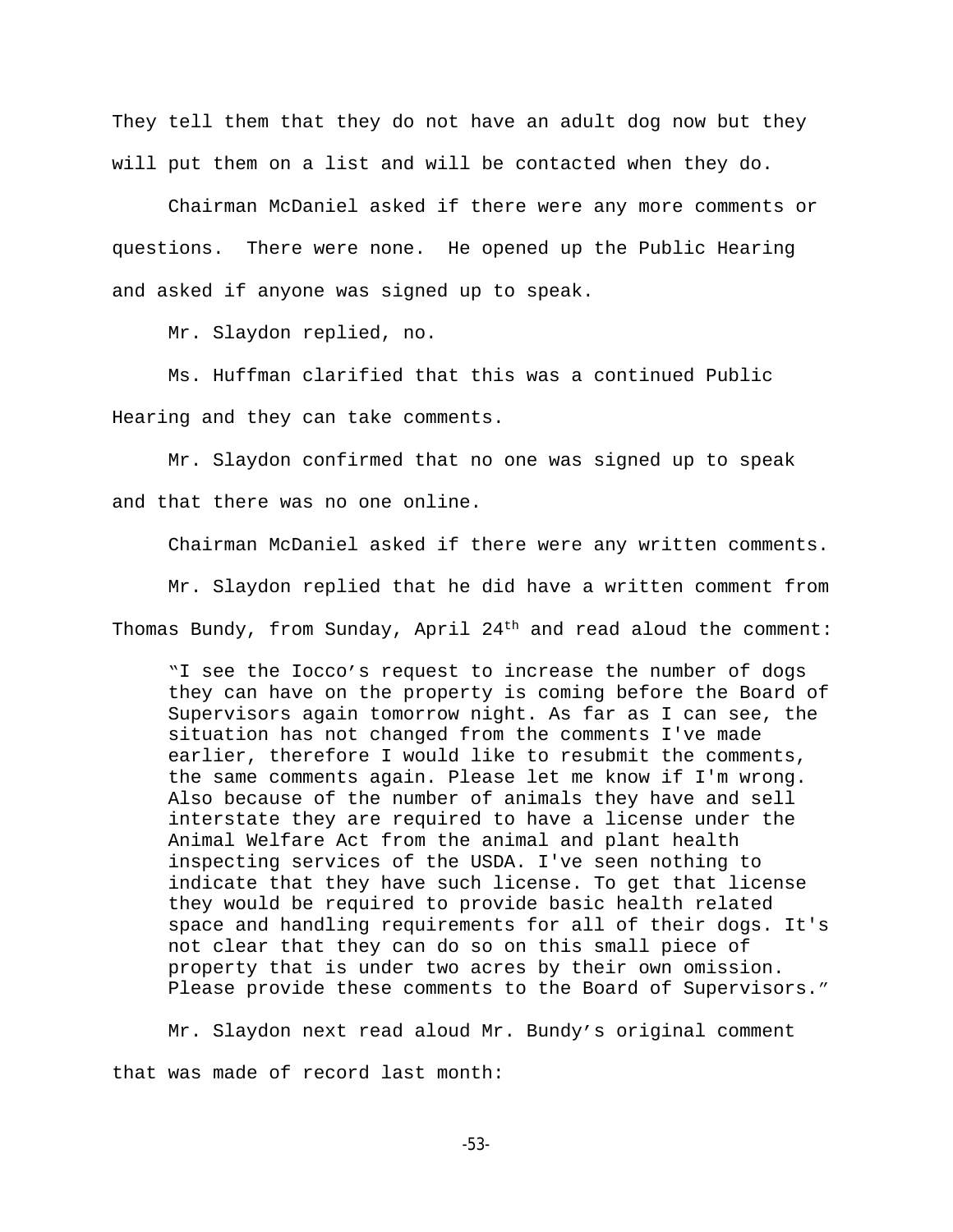"It should be remembered that the special exception permit only applies to 1.47 acres. While there's a discussion about other properties the Iocco's own around the property in question there's nothing in the permit that states the special exception is contingent upon the current situation. Therefore it'd be possible for the 1.47 acres to be sold with a permit for 30 dogs. Other properties could be sold or put in other uses with a special exception for up to 30 dogs applying to less than 1.5 acres. I don't think anyone would want to see either of these outcomes. While I have no reason to believe that the applicants would do either of these things but the permit as written does not expire if the current situation changes. The permit runs with the land and land applies to whomever owns the land. Therefore, I recommend the permit be limited to the current situation of the applicants with the surrounding properties in aggregate. In addition, I would like to see a provision added that would require a periodic public review of the conditions for the lifespan of the special exception permit. I suggest that such reviews should occur every three to five years. Thank you for your kind consideration of these comments.

Sincerely Thomas Bundy South River Magisterial District"

Chairman McDaniel asked if there were any other written comments. There were none.

Chairman McDaniel advised that, since this was a continuation of a Public Hearing, we would need to close the Public Hearing.

Supervisor Lyons asked Mr. Slaydon, before the Public Hearing closed, if he could go back to the email that was talking about a special license and if it was true.

Mr. Slaydon replied, "The comment is 'also because of the number of animals they have and sell interstate, they are required to have a license under the Animal Welfare Act from the

-54-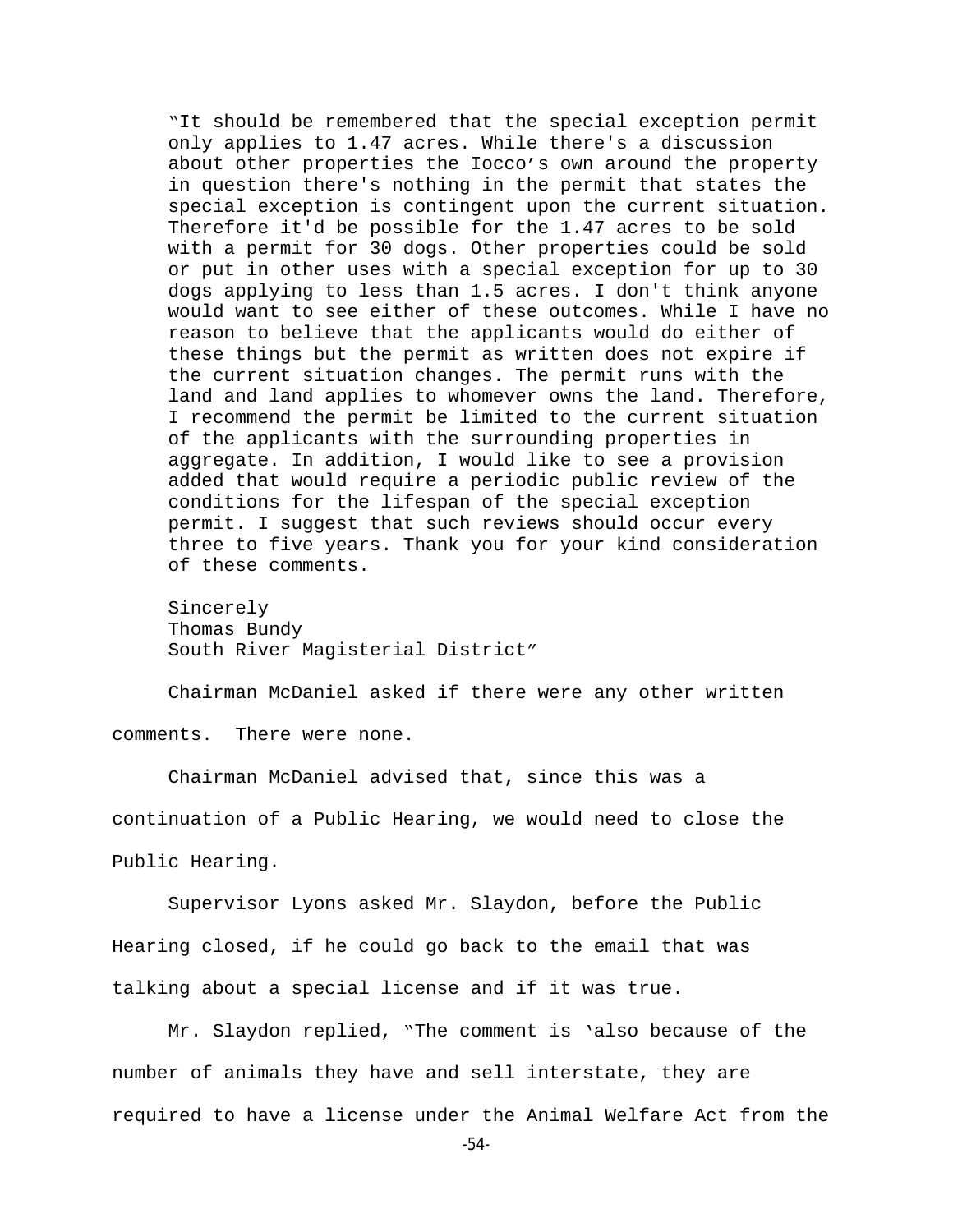animal and plant health inspection service of the United States Department of Agriculture'. My response to Mr. Bundy this afternoon, and this is very basic research that I did based on a similar conversation and, again, this is preliminary and we can verify this but, per the Animal Welfare Act, it appears it pertains to wholesale breeders that supply dogs to pet stores or research facilities. In this case, the breeder sells directly to the public, therefore, I do not think that they are required to have the same permit inspections from the USDA."

Mr. Slaydon asked Mr. Iocco if he had anything to add.

Mr. Iocco replied that he had never heard of such a thing. He added that, with any breeder or breeders that they had dealt with, they are doing the same thing. He also added that, as far as having high quality dogs, the AKC will, from time to time, come out to specific breeders and make sure that everything is up to their level of inspection. He added that there are certain requirements as far as having to have water within a certain space from the puppies, a way to wash utensils and those sort of things. He said that the AKC keeps up with those who are underneath in the registration to make sure that these breeders really are good breeders.

Supervisor Ayers asked if they had ever come out to their place.

-55-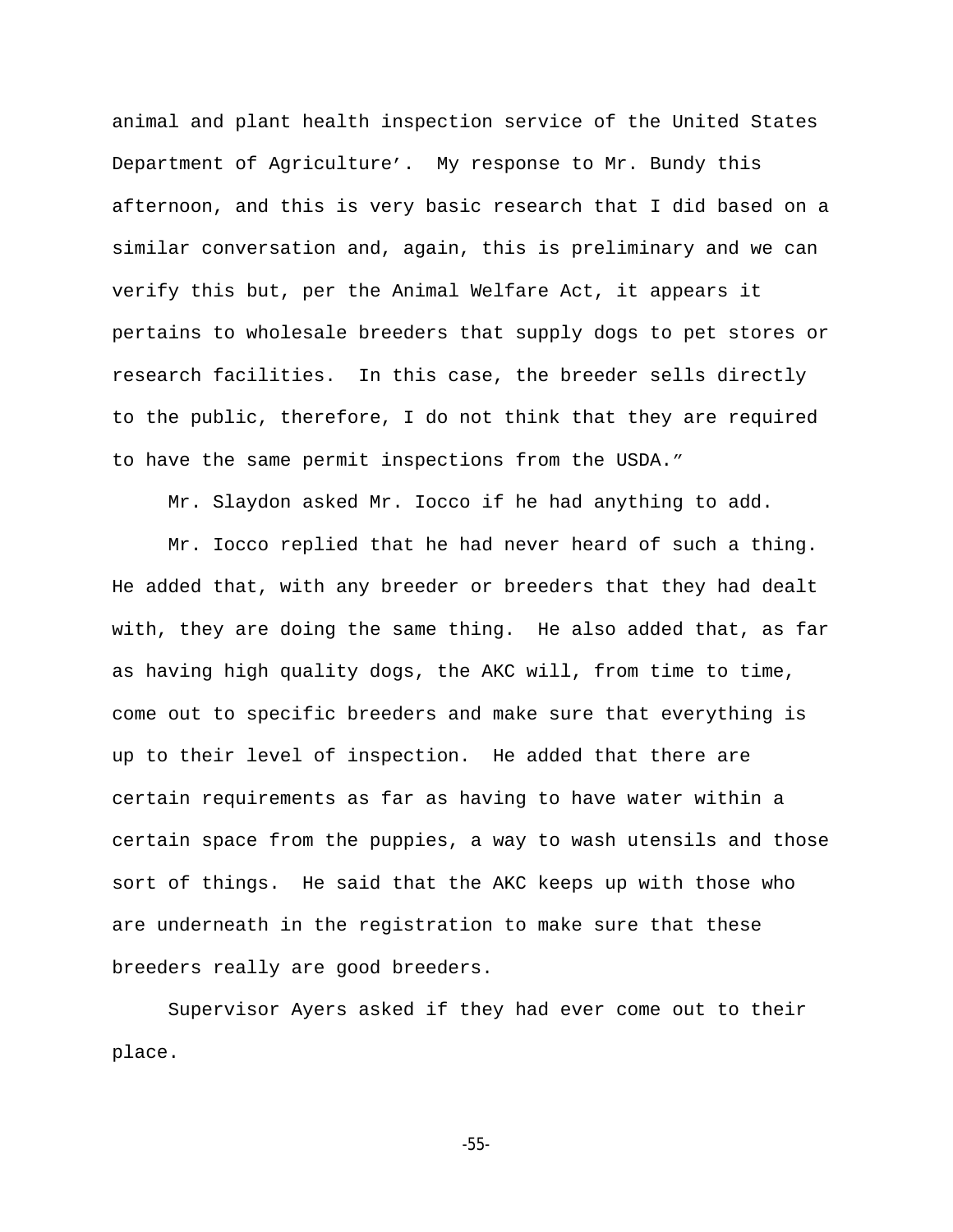Mr. Iocco replied that they had not and he had actually wondered why they had not since they had come out to their friends in the same business on the East Coast. He stated that they are not worried if they do inspect them because they are confident that their facilities are the same as other breeders that they know.

Chairman McDaniel asked Mr. Iocco to confirm that he had additional acreage but had no plans to use that acreage for this operation.

Mr. Iocco concurred.

Mr. Slaydon added that, with Mr. Bundy's comment, it says 'therefore I recommend the permit be limited to the current situation of the applicants with their surrounding properties in aggregate.' Mr. Slaydon advised that this special exception is unique to this particular tax parcel and so they would not have, without re-advertising, the ability to include other acreage associated with it and the same would be true with the dog breeding business. He stated that they would not have the ability to expand on the other properties without amending the existing special exception. He said the second point of his discussion is that he would like to see a provision added that would require the periodic public review of the Conditions, suggesting a review period of every three to five years and Mr. Slaydon does not think they have that authority for those

-56-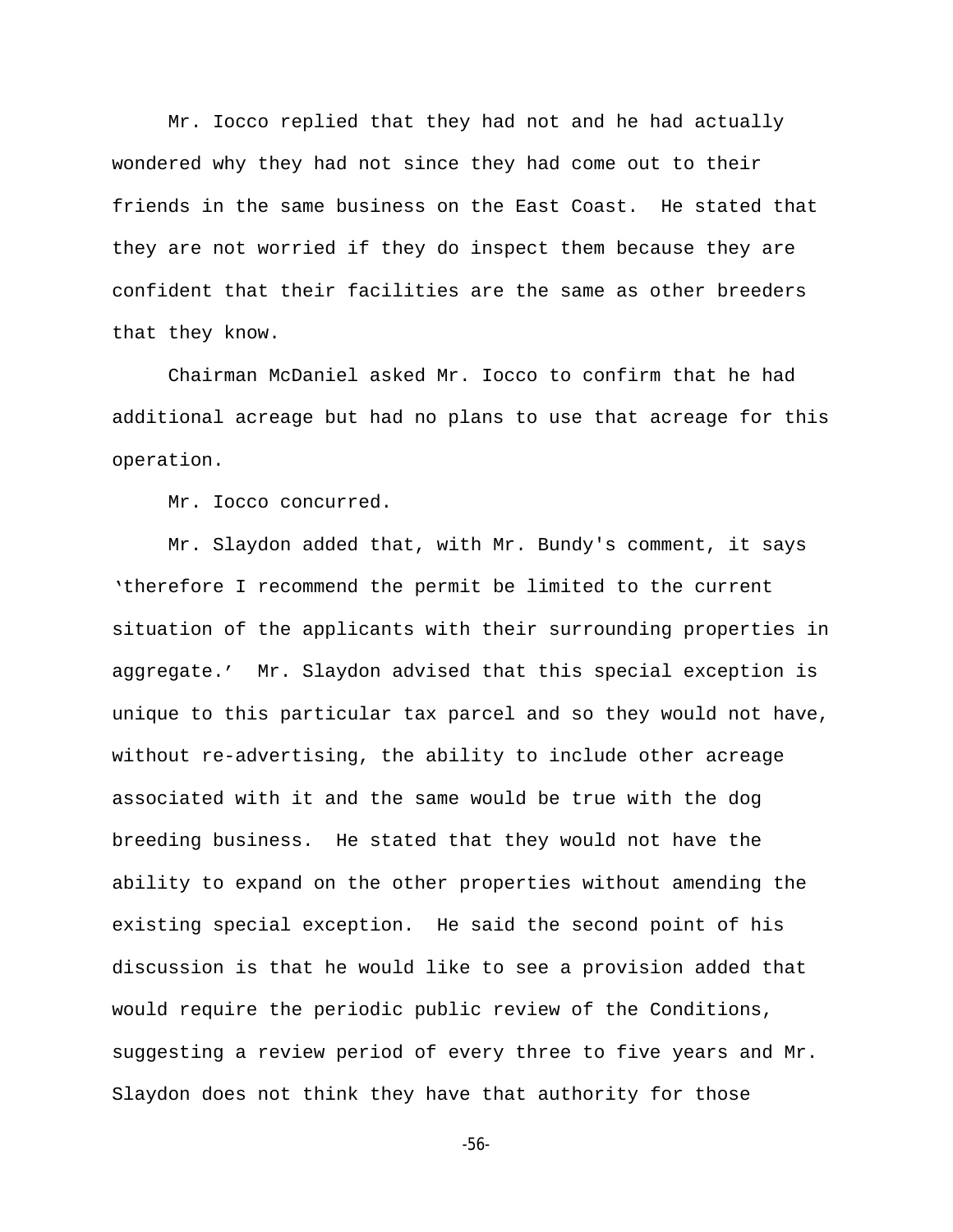periodic reviews of Special Exception Permits under the current Ordinance.

Mr. Iocco added that there has been no negative feedback to him from his neighbors or his adjoining neighbors and they have not voiced any concern to him about this special exception request. He added that their plan will continue to not be a nuisance to his neighbors.

Chairman McDaniel closed the Public Hearing. He next asked if there was any Board discussion.

Chairman McDaniel asked Ms. Huffman that, with the way the application was drawn and with what he had heard tonight, he had some concerns about the number of dogs with what was submitted and what is being asked for. He asked if they amend to say the number of total dogs, not including puppies, as they take dogs out of service and before they can release some of them, would that count in the number or not?

Ms. Huffman replied that you could amend it that way. It is harder to describe though. You could modify Condition number two to provide for a limited number to whatever the total golden retrievers were, excluding puppies.

Supervisor Ayers answered that she thought the ones coming into the program, the adolescents, and the ones going out even if they are only with them for a year or two, they are not considered breeding anymore; adolescents are too young.

-57-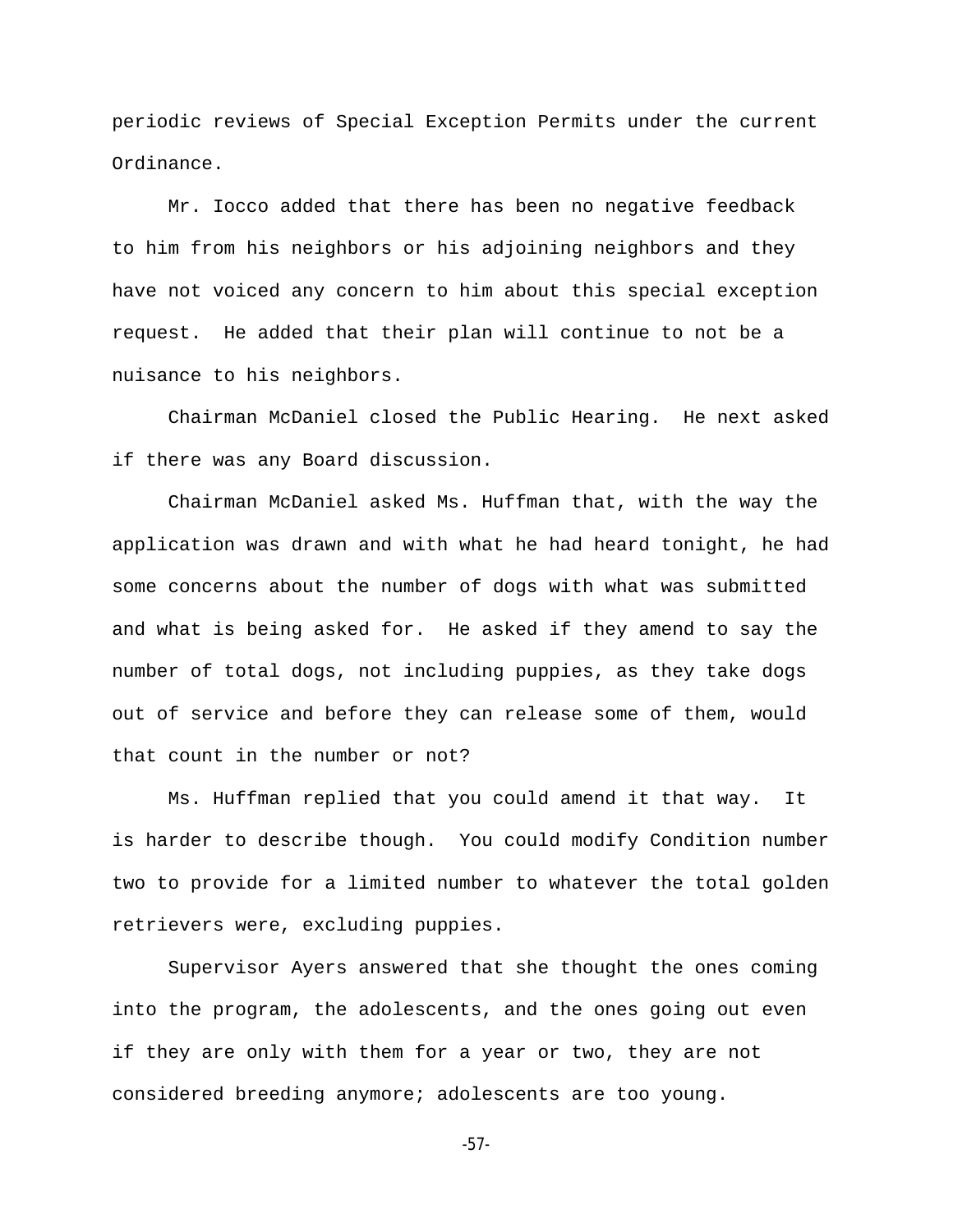Typically, you would be having your dogs fixed before you are moving them on, correct?

Mr. Iocco confirmed.

Supervisor Ayers continued, stating that they are not a breeding animal any more and she thinks that is already done currently. The puppies are also not counted.

Ms. Huffman stated that she misunderstood the question. She thought he was asking whether the Board could establish a total number of dogs that included these non-breeding dogs as well as the breeding dogs.

Chairman McDaniel confirmed, stating that it is easier for him to count total dogs than it is to count which ones are breeding and which ones are not.

Chairman McDaniel next advised the Board that they had heard the comments and asked if there were any other questions?

Supervisor Lyons asked if he had a number in mind.

Chairman McDaniel replied that he was not a breeder and that he understood what Mr. Iocco has presented here. He stated that there was confusion about what the number of dogs included and was concerned about a neighbor getting upset and coming in about the number of dogs, and then the Board has to try to explain.

Chairman McDaniel asked if there was a motion.

-58-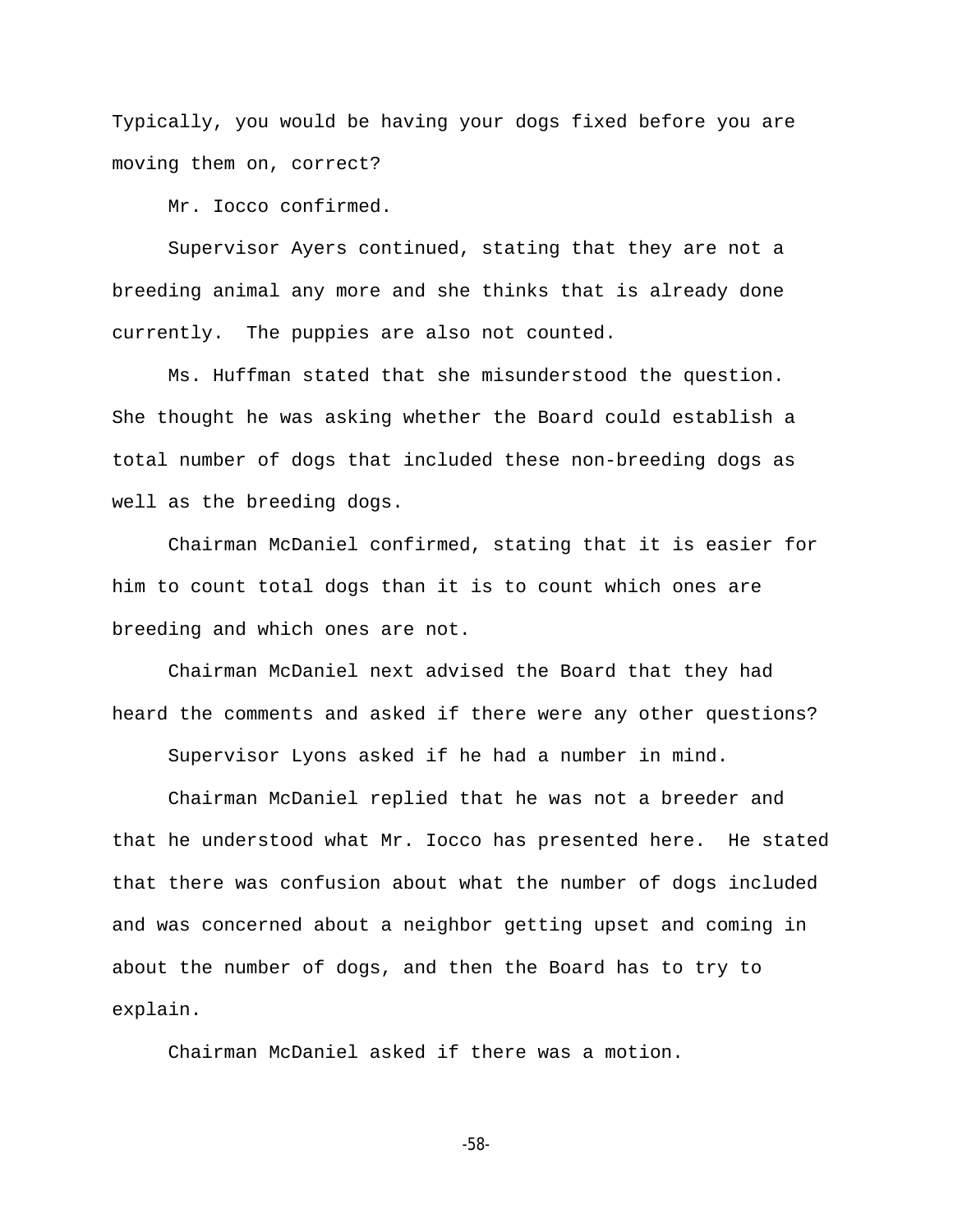Supervisor Lewis made a motion to approve the Special Exception Permit as presented. Supervisor Lyons provided the second. Supervisors Day and Ayers voted no, but Chairman McDaniel asked Ms. Huffman if it were possible and, should he ask Mr. Lewis if he would be willing to amend his motion for the total number of dogs?

Ms. Huffman affirmed.

Supervisor Lewis replied that he would if there is a number presented and asked if they were allowed to inquire at this stage of the applicant anything further.

Ms. Huffman replied that it was the Chairman's call whether or not to allow it.

Chairman McDaniel stated again that his concern is just the total number of dogs whether they are breeding or not breeding. He stated that if the research and the Planning Commission says 30 dogs, he would like just to state that it is a total of 30 dogs, whether they are breeding or non-breeding on the property. Chairman McDaniel asked Supervisor Lewis if he would be willing to amend to that.

Supervisors Lewis replied that he would be willing to amend and he asked Mr. Slaydon how it reads now.

Mr. Slaydon replied that Condition number two is limited to 30 golden retrievers for breeding purposes, including any visiting stud dogs.

-59-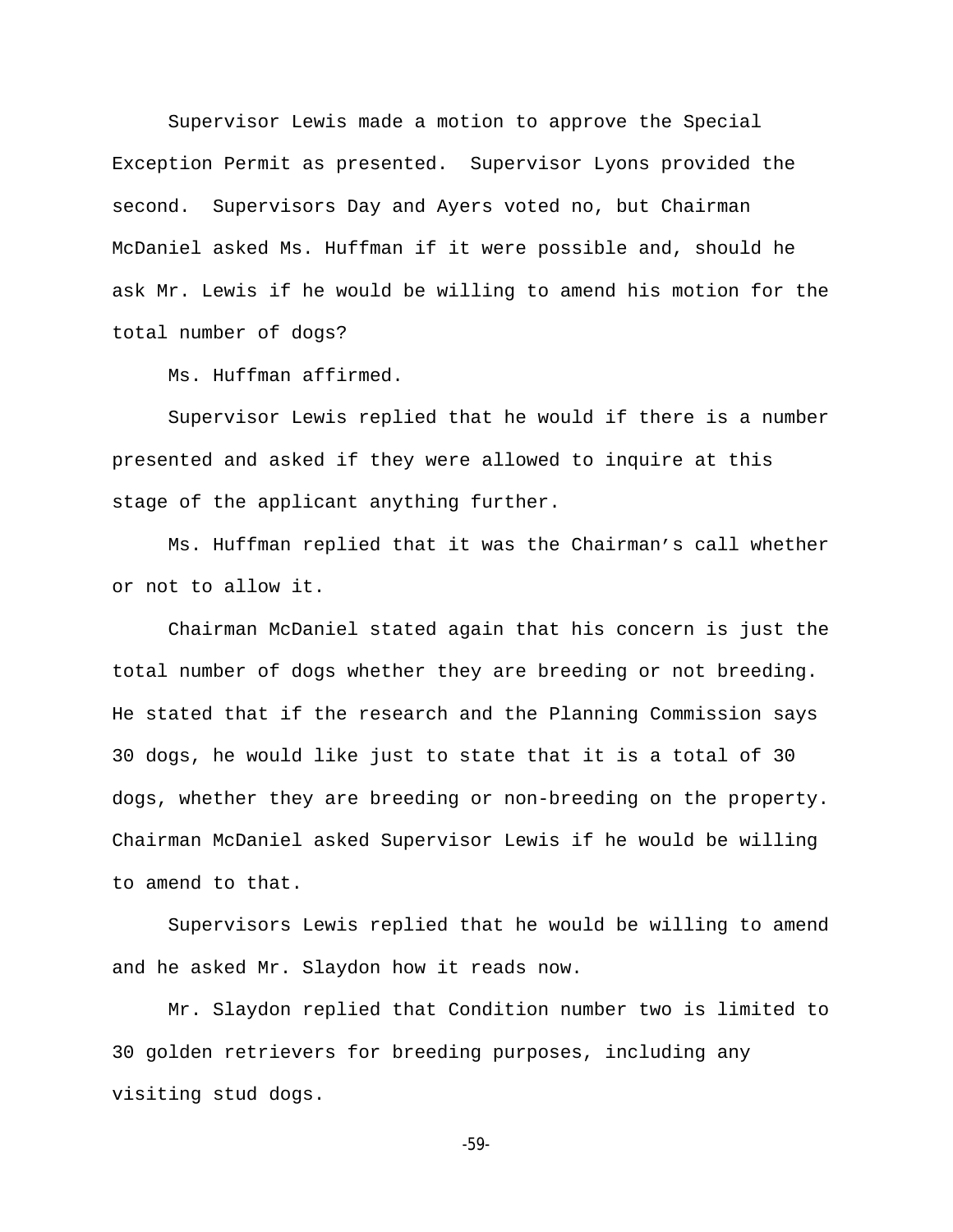Chairman McDaniel asked Supervisor Lewis if he would be willing to amend by just taking the breeding piece out of it. Thirty total dogs, excluding puppies.

Supervisor Ayers asked to clarify the age of the puppy.

Supervisor Day asked if they are a puppy until they are no longer nursing or is there an age.

Supervisor Ayers stated that, typically, you release your puppies at eight or nine weeks.

Mr. Iocco replied, eight weeks. He stated that they are considered a puppy until they are about a year old.

Supervisor Ayers clarified with Mr. Iocco that he is not keeping them for a year.

Mr. Iocco concurred.

Supervisor Ayers clarified that he is going to move them on by 8 weeks, 10 weeks, 12 weeks to be comfortable?

Mr. Iocco concurred.

Supervisor Lewis clarified that he was to amend number two by removing "for breeding purposes" to limit it to 30 golden retrievers, excluding puppies.

Mr. McDaniel concurred and stated that he would be willing to say up to 16 weeks of age, which would give them a little room to get rid of the puppies.

Supervisor Lewis agreed.

-60-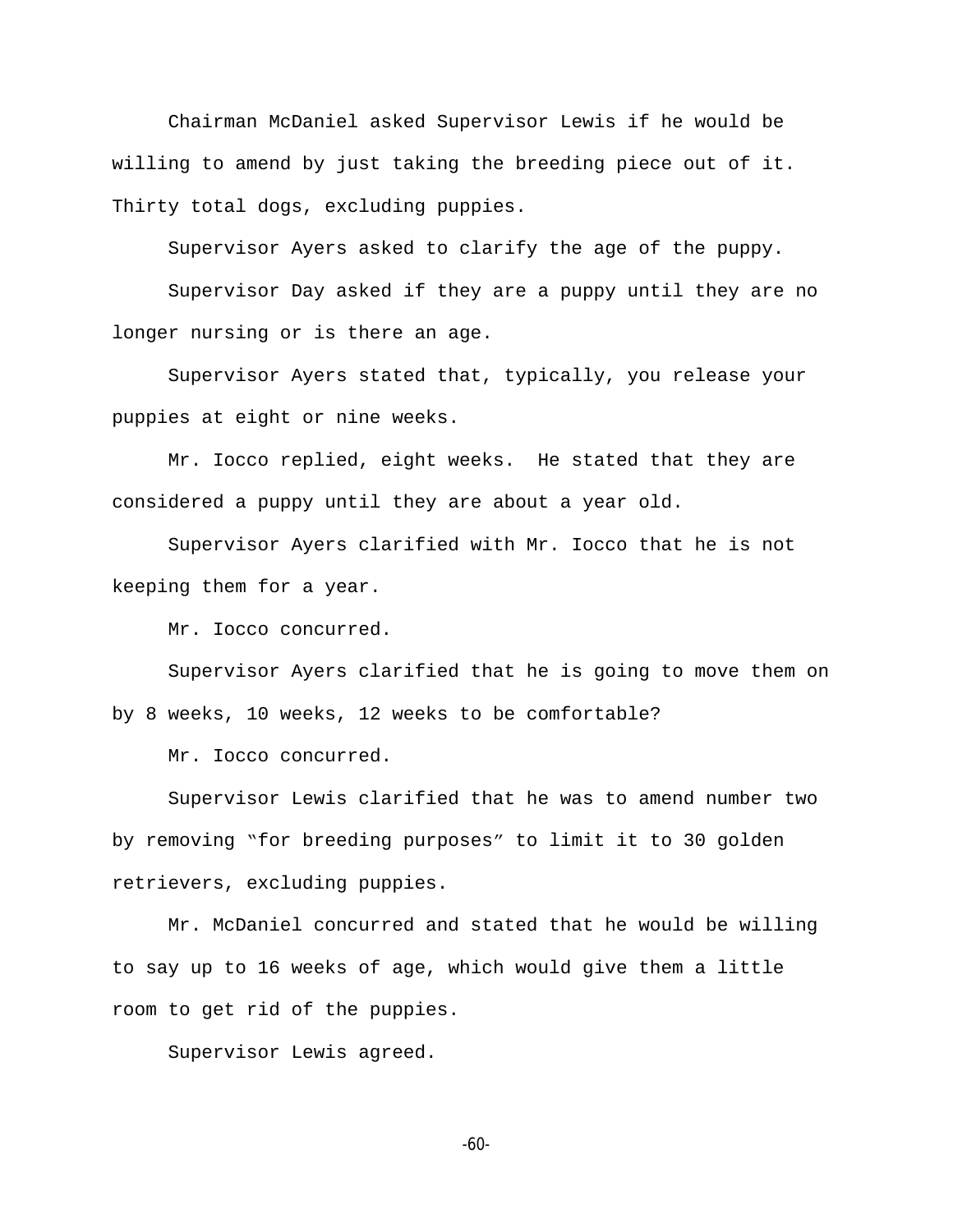Chairman McDaniel stated that the amended motion is removing the breeding, 30 total dogs except for puppies, which they would consider puppies in this instance up to 16 weeks of age.

Chairman McDaniel asked Supervisor Lyons if he would second the amendment.

Supervisor Lyons advised to just say "30 golden retrievers above the age of 12 weeks."

Mr. Iocco asked, "what happens if they could not sell a puppy and they had 31? What would they do with the puppy? If we did not get rid of all the puppies or sell them all at that time, we would then be in violation."

Supervisor Ayers replied that he could be then keeping 30 plus any that you might theoretically be keeping on and, so that, from their point of view, could be a limitless number of dogs. She stated that, "not that you would; I am just saying."

Mr. Iocco replied that he understood exactly what she was saying. But, to keep the 30, they need about four dogs to be able to replace because we keep our females between six and seven years. So we need to have four dogs to come back and a male so we would have to have about five to replace, so it is 35 breeding dogs, 35 dogs total.

Supervisor Ayers stated that on one and a half acres maybe they have to count a couple of puppies left over that they do

-61-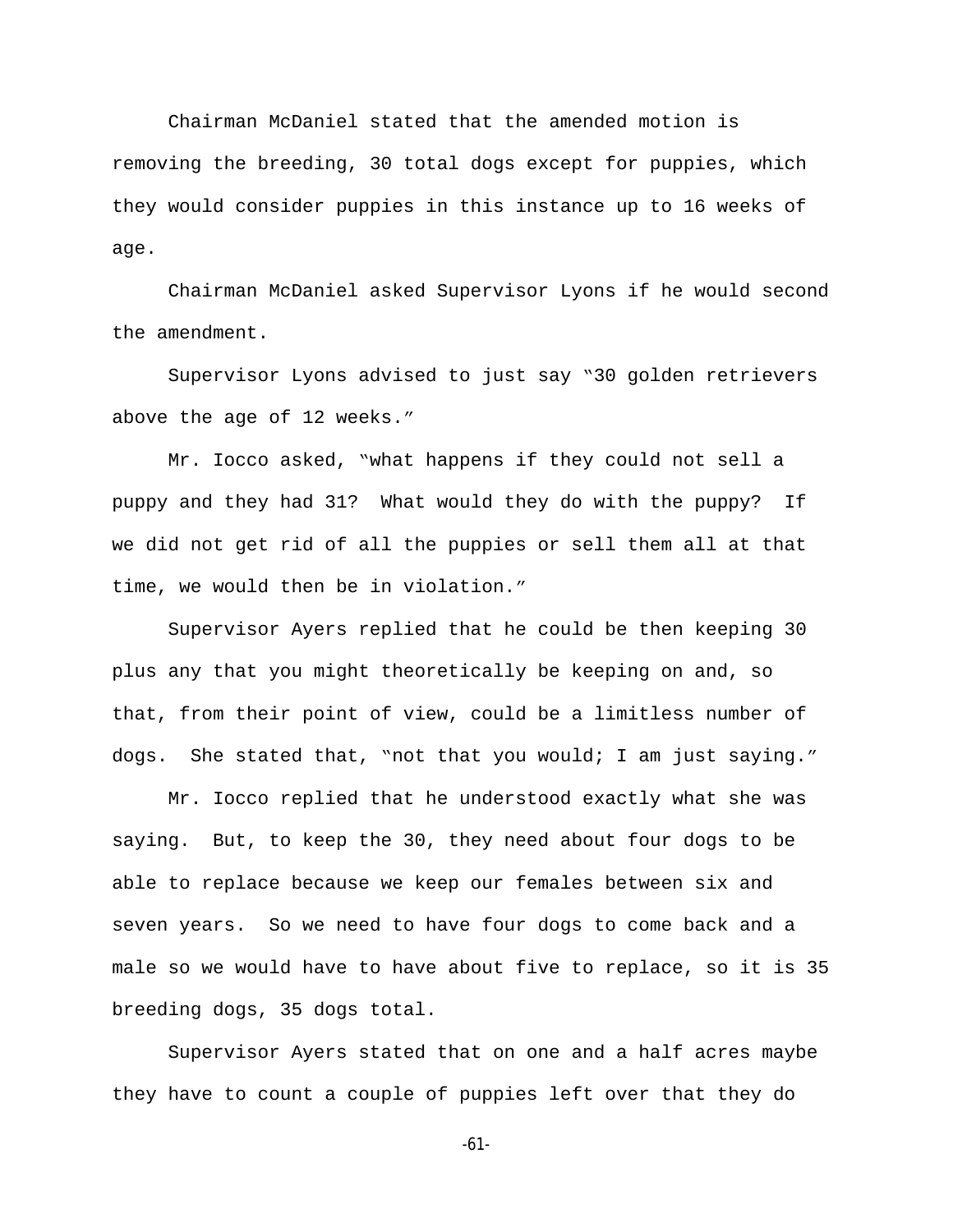not sell; that they only have 25 breeding dogs. She stated that how many breeding dogs is not what they are talking about but total amount of dogs, total impact, and she thanked Mr. Iocco for getting along with his neighbors; however, she advised that they were asking for three times the current amount of dogs that they have now and that that is a huge jump.

Mr. Iocco replied that it was actually just barely double because they have 12 breeding dogs now but that does not mean that is the total amount of dogs they have. He stated that they have over 20 dogs right now.

Supervisor Ayers replied that the agreement says 30 total dogs.

Mr. Iocco replied that that is what they are going to amend.

Supervisor Ayers stated that they are more than twice the number of the impact.

Mr. Iocco replied, yes, that, right now, they have 22 dogs but they only can breed 12 of them; those are their breeding dogs – the other ones are either too young or they have not had their testing. He stated that they would see if they pass and then they go on.

Chairman McDaniel stated that he has to control his numbers.

Mr. Iocco concurred.

-62-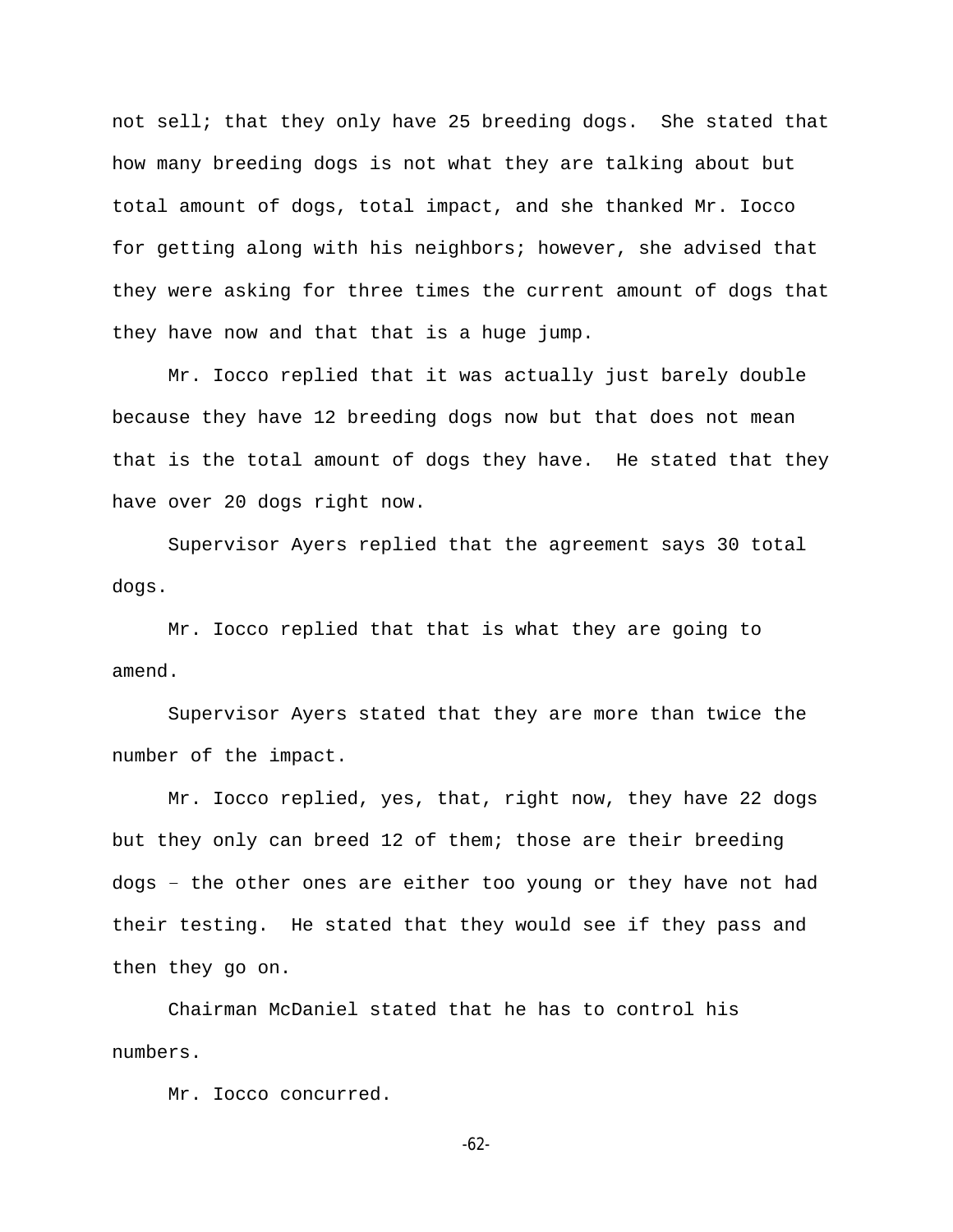Chairman McDaniel stated that the 30 dogs is what they are saying that they are allowed to have.

Mr. Iocco replied that he understood.

Chairman McDaniel advised that they had an amended motion, excluding puppies, 16 weeks, and asked Mr. Iocco if he was okay with that.

Mr. Iocco concurred.

Chairman McDaniel asked for a motion to approve the amended permit. Supervisor Lewis moved to adopt the Ordinance Granting an Amended Special Exception Permit, with revision of Condition #2. Supervisor Lyons provided the second, and the motion carried by the following roll call vote by the Board:

NAYS: Ayers ABSENT: None ABSTAIN: None

AYES: Lewis, Lyons, Day, McDaniel

## AT A REGULAR MEETING OF THE BOARD OF SUPERVISORS OF ROCKBRIDGE COUNTY, VIRGINIA, HELD AT THE ROCKBRIDGE COUNTY ADMINISTRATION CENTER ON MONDAY, APRIL 25, 2022

**Ordinance Granting an Amended Special Exception Permit to Nicholas R. Iocco and Bethany A. Iocco, for a Revised Condition on the Number of Dogs Associated with the Dog Breeding Business in the Agricultural and General Uses (A-2) Zoning District, Located At 1372 Raphine Road, Raphine, Virginia, on 1.47-Acre Parcel (Tax Map #27-A-23C) in the Walkers Creek Magisterial District**

**WHEREAS**, on January 28, 2019, the Board of Supervisors granted a Special

Exception Permit, with associated conditions, to Nicholas R. Iocco and Bethany A. Iocco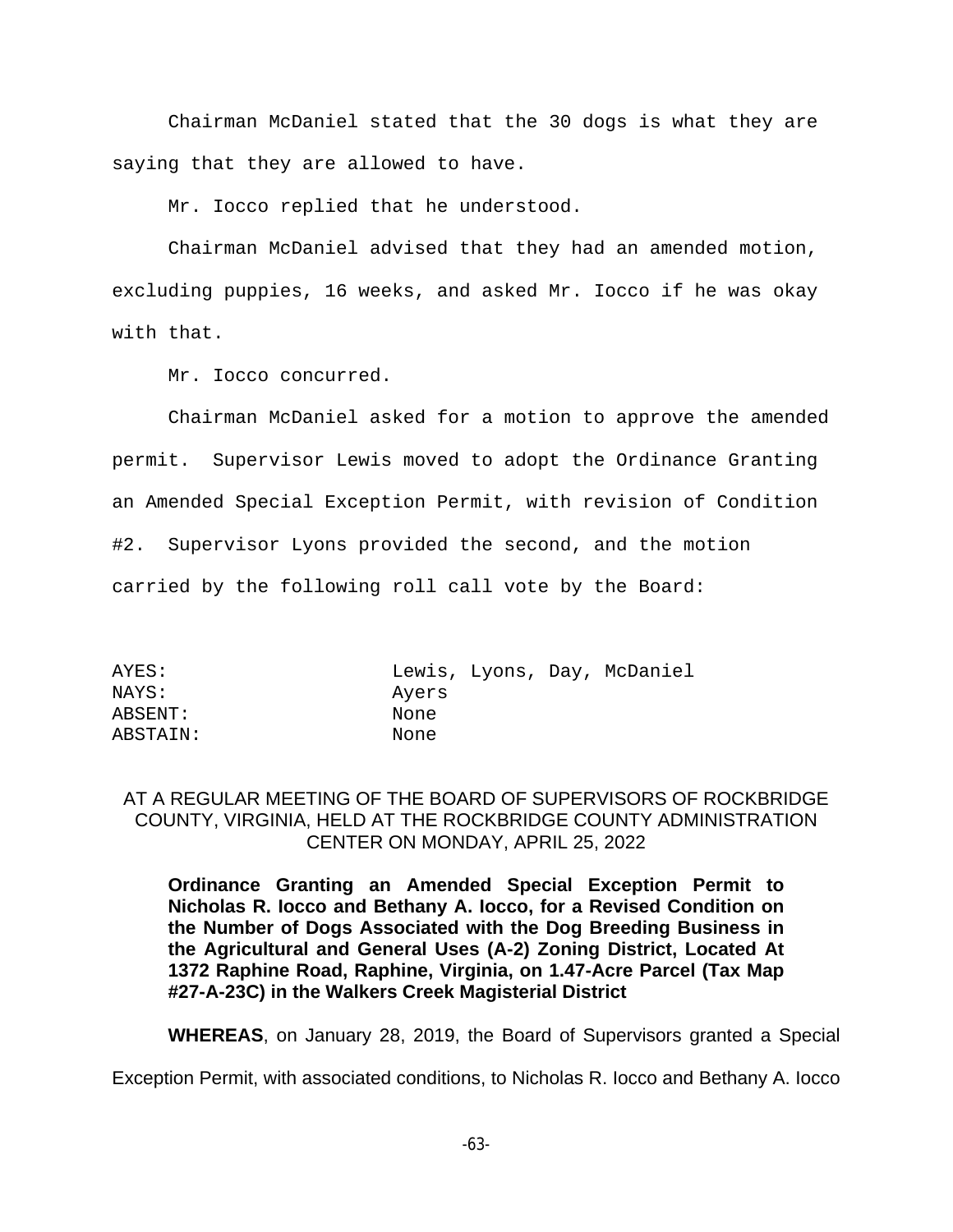to operate a commercial dog kennel, for breeding purposes only, on their property consisting of 1.47 acres, more or less, located at 1372 Raphine Road, Raphine, Virginia, identified as Tax Map #27-A-23C, in the Walkers Creek Magisterial District; and,

**WHEREAS**, Nicholas R. Iocco and Bethany A Iocco, the applicants and owners, have filed an application for amendment to the Conditions of the Special Exception Permit to remove the limitation on the number of dogs associated with the dog breeding business; and,

**WHEREAS**, the Rockbridge County Planning Commission held a public hearing on the application on March 9, 2022, and recommended approval with the conditions in Exhibit A attached hereto; and,

**WHEREAS**, legal notice and advertisement has been provided in accordance with §15.2-2204 of the Code of Virginia (1950, as amended) and in accordance with the Rockbridge County Land Development Regulations; and,

**WHEREAS**, the Board of Supervisors has held a public hearing on this matter on March 28, 2022, and a continued public hearing on April 25, 2022; and,

**WHEREAS**, the Board of Supervisors, after review of the application and all other documentation submitted by the applicants, the Planning Commission and the public, after due consideration to the presentations and comments at the public hearing hereon, and after evaluation of the factors set forth in §802.03-5 and §603.03-5 of the Rockbridge County Land Development Regulations, finds and determines that, with the specified conditions, the proposed use is consistent with the Comprehensive Plan, the policies of Rockbridge County and the public interest.

-64-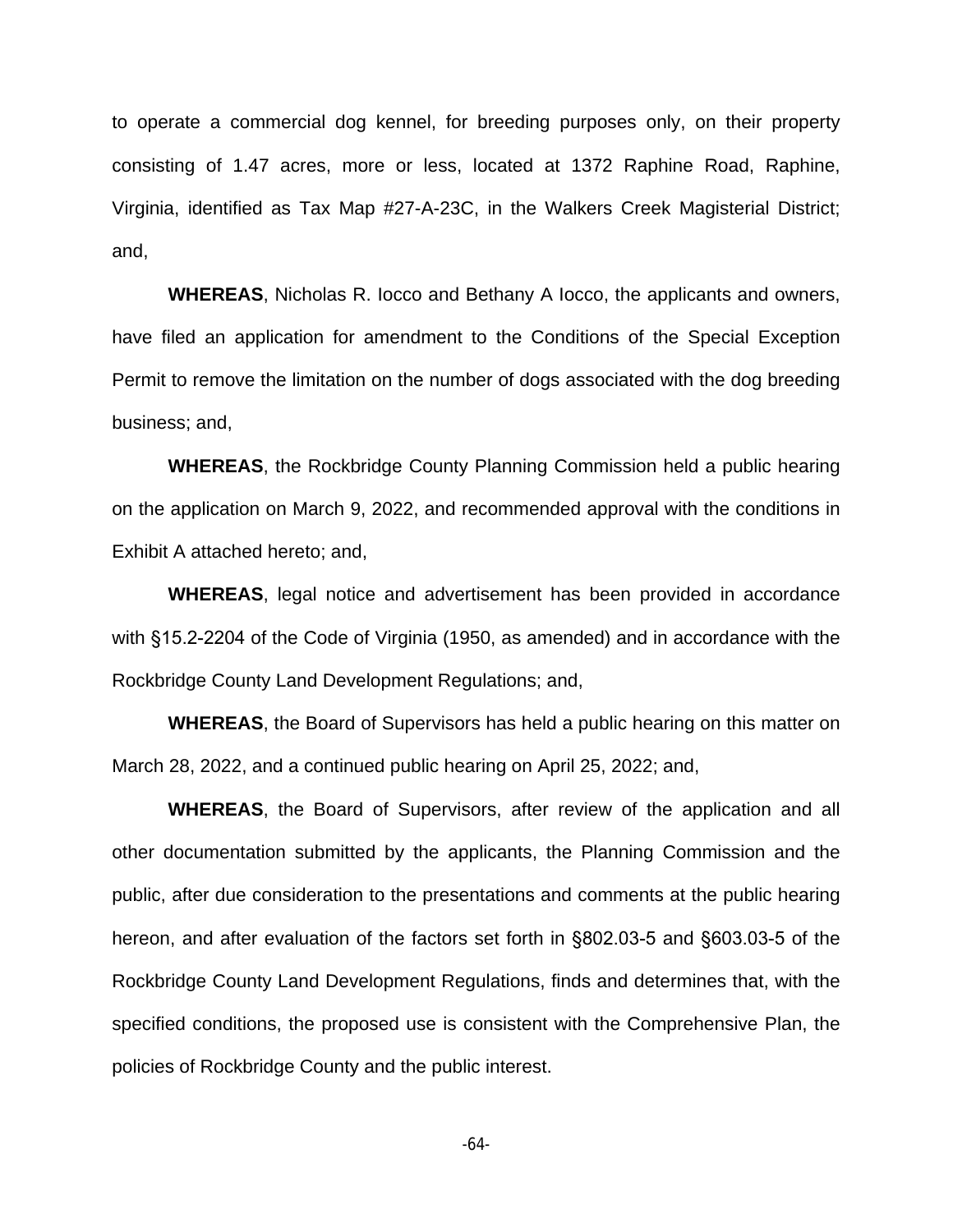**NOW, THEREFORE, BE IT ORDAINED** by the Board of Supervisors of Rockbridge County, Virginia, as follows:

1. That the Board finds that the granting of an amended special exception permit to Nicholas R. Iocco and Bethany A. Iocco amending the limitation on the number of dogs associated with the dog breeding business on their property containing 1.47 acres, more or less, located at 1372 Raphine Road, in the Walkers Creek Magisterial District, identified as Tax Map #27-A-23C, in the Agricultural and General Uses Zoning District (A-2), is substantially in accord with the Comprehensive Plan of the County adopted pursuant to the provisions of Section 15.2-2232 of the Code of Virginia (1950, as amended), and said amended special exception permit is hereby granted and approved, with and subject to the conditions as set forth on Exhibit A attached hereto and incorporated herein.

2. That this ordinance shall be effective on and from the date of its adoption. All ordinances or parts thereof in conflict with the provisions of this ordinance shall be, and the same hereby are, repealed; specifically, this Ordinance shall supersede and be in lieu of the special exception permit granted to Nicholas R. Iocco and Bethany A. Iocco, on January 28, 2019, which shall be deemed null and void from this date.

Adopted this 25<sup>th</sup> day of April, 2022.

### **EXHIBIT A**

# **AMENDED SPECIAL EXCEPTION PERMIT CONDITIONS Nicholas R. Iocco and Bethany A. Iocco**

1. Breeding of Golden Retrievers only.

2. Limited to thirty (30) Golden Retrievers, excluding puppies 16 weeks or younger.

-65-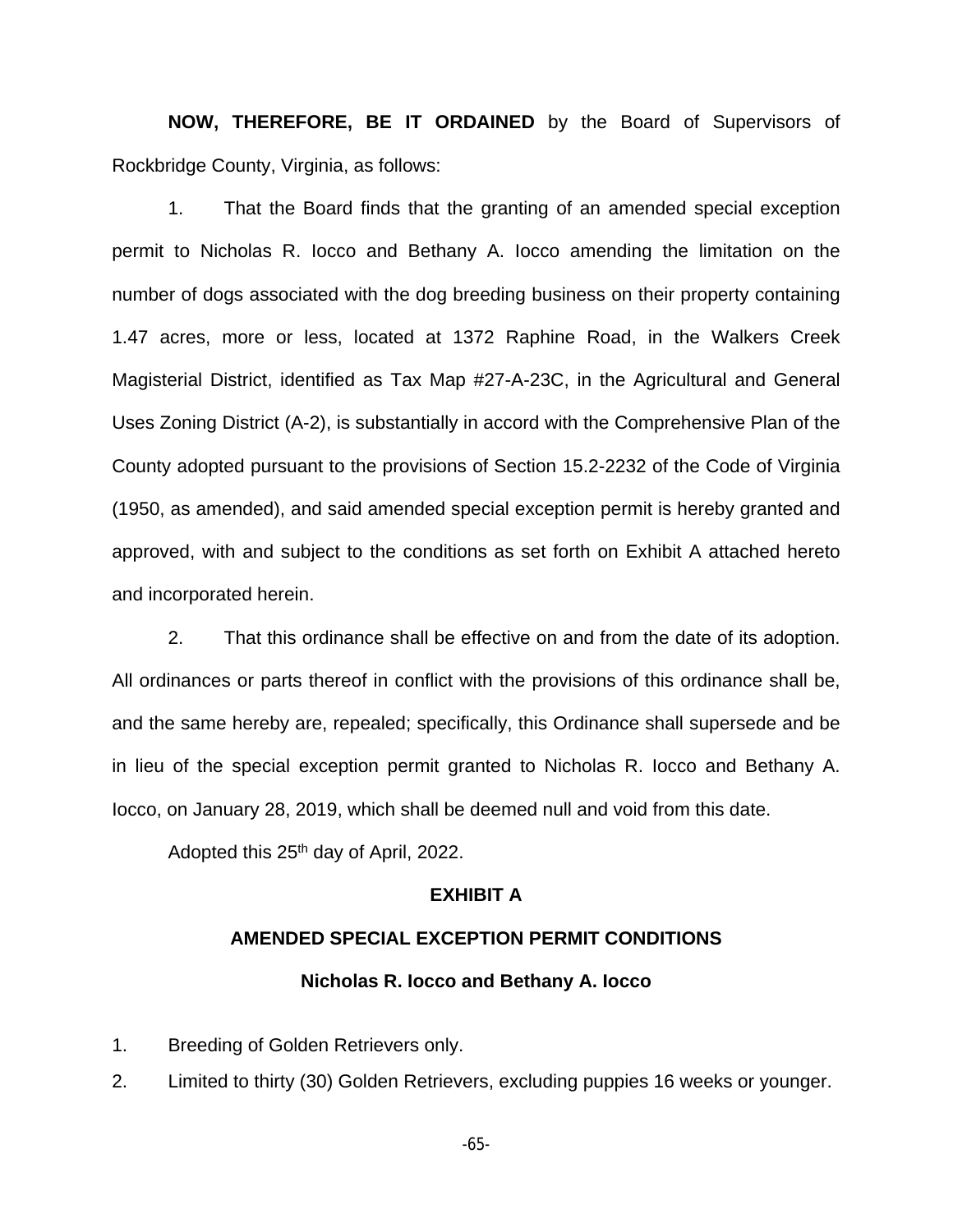- 3. Puppies will be kept inside the dwelling until a permanent enclosed structure can be constructed.
- 4. Boarding and grooming operations shall be prohibited.

\* \* \* \* \*

**C&S Disposal (153 Sherwood Lane, Natural Bridge Station, Virginia): Application to Amend Special Exception Permit – Junked Storage and Automobile Salvage Yard in the General Industrial (I-1) Zoning District**

Director of Community Development, Chris Slaydon, advised that he had a map of the property to share with the Board and provided an overview of the application as specified in the agenda item, shown below: Mr. Steve Flint with C&S Disposal, Inc., P.O. Box 499, Natural Bridge Station, Virginia 24579 has made an application to amend an existing Special Exception Permit to operate a scrap metal yard in the General Industrial (I-1) Zoning District. The property is identified as 153 Sherwood Lane, Natural Bridge Station, Virginia 24579 and is owned by Flint Ridge Properties LLC, (5095 Forge Road, Glasgow, Virginia 24555). The property is located on the northeast side of Wert Faulkner Highway (Route 130) approximately 450' west of the intersection of Lloyd Tolley Road (Route 773) and Wert Faulkner Highway (Route 130) and is further identified as tax map numbers 113E2-3-2 through 10 and 113E2-3-A and B. The original special exception was approved on February 26, 2018 and

-66-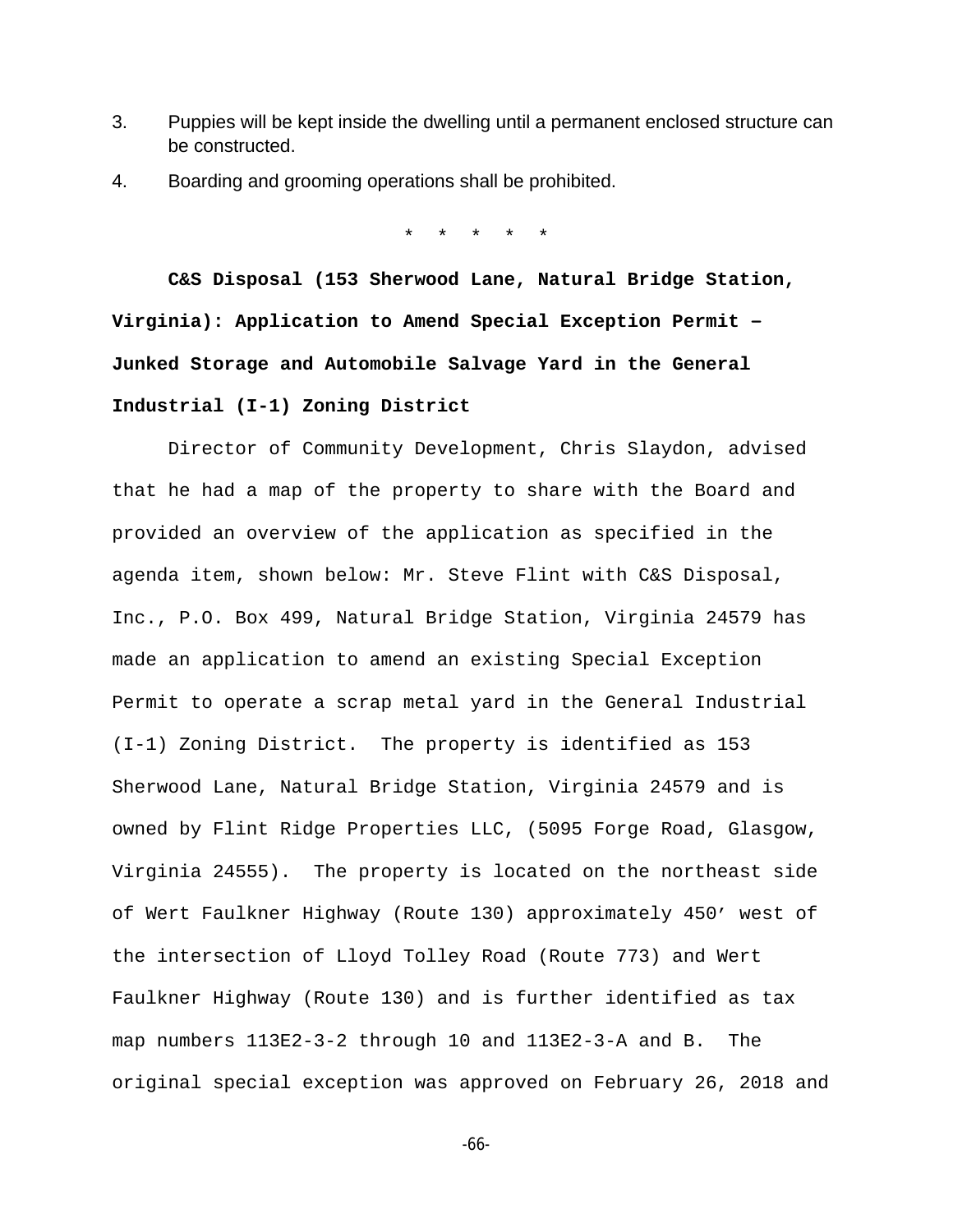included a Condition that the primary storage for the scrap metal be inside a building. The application includes removing this condition and also includes the addition of the salvaging of machinery or vehicles. Per Section 607.03-7 of the Regulations, Junk storage and automobile graveyards/holding yards/salvage yards is a use by special exception in the I-1 District. The application is for junk storage and automobile salvage yard (five vehicles or less). The property is located in the Natural Bridge Magisterial District. On April 13, 2022, the Planning Commission held a Public Hearing and has recommended amendment to the existing special exception with the following Conditions:

1. The development of the property (13E2-3-2 through 10 and 113E2-3-A and B) for which the application is being made shall be in substantial accordance with the development plan titled Flint Ridge Properties, dated March 13, 2022.

2. No more than five (5) inoperable vehicles.

3. Approval subject to all federal, state and local regulations pertaining to junked storage/salvage yards.

Mr. Slaydon next turned the floor over to Mr. Flint to review the details of the project and answer any questions the Board may have.

Mr. Flint introduced himself and thanked the Board for their time. He stated that Mr. Slaydon had gone over what they

-67-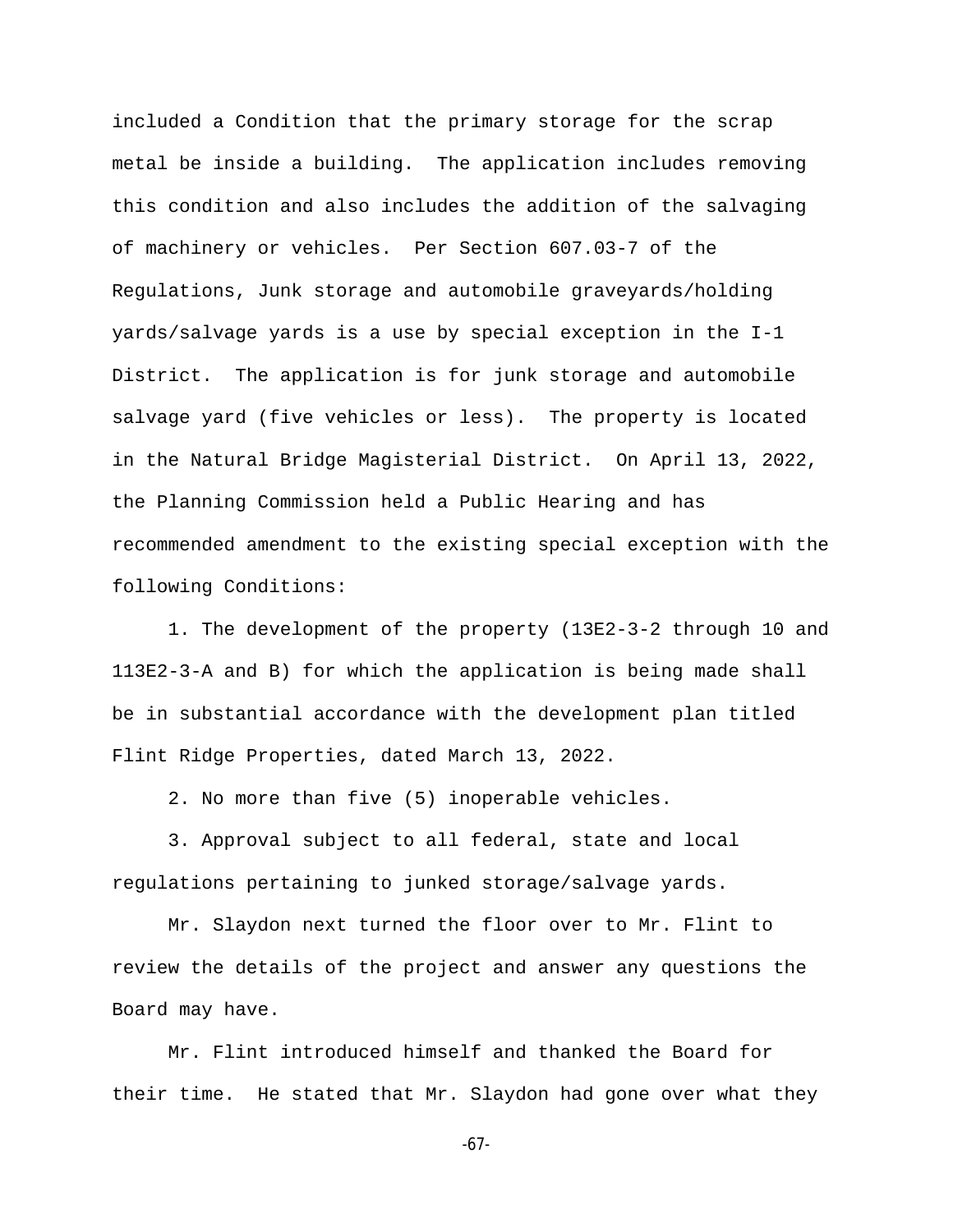were looking to do. He advised that, at this time, their primary storage area is restricted to the inside. He stated that they were taking in a volume now that makes it difficult to do that. He stated that they have machinery that will not fit in the building and that they need to operate outside to continue. He stated that it would be equipment and maybe a vehicle or two. He further stated that they are looking to recover fluids, and that they use waste oil burners to heat their facilities. Mr. Flint advised that he was open for any questions or comments the Board may have.

Chairman McDaniel asked if there were any questions or comments from the Board.

Supervisor Lewis stated that this was good. He clarified with Mr. Flint that this was a business driver driving this request and that in collecting recyclables, he was looking to expand and transfer them to the next stop?

Mr. Flint concurred.

Chairman McDaniel opened the Public Hearing. He asked if there were anyone signed up to address the Board, anyone online or written comments. There were none.

Chairman McDaniel asked if the Board had any comments. There were none.

Chairman McDaniel closed the Public Hearing. He next commented that Mr. Flint and C&S Disposal has been a good

-68-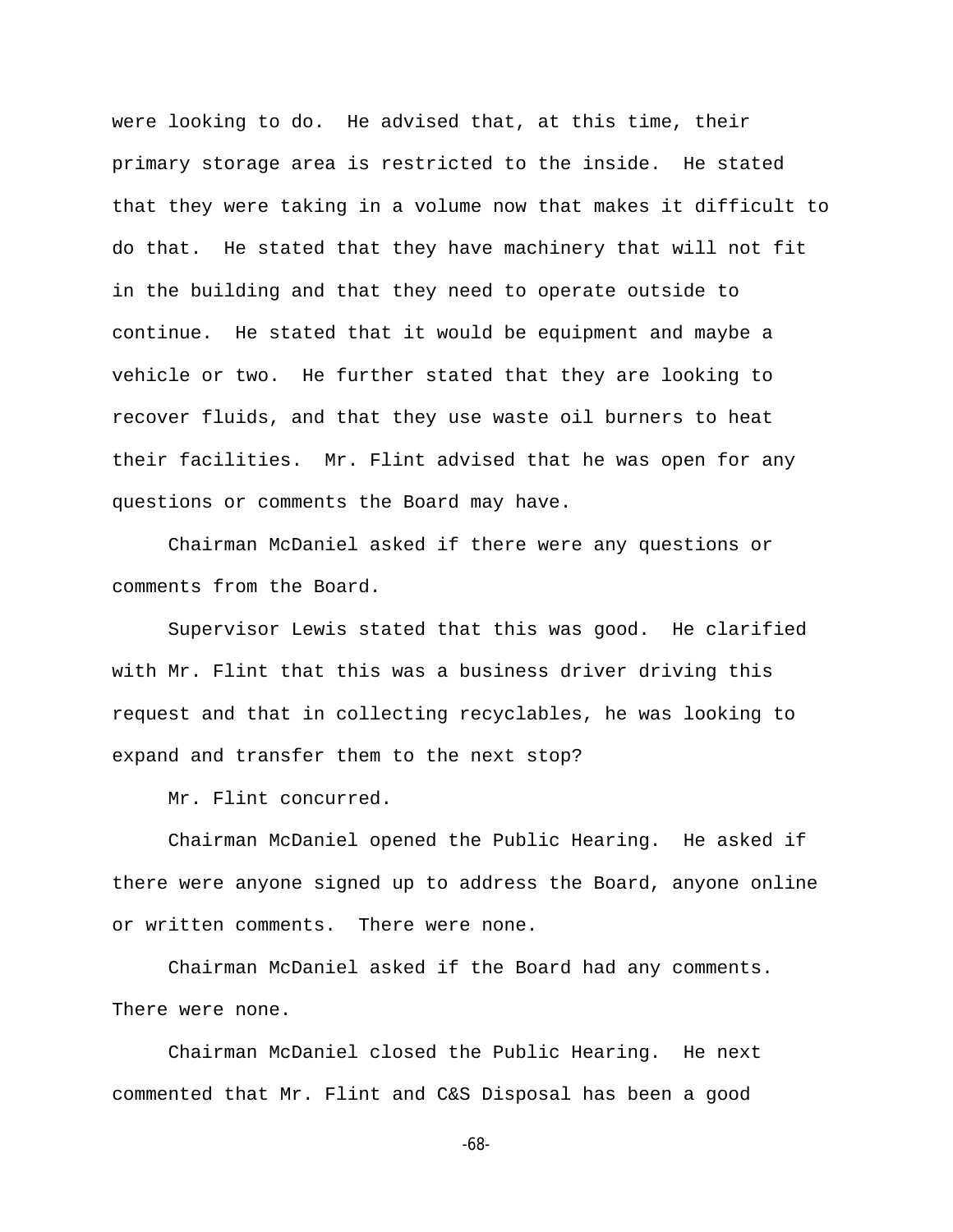neighbor in the community; that it has been a good business practice in the community; and, what they have done with the sawmill is a good use of the facility. He further stated that even though Mr. Flint was asking to take the material from inside the building to outside, he does not believe, by looking at the map, there would be any eyes to be able to look on that. He stated that it is a good use of the property and, as the representative of that District, he fully supports it.

Supervisor Lyons moved to adopt the Ordinance Granting an Amended Special Exception Permit to C&S Disposal, Inc. Supervisor Lewis provided the second, and the motion carried by the following roll call vote by the Board:

AYES: Lyons, Lewis, Day, Ayers, McDaniel NAYS: None ABSENT: None ABSTAIN: None

# AT A REGULAR MEETING OF THE BOARD OF SUPERVISORS OF ROCKBRIDGE COUNTY, VIRGINIA, HELD AT THE ROCKBRIDGE COUNTY ADMINISTRATIVE OFFICES ON MONDAY, APRIL 25, 2022

Ordinance Granting an Amended Special Exception Permit to C&S Disposal, Inc., for Revised Conditions for Operation of a Scrap Metal Yard on Property in the General Industrial District (I-1) Located at 153 Sherwood Lane off of Wert Faulkner Highway in Natural Bridge Station, identified as Tax Map #113E2-3- 2 thru 10, #113E2-3-A, and #113E2-3-B, in the Natural Bridge Magisterial District

WHEREAS, on February 26, 2018, the Board of Supervisors granted a Special

Exception Permit, with associated conditions, to C & S Disposal, Inc., for operation of a

scrap metal yard in the General Industrial District (I-1), on property to be acquired,

located at 153 Sherwood Lane off of Wert Faulkner Highway, identified upon the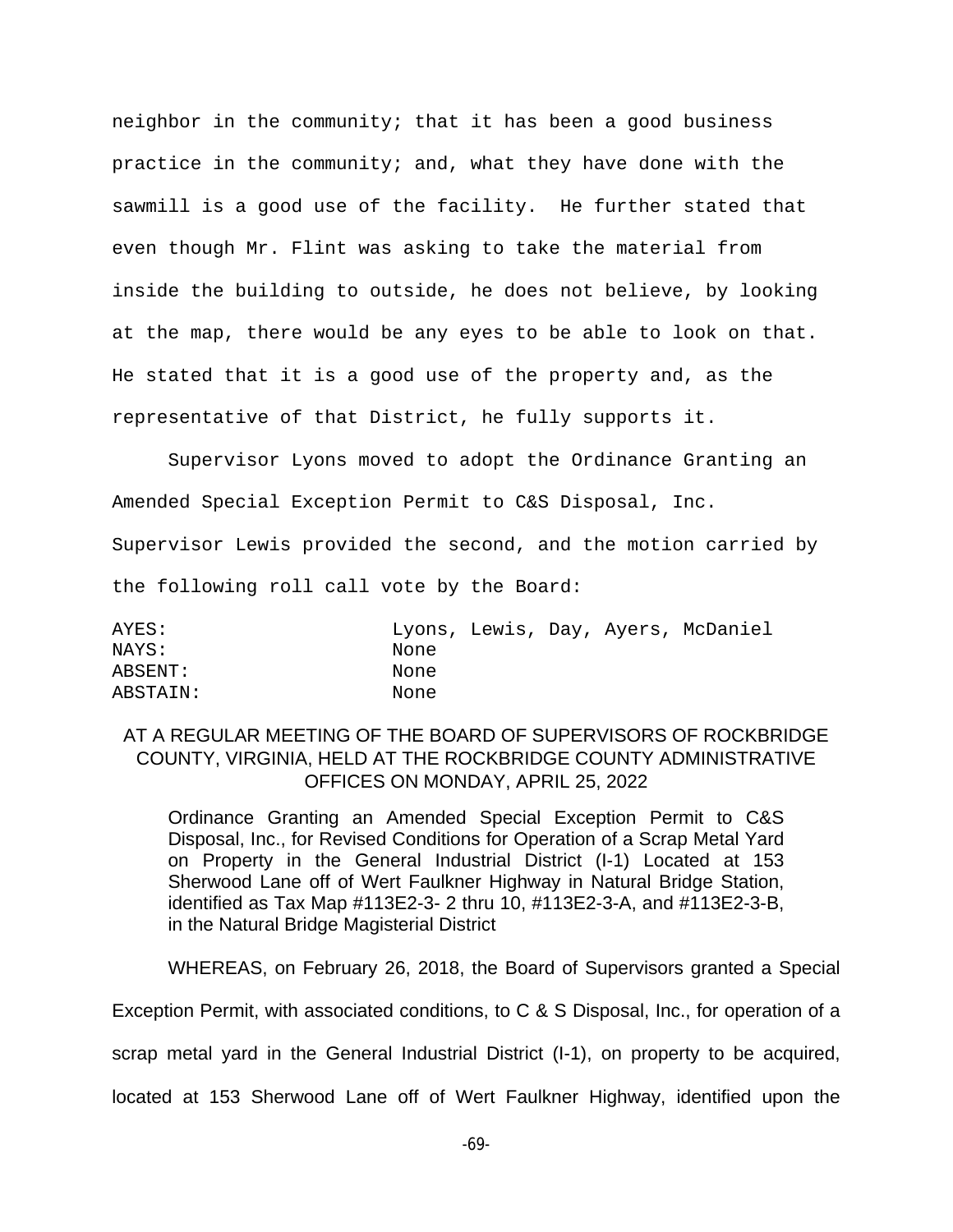Rockbridge County Land Records as Tax Map Nos. 113E2-3- 2 thru 10, 113E2-3-A, and 113E2-3-B, in the Natural Bridge Magisterial District; and,

WHEREAS, the subject property is now owned by Flint Ridge Properties, LLC; and,

WHEREAS, C & S Disposal, the applicant, has filed an application for amendment to the Special Exception Permit to remove the condition that the primary storage area for the scrap metal shall be inside a building, and add the ability to salvage machinery and vehicles; and,

WHEREAS, the Rockbridge County Planning Commission held a public hearing on the application on April 13, 2022, and recommended approval with the conditions in Exhibit A attached hereto; and,

WHEREAS, legal notice and advertisement has been provided in accordance with §15.2-2204 of the Code of Virginia (1950, as amended) and in accordance with the Rockbridge County Land Development Regulations; and,

WHEREAS, the Board of Supervisors has held a public hearing on this matter on April 25, 2022; and,

WHEREAS, the Board of Supervisors, after review of the application and all other documentation submitted by the applicant, the Planning Commission and the public, after due consideration to the presentations and comments at the public hearing hereon, and after evaluation of the factors set forth in §802.03-5 of the Rockbridge County Land Development Regulations, finds and determines that, with the specified conditions, the proposed use is consistent with the Comprehensive Plan, the policies of Rockbridge County and the public interest.

-70-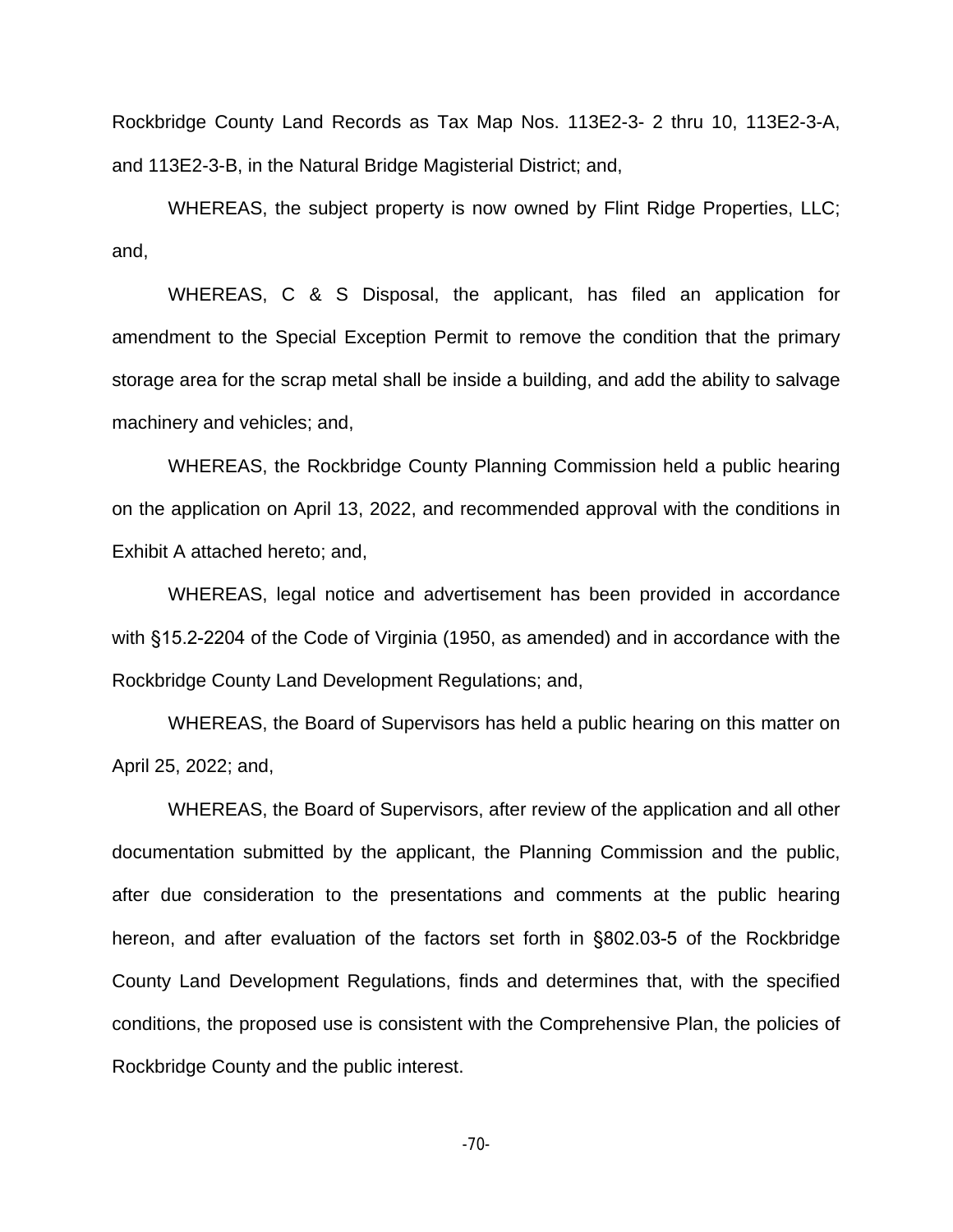NOW, THEREFORE, BE IT ORDAINED by the Board of Supervisors of Rockbridge County, Virginia, as follows:

1. That the Board of Supervisors finds that the granting of an amended special exception permit to C & S Disposal, Inc., for operation of a scrap metal yard, to include salvaging of machinery and vehicles, and with removal of the previous condition that the primary storage area for the scrap metal be inside a building, in the General Industrial District (I-1), on property owned by Flint Ridge Properties, LLC, located at 153 Sherwood Lane off of Wert Faulkner Highway, identified upon the Rockbridge County Land Records as Tax Map Nos. 113E2-3- 2 thru 10, 113E2-3-A, and 113E2-3-B, in the Natural Bridge Magisterial District, is substantially in accord with the Comprehensive Plan of the County adopted pursuant to the provisions of Section 15.2-2232 of the Code of Virginia (1950, as amended) and said amended special exception permit is hereby granted and approved, with and subject to the conditions as set forth on Exhibit A attached hereto and incorporated herein.

2. That this ordinance shall be effective on and from the date of its adoption. All ordinances or parts thereof in conflict with the provisions of this ordinance shall be, and the same hereby are, repealed; specifically, this Ordinance shall supersede and be in lieu of the special exception permit granted to C&S Disposal, Inc., on February 26, 2018, which shall be deemed null and void from this date.

Adopted this 25th day of April, 2022.

### **EXHIBIT A**

## **AMENDED SPECIAL EXCEPTION PERMIT CONDITIONS**

### **C&S Disposal**

-71-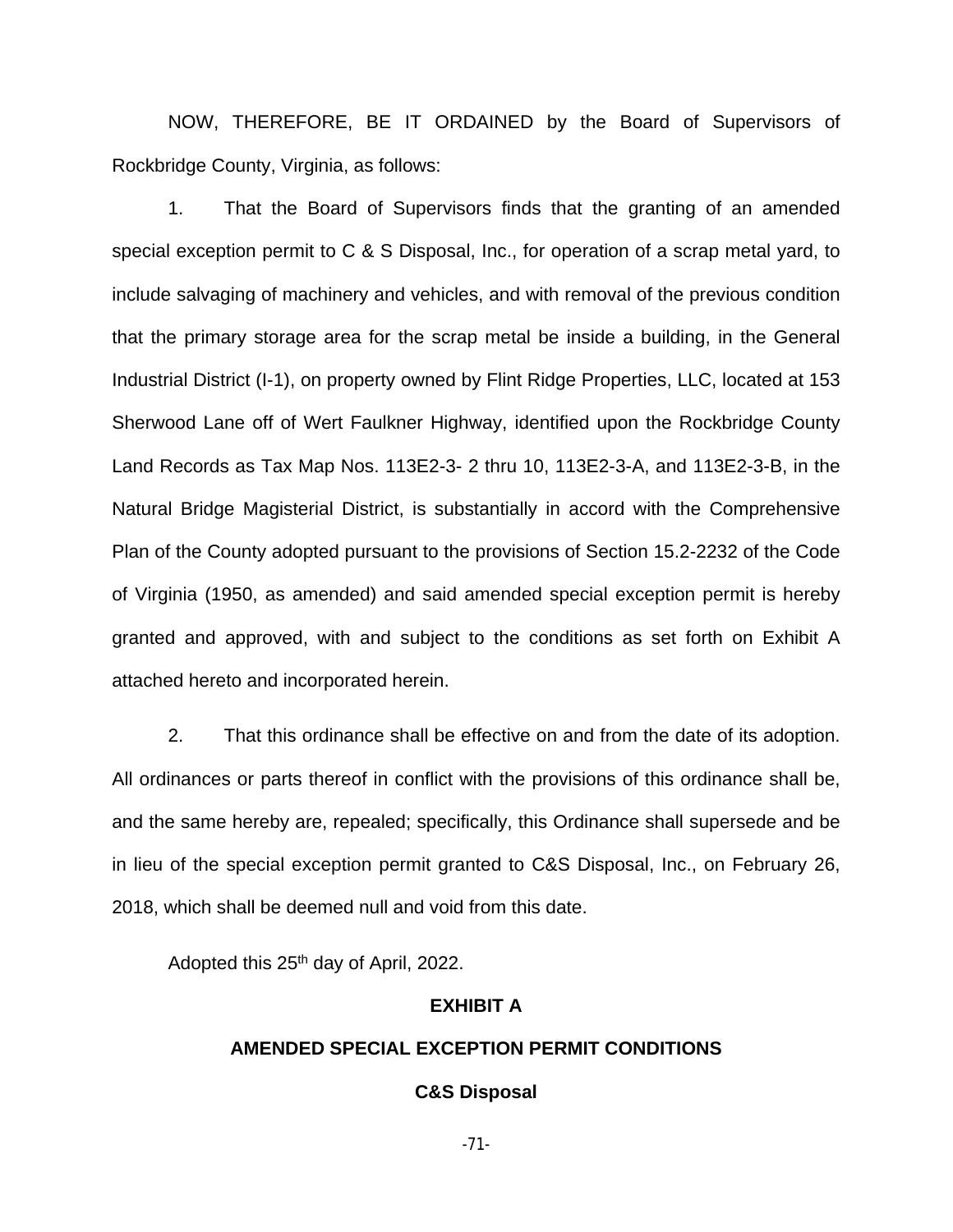- 1. The development of the property (13E2-3-2 through 10 and 113E2-3-A and B) for which the application is being made shall be in substantial accordance with the development plan titled Flint Ridge Properties, dated March 13, 2022.
- 2. No more than five (5) inoperable vehicles.
- 3. Approval subject to all federal, state and local regulations pertaining to junked storage/salvage yards.

\* \* \* \* \*

#### **Board Comments**

Chairman McDaniel asked if there were any Board comments. There were none.

\* \* \* \* \*

Chairman McDaniel reminded the Board that the Public Hearing for FY 2023 Budget and a Code amendment to establish a separate classification of personal property for certain vehicles was tomorrow evening at 6:00 p.m.

\* \* \* \* \*

#### **Adjourn**

Chairman McDaniel asked if there was a motion to adjourn. Supervisor Day made a motion to adjourn. Supervisor Lewis provided the second, and the motion carried by the following roll call vote by the Board:

AYES: Day, Lewis, Ayers, Lyons, McDaniel NAYS: None ABSENT: None

-72-